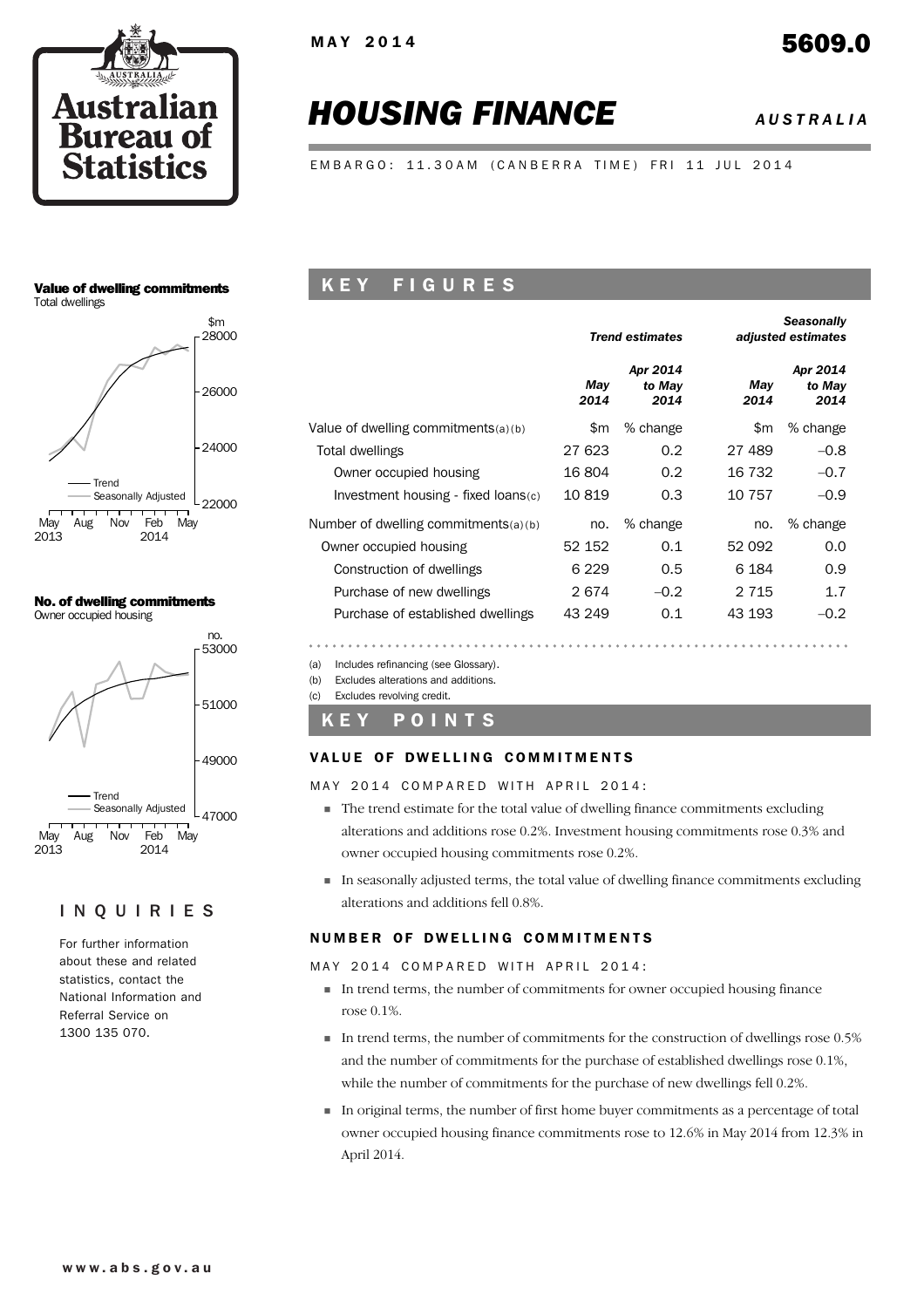# NOTES

| FORTHCOMING ISSUES       | <b>ISSUE</b>                                                                                               | <b>RELEASE DATE</b>                                                                      |  |  |  |  |  |  |
|--------------------------|------------------------------------------------------------------------------------------------------------|------------------------------------------------------------------------------------------|--|--|--|--|--|--|
|                          | June 2014                                                                                                  | 8 August 2014                                                                            |  |  |  |  |  |  |
|                          | <b>July 2014</b>                                                                                           | 9 September 2014                                                                         |  |  |  |  |  |  |
|                          | August 2014                                                                                                | 10 October 2014                                                                          |  |  |  |  |  |  |
|                          | September 2014                                                                                             | 10 November 2014                                                                         |  |  |  |  |  |  |
|                          | October 2014                                                                                               | 10 December 2014                                                                         |  |  |  |  |  |  |
|                          | November 2014                                                                                              | 12 January 2015                                                                          |  |  |  |  |  |  |
|                          |                                                                                                            |                                                                                          |  |  |  |  |  |  |
| <b>REVISIONS</b>         |                                                                                                            | In this issue revisions have been made to the original series as a result of improved    |  |  |  |  |  |  |
|                          |                                                                                                            | reporting of survey and administrative data. These revisions have impacted on:           |  |  |  |  |  |  |
|                          | Owner occupied housing for April 2014                                                                      |                                                                                          |  |  |  |  |  |  |
|                          | Housing loan outstandings to households for the periods June 2013 to April 2014                            |                                                                                          |  |  |  |  |  |  |
|                          |                                                                                                            | Seasonally adjusted and trend series have been revised as a result of revisions to the   |  |  |  |  |  |  |
|                          |                                                                                                            | original series, the incorporation of estimates for the latest month and the revision of |  |  |  |  |  |  |
|                          | seasonal factors due to the concurrent seasonal adjustment methodology.                                    |                                                                                          |  |  |  |  |  |  |
| <b>FIRST HOME BUYERS</b> |                                                                                                            |                                                                                          |  |  |  |  |  |  |
|                          | An investigation is underway to evaluate the robustness of estimates of loans to first                     |                                                                                          |  |  |  |  |  |  |
|                          | home buyers (Table 9). In collecting this information, lenders are asked to report all                     |                                                                                          |  |  |  |  |  |  |
|                          | loans to first home buyers. Concerns have been raised that under-reporting could occur                     |                                                                                          |  |  |  |  |  |  |
|                          | if some lenders were only able to accurately report on those buyers receiving a first<br>home buyer grant. |                                                                                          |  |  |  |  |  |  |
|                          |                                                                                                            |                                                                                          |  |  |  |  |  |  |
|                          | Most data on first home buyers are collected by the Australian Prudential Regulation                       |                                                                                          |  |  |  |  |  |  |
|                          |                                                                                                            | Authority (APRA) under the Financial Sector (Collection of Data) Act 2001. APRA is       |  |  |  |  |  |  |
|                          |                                                                                                            | contacting lenders on behalf of the ABS to investigate whether lenders experience any    |  |  |  |  |  |  |
|                          | difficulties reporting on loans to first home buyers.                                                      |                                                                                          |  |  |  |  |  |  |
|                          |                                                                                                            | The outcomes from the investigation will be published on the ABS website                 |  |  |  |  |  |  |
|                          |                                                                                                            |                                                                                          |  |  |  |  |  |  |
| ABBREVIATIONS            | \$m million dollars                                                                                        |                                                                                          |  |  |  |  |  |  |
|                          | ABS Australian Bureau of Statistics                                                                        |                                                                                          |  |  |  |  |  |  |
|                          | ADI Authorised Deposit-taking Institution                                                                  |                                                                                          |  |  |  |  |  |  |
|                          |                                                                                                            | APRA Australian Prudential Regulation Authority                                          |  |  |  |  |  |  |
|                          | ARIMA autoregressive integrated moving average                                                             |                                                                                          |  |  |  |  |  |  |
|                          | not elsewhere classified<br>n.e.c.                                                                         |                                                                                          |  |  |  |  |  |  |
|                          | RFC Registered Financial Corporation                                                                       |                                                                                          |  |  |  |  |  |  |
|                          |                                                                                                            |                                                                                          |  |  |  |  |  |  |
|                          |                                                                                                            |                                                                                          |  |  |  |  |  |  |

Jonathan Palmer Acting Australian Statistician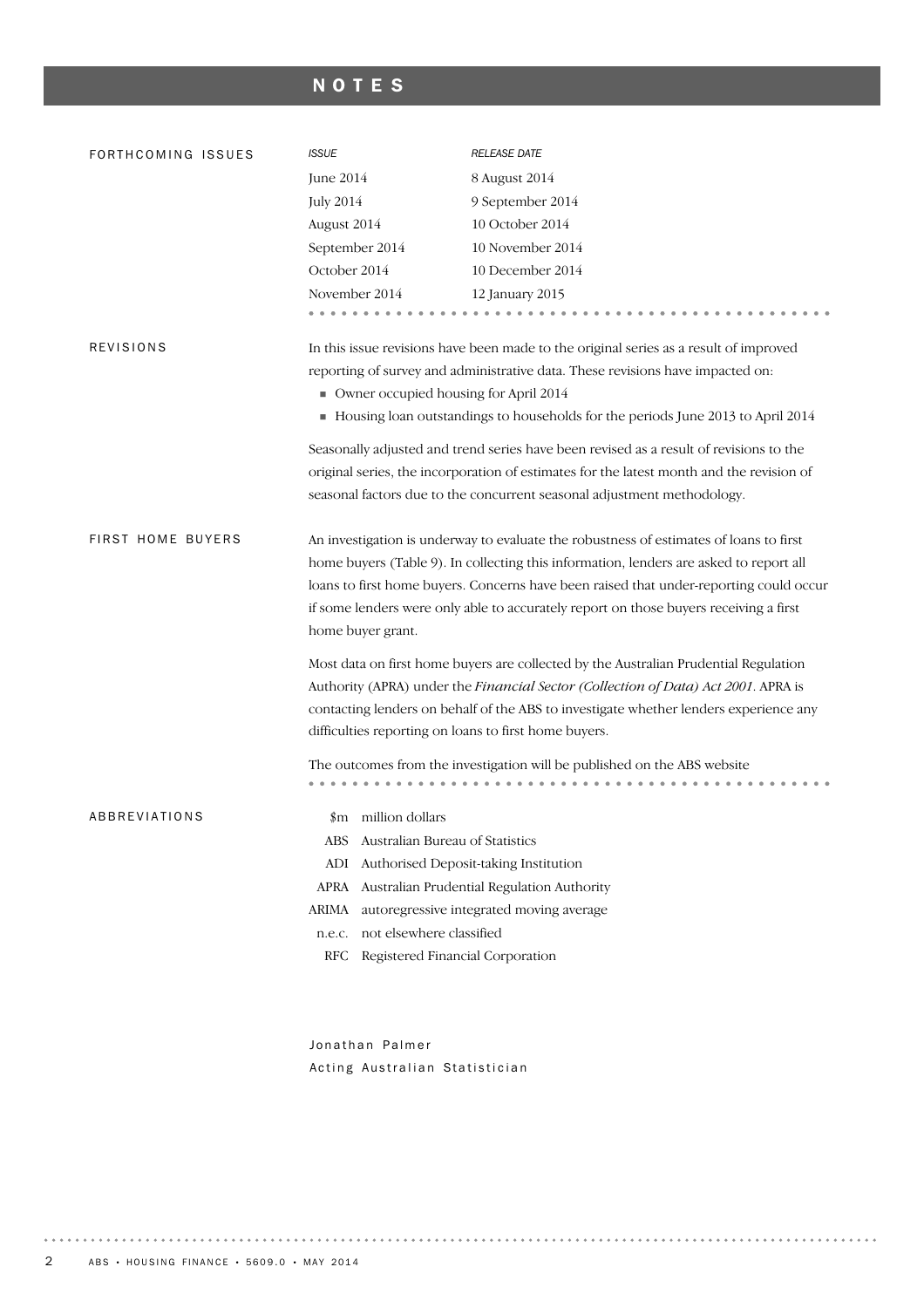### CONTENTS

|               | Time Series Data <i>interpretational content of the Series Data interpretation i.e.</i>                   |
|---------------|-----------------------------------------------------------------------------------------------------------|
| ANALYSIS      |                                                                                                           |
|               |                                                                                                           |
| <b>TABLES</b> |                                                                                                           |
|               | 1<br>Housing Finance Commitments (Owner Occupation), By Purpose:                                          |
|               |                                                                                                           |
|               | Housing Finance Commitments (Owner Occupation), By Purpose:<br>2                                          |
|               |                                                                                                           |
|               | 3<br>Housing Finance Commitments (Owner Occupation), By Lender:                                           |
|               |                                                                                                           |
|               | Housing Finance Commitments (Owner Occupation), By Lender:<br>4                                           |
|               |                                                                                                           |
|               | Housing Finance Commitments (Owner Occupation), By State and<br>5                                         |
|               |                                                                                                           |
|               | Housing Finance Commitments (Owner Occupation), By State and<br>6                                         |
|               |                                                                                                           |
|               | Housing Finance Commitments (Owner Occupation), By State and<br>$\overline{\mathbf{z}}$                   |
|               |                                                                                                           |
|               | Housing Finance Commitments (Owner Occupation), By Purpose and<br>8                                       |
|               |                                                                                                           |
|               | 9<br>Housing Finance Commitments (Owner Occupation), First Home                                           |
|               |                                                                                                           |
|               | 10<br>Housing Finance Commitments (Owner Occupation), By Purpose:                                         |
|               |                                                                                                           |
|               | 11<br>Housing Finance Commitments (Owner Occupation and Investment                                        |
|               |                                                                                                           |
|               | 12<br>Housing Loan Outstandings to Households (Owner Occupation and                                       |
|               |                                                                                                           |
|               | What If? Revisions to Trend Estimates $\dots \dots \dots \dots \dots \dots \dots \dots \dots \dots \dots$ |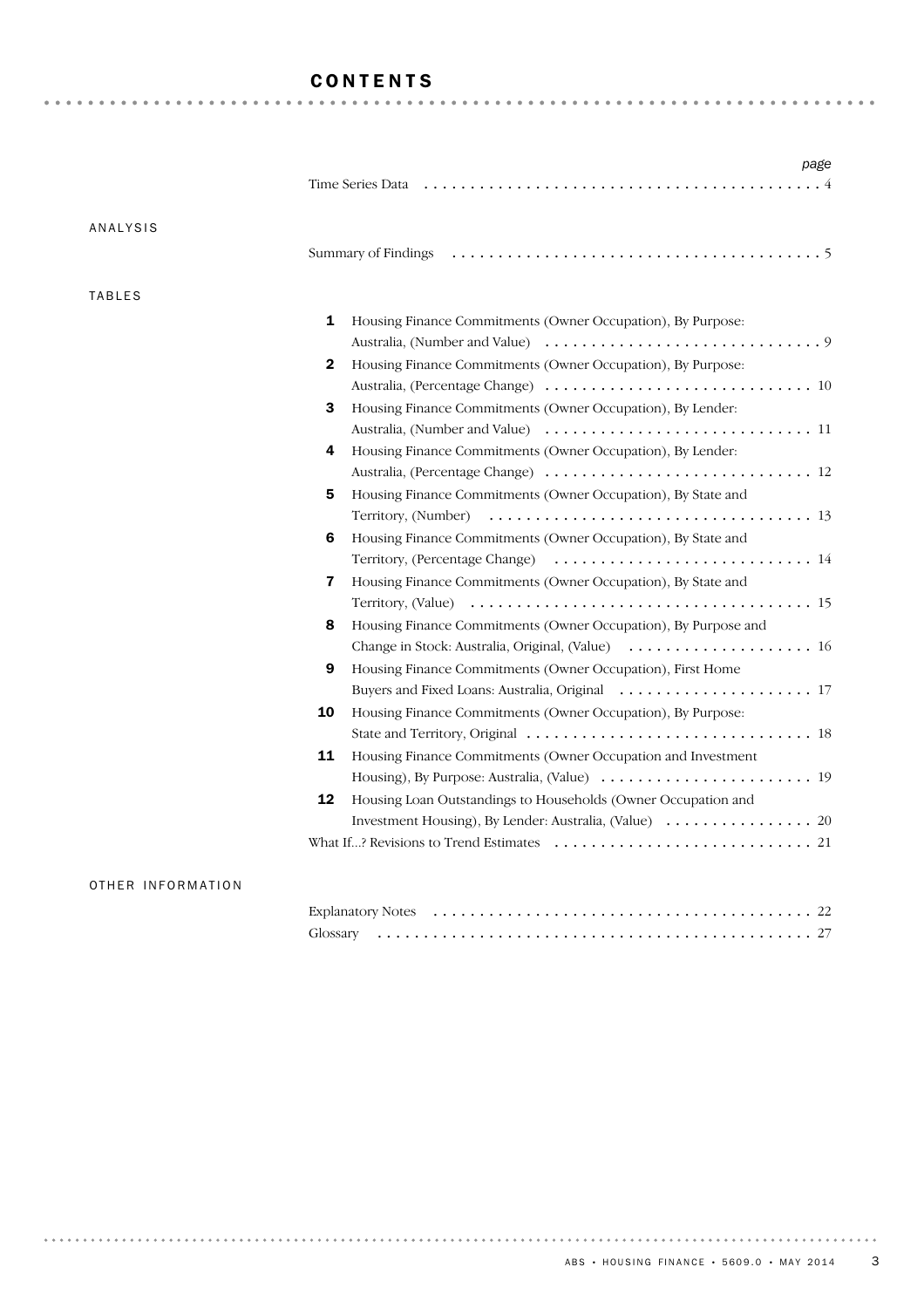### TIME SERIES DATA

TIME SERIES DATA

 $-0.000$ 

Data available free on the ABS web site <http://www.abs.gov.au> include:

- ! longer time series of tables in this publication
- ! the following tables, with data from October 1975

8. Housing finance commitments (Owner Occupation), By Purpose and Change in Stock: State and Territory, Original (\$'000)

13a. Housing finance commitments (Owner Occupation), By Purpose and Lender: Australia, Original (Number)

13b.Housing finance commitments (Owner Occupation), By Purpose and Lender: Australia, Original (\$'000)

13c. Housing finance commitments, By Purpose and Lender: Australia, Original (Average Loan Size–\$'000)

14. Housing Finance Seasonal Factors and Forward Factors for 12 months, By Purpose and Lender: Australia

15. Housing Finance Seasonal Factors and Forward Factors for 12 months, By State and Territory

. . . . . . . . .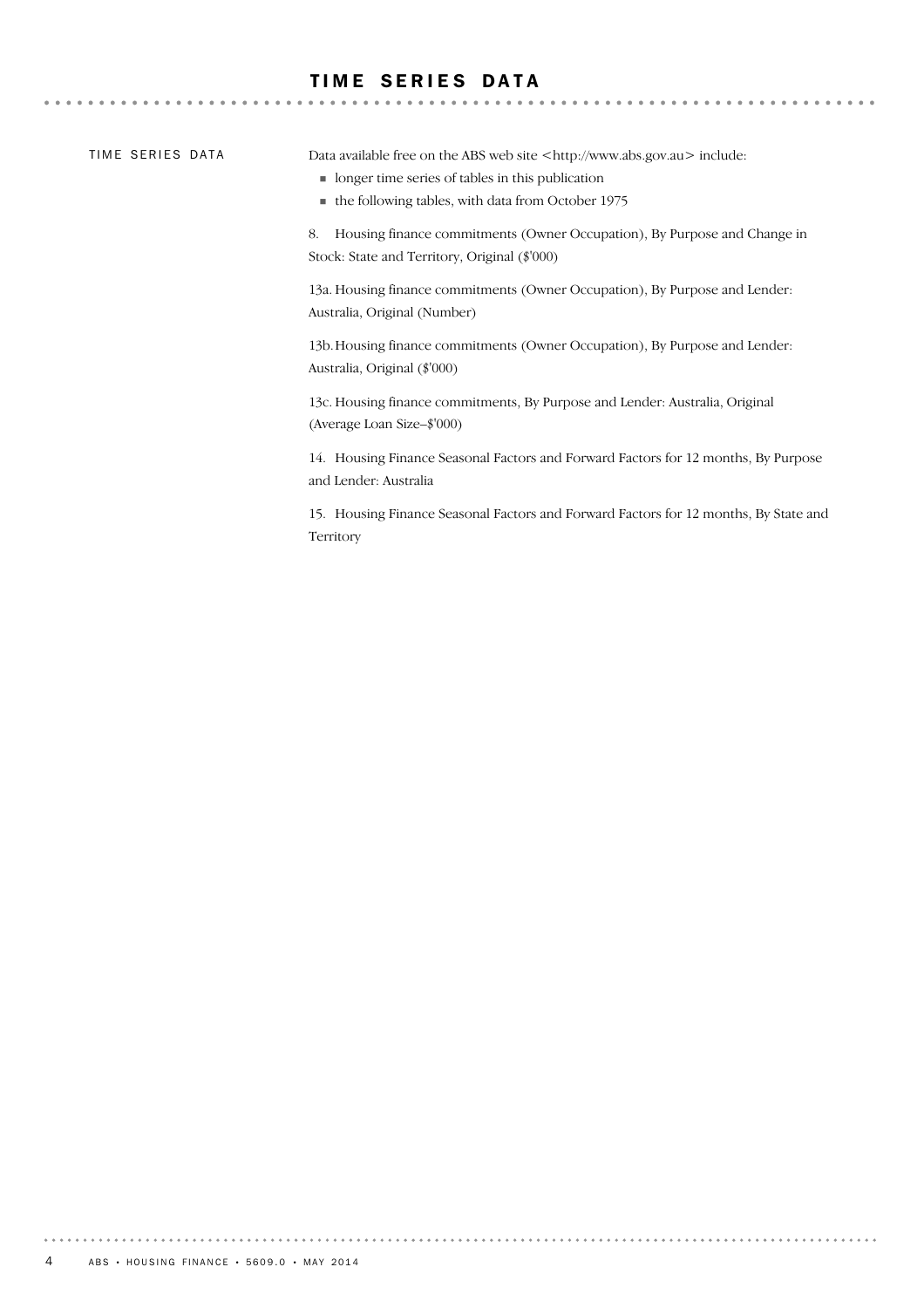| DWELLINGS FINANCED | The total value of dwelling commitments excluding alterations and additions (trend)  |
|--------------------|--------------------------------------------------------------------------------------|
| Value of Dwellings | rose 0.2% in May 2014 compared with April 2014, while the seasonally adjusted series |
| Financed           | fell 0.8% in May 2014.                                                               |
| (Tables 11, 1 & 2) | The total value of owner occupied housing commitments (trend) rose (up $27m$ , 0.2   |

 $(up $27m, 0.2%)$ in May 2014. Rises were recorded in commitments for the purchase of established dwellings (up \$22m, 0.2%) and commitments for the construction of dwellings (up \$10m, 0.6%), while commitments for the purchase of new dwellings fell (down \$5m, 0.6%). The seasonally adjusted series for the total value of owner occupied housing commitments fell 0.7% in May 2014.

The total value of investment housing commitments (trend) rose (\$36m, 0.3%) in May 2014 compared with April 2014. Rises were recorded in commitments for the purchase of dwellings by individuals for rent or resale (up \$51m, 0.6%) and for the purchase of dwellings by others for rent or resale (up \$10m, 1.0%), while commitments for the construction of dwellings for rent or resale fell (down \$25m, 3.8%). The value of investment housing commitments seasonally adjusted fell 0.9% in May 2014.





The number of owner occupied housing commitments (trend) rose (up 51, 0.1%) in May 2014, following a rise of 0.1% in April 2014. Rises were recorded in commitments for the refinancing of established dwellings (up 150, 0.9%) and in commitments for the construction of dwellings (up 30, 0.5%), while falls were recorded in commitments for the purchase of established dwellings excluding refinancing (down 124, 0.5%) and commitments for the purchase of new dwellings (down 4, 0.2%). The seasonally adjusted estimate for the total number of owner occupied housing commitments was flat in May 2014.



*Number of Owner Occupied Dwellings Financed (Tables 1 & 2)*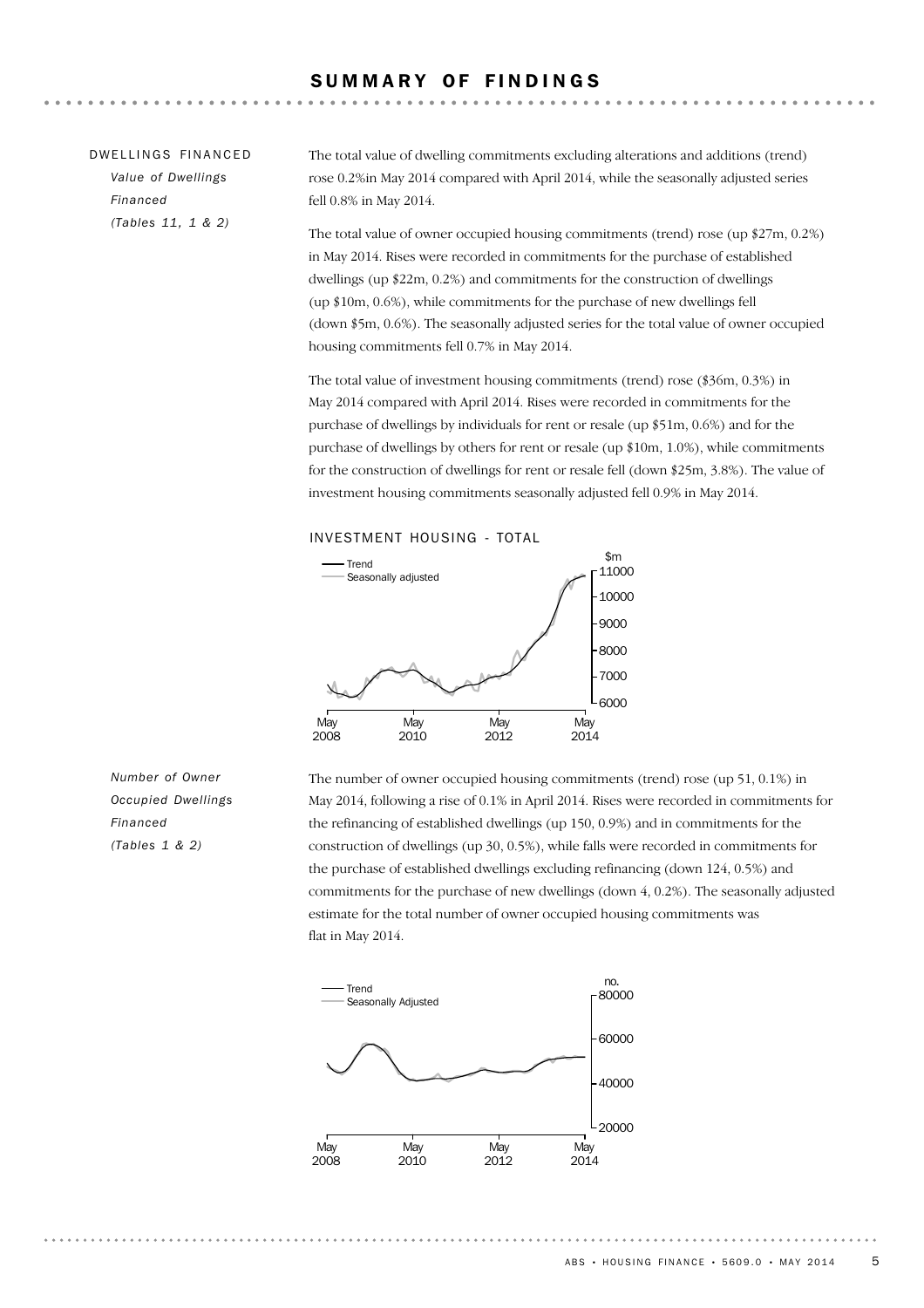### S U M M A R Y O F F I N D I N G S *continued*

In original terms, the number of first home buyer commitments as a percentage of total owner occupied housing finance commitments rose to 12.6% in May 2014 from 12.3% in April 2014. Between April 2014 and May 2014, the average loan size for first home buyers rose \$2,800 to \$303,800. The average loan size for all owner occupied *First Home Buyer Commitments (Table 9)* Between April 2014 and May 2014, the number of owner occupied housing commitments (trend) rose in Queensland (up 44, 0.4%), South Australia (up 22, 0.7%), Western Australia (up 14, 0.2%) and the Northern Territory (up 6, 1.5%), while falls were recorded in Victoria (down 12, 0.1%), New South Wales (down 10, 0.1%), the Australian Capital Territory (down 4, 0.5%) and Tasmania (down 3, 0.4%). The seasonally adjusted estimates rose in Queensland (up 326, 3.3%), New South Wales (up 192, 1.3%), South Australia (up 52, 1.5%), the Northern Territory (up 34, 9.6%), the Australian Capital Territory (up 22, 2.8%) and Western Australia (up 15, 0.2%), while falls were recorded in Victoria (down 153, 1.1%) and Tasmania (down 68, 7.6%). *Number of Owner Occupied Dwellings Financed – State (Tables 5 & 6)*

housing commitments fell \$3,500 to \$320,000 for the same period.

*Number of Owner Occupied Dwellings Financed Excluding Refinancing (Tables 1 & 2)*

The number of owner occupied housing commitments excluding refinancing (trend) fell 0.3%in May 2014, following a fall of 0.2% in April 2014. The seasonally adjusted series fell 1.0% in May 2014, following a fall of 0.7% in April 2014.



PURPOSE OF FINANCE (OWNER OCCUPATION) *Construction of dwellings (Tables 1 & 2)*

The number of finance commitments for the construction of dwellings for owner occupation (trend) rose 0.5% in May 2014, following a rise of 0.8% in April 2014. This is the eighteenth consecutive rise since December 2012. The seasonally adjusted series rose 0.9% in May 2014, after a fall of 1.3% in April 2014.

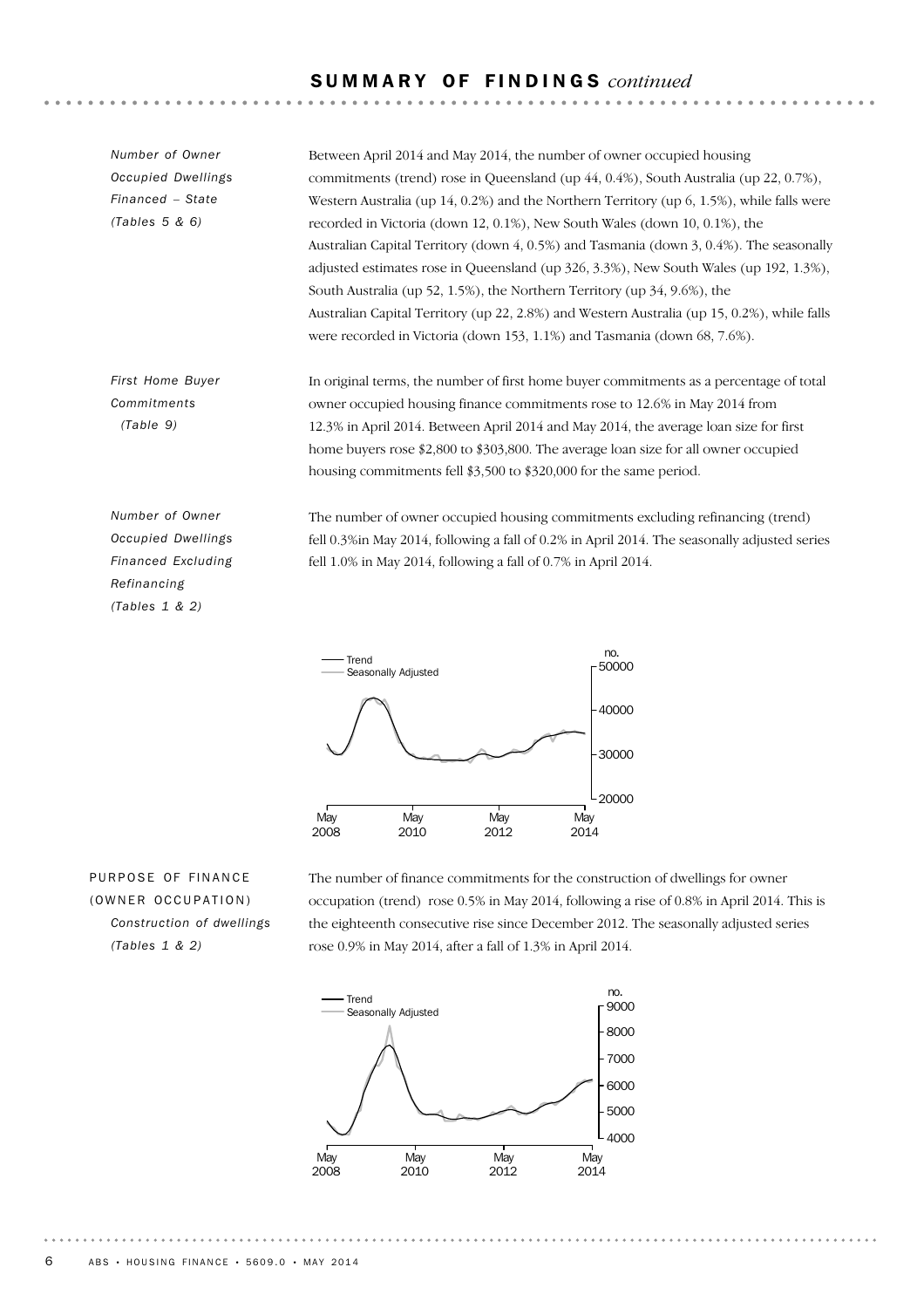*Purchase of new dwellings (Tables 1 & 2)*

The number of finance commitments for the purchase of new dwellings for owner occupation (trend) fell 0.2% in May 2014, following a fall of 0.7% in April 2014. The seasonally adjusted series rose 1.7% in May 2014, after a fall of 1.6% in April 2014.



*Purchase of established dwellings (including refinancing across lending institutions) (Tables 1 & 2)*

The number of finance commitments for the purchase of established dwellings for owner occupation (trend) rose 0.1% in May 2014, following a rise of 0.1% April 2014. The seasonally adjusted series fell 0.2% in May 2014, after being flat in April 2014.



*Refinancing (Tables 1 & 2)* The number of refinancing commitments for owner occupied housing (trend) rose 0.9% in May 2014, following a rise of 0.9% in April 2014. The seasonally adjusted series rose 2.1% in May 2014, following a rise of 0.8% in April 2014.

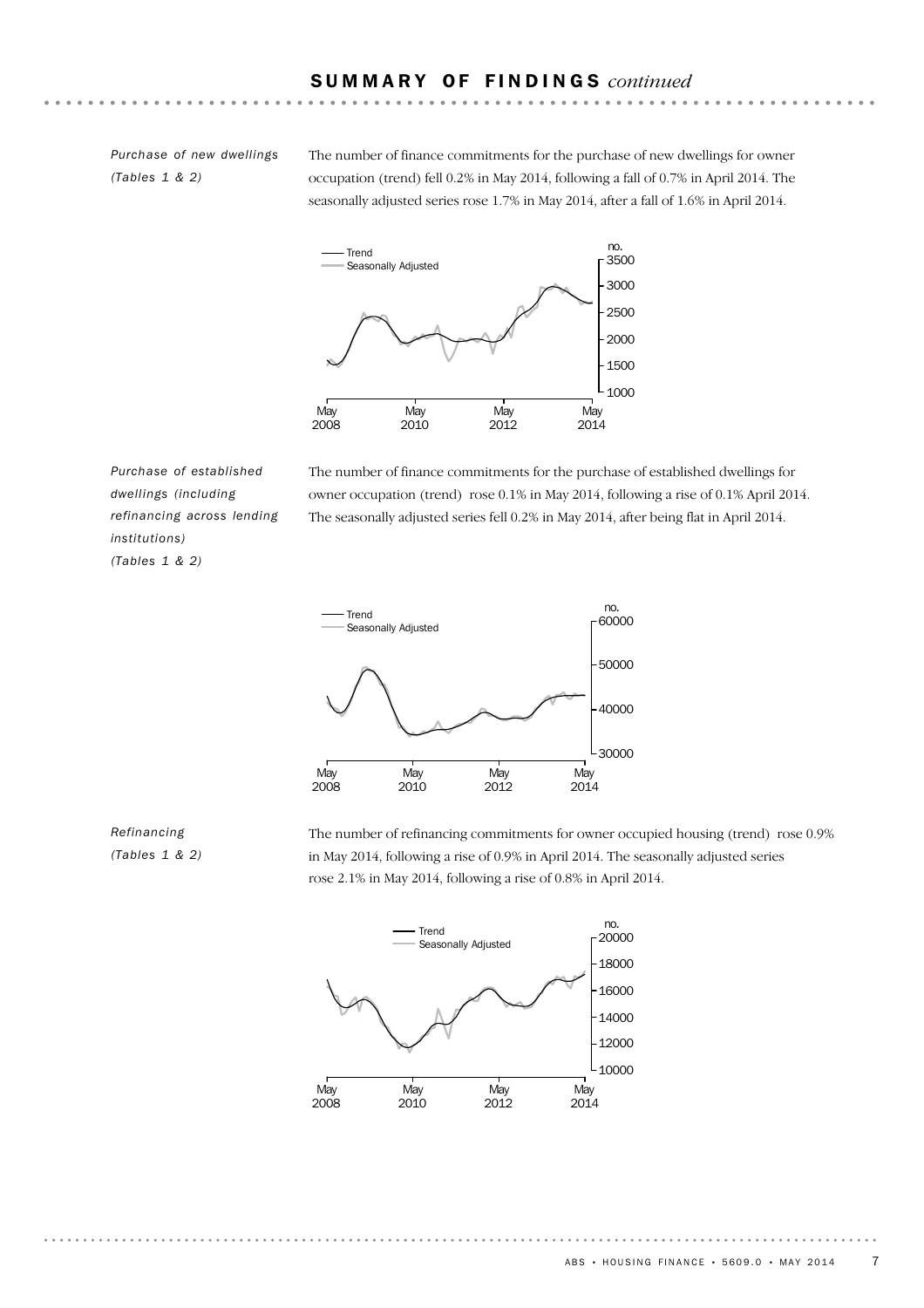TYPE OF LENDER (OWNER OCCUPATION) *Banks (Tables 3 & 4)*

The number of commitments for owner occupied dwellings financed by banks (trend) fell 0.1% in May 2014, following a fall of 0.1% in April 2014. The seasonally adjusted series fell 0.3% in May 2014, following a fall of 0.6% in April 2014.



### *Non–banks (Tables 3 & 4)*

The number of commitments for owner occupied dwellings financed by non-banks (trend) rose 2.1% in May 2014, following a rise of 2.5% in April 2014. The seasonally adjusted series rose 4.0% in May 2014, following a rise of 4.3% in April 2014. The number of commitments for owner occupied dwellings financed by permanent building societies (trend) fell 1.0% in May 2014, following a fall of 0.9% in April 2014. The seasonally adjusted series fell 7.7% in May 2014, following a fall of 1.3% in April 2014.



### HOUSING LOAN OUTSTANDINGS *(Table 12)*

At the end of May 2014, the value of outstanding housing loans financed by Authorised Deposit-taking Institutions (ADIs) was \$1,301,160m, up \$9,170m (0.7%) from the April 2014 closing balance. Owner occupied housing loan outstandings financed by ADIs rose \$4,999m (0.6%) to \$861,528m and investment housing loan outstandings financed by ADIs rose \$4,171m (1.0%) to \$439,632m.

Bank housing loan outstandings rose \$9,035m (0.7%) during May 2014 to reach a closing balance of \$1,254,349m. Owner occupied housing loan outstandings of banks rose \$4,884m (0.6%) to \$823,865m and investment housing loan outstandings of banks rose \$4,151m (1.0%) to \$430,484m.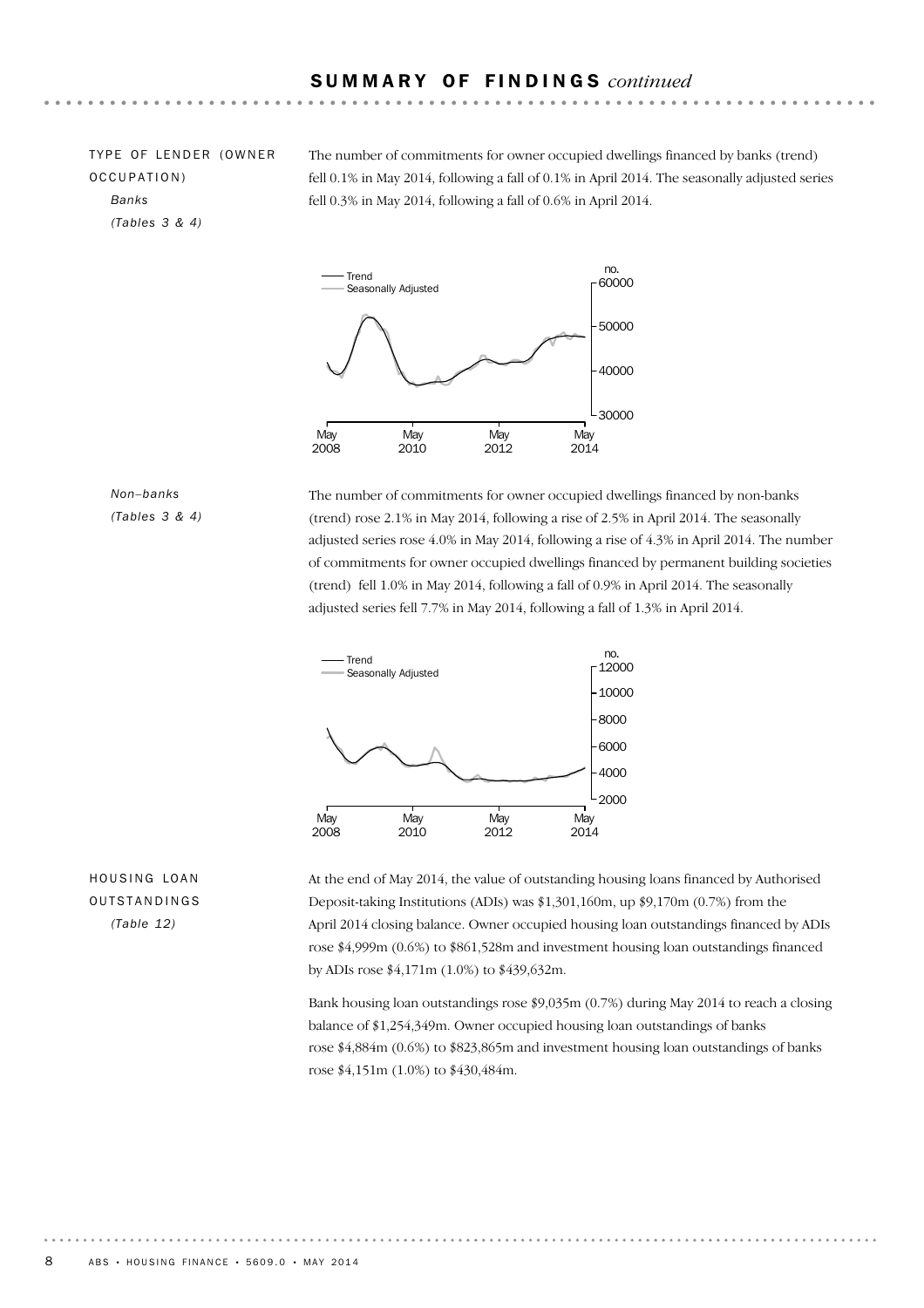

## 1 HOUSING FINANCE COMMITMENTS (OWNER OCCUPATION) (a) , By Purpose: Australia

|                     | Construction<br>of dwellings |              | Purchase of<br>Purchase of<br>established<br>dwellings(b)<br>new dwellings<br>Total |            |                     | Refinancing<br>of established<br>dwellings(c) |                  | Total excluding<br>refinancing of<br>established<br>dwellings |                  |                 |                  |                  |
|---------------------|------------------------------|--------------|-------------------------------------------------------------------------------------|------------|---------------------|-----------------------------------------------|------------------|---------------------------------------------------------------|------------------|-----------------|------------------|------------------|
| Month               | no.                          | \$m          | no.                                                                                 | \$m\$      | no.                 | \$m                                           | no.              | \$m\$                                                         | no.              | $\mathsf{Sm}$   | no.              | \$m              |
|                     |                              |              |                                                                                     |            |                     |                                               |                  |                                                               |                  |                 |                  |                  |
|                     |                              |              |                                                                                     |            |                     | ORIGINAL                                      |                  |                                                               |                  |                 |                  |                  |
| 2013                |                              |              |                                                                                     |            |                     |                                               |                  |                                                               |                  |                 |                  |                  |
| May                 | 6 2 1 9                      | 1762         | 3 2 4 5                                                                             | 1 0 8 3    | 46 361              | 14 0 54                                       | 55 825           | 16899                                                         | 17 681           | 4628            | 38 144           | 12 27 1          |
| June                | 5 4 2 8                      | 1561         | 2 7 5 0                                                                             | 932        | 40 581              | 12 3 5 5                                      | 48759            | 14 848                                                        | 15 967           | 4 3 0 6         | 32 792           | 10 542           |
| July                | 5836                         | 1643         | 3 2 4 5                                                                             | 1 0 6 0    | 45 168              | 13 591                                        | 54 249           | 16 294                                                        | 17854            | 4 7 3 9         | 36 395           | 11 555           |
| August              | 5 7 2 9                      | 1647         | 2 9 0 0                                                                             | 934        | 42 137              | 12 659                                        | 50 766           | 15 240                                                        | 16870            | 4 4 0 3         | 33 896           | 10837            |
| September           | 5 4 8 9                      | 1580         | 2 7 4 0                                                                             | 929        | 42 698              | 13 08 2                                       | 50 927           | 15 5 91                                                       | 17 127           | 4526            | 33 800           | 11 065           |
| October             | 5886                         | 1695         | 3 1 3 8                                                                             | 1070       | 46 330              | 14 5 24                                       | 55 354           | 17 289                                                        | 17 798           | 4866            | 37 556           | 12 4 24          |
| November            | 5745                         | 1637         | 3 0 3 4                                                                             | 1057       | 46 897              | 15 132                                        | 55 676           | 17825                                                         | 17 537           | 4888            | 38 139           | 12 937           |
| December            | 5 6 2 6                      | 1599         | 3 0 5 4                                                                             | 1 0 5 5    | 43 805              | 14 24 2                                       | 52 485           | 16896                                                         | 16 493           | 4 60 6          | 35 992           | 12 29 1          |
| 2014                |                              |              |                                                                                     |            |                     |                                               |                  |                                                               |                  |                 |                  |                  |
| January             | 4849                         | 1 4 0 3      | 2 3 9 4                                                                             | 853        | 36 720              | 11 938                                        | 43 963           | 14 194                                                        | 13 7 3 7         | 3840            | 30 226           | 10 354           |
| February            | 5481                         | 1560         | 2 4 0 9                                                                             | 807        | 38829               | 12 3 68                                       | 46 719           | 14 7 35                                                       | 15 4 61          | 4371            | 31 258           | 10 365           |
| March               | 6076                         | 1752         | 2 7 2 9                                                                             | 920        | 43 0 36             | 13882                                         | 51 841           | 16 5 54                                                       | 17 286           | 4882            | 34 555           | 11 673           |
| April               | 5 7 3 3                      | 1657         | 2 6 2 9                                                                             | 890        | 41 164              | 13 4 7 5                                      | 49 526           | 16 0 22                                                       | 16 157           | 4597            | 33 369           | 11 4 25          |
| May                 | 6990                         | 2 0 0 7      | 2828                                                                                | 979        | 46 676              | 15 091                                        | 56 494           | 18 0 78                                                       | 18 792           | 5317            | 37 702           | 12 761           |
|                     |                              |              |                                                                                     |            |                     |                                               |                  |                                                               |                  |                 |                  |                  |
|                     |                              |              |                                                                                     |            | SEASONALLY ADJUSTED |                                               |                  |                                                               |                  |                 |                  |                  |
|                     |                              |              |                                                                                     |            |                     |                                               |                  |                                                               |                  |                 |                  |                  |
| 2013                |                              |              |                                                                                     |            |                     |                                               |                  |                                                               |                  |                 |                  |                  |
| May                 | 5 3 2 1                      | 1518         | 2937                                                                                | 983        | 41 559              | 12 589                                        | 49816            | 15 0 90                                                       | 15867            | 4 2 0 7         | 33 950           | 10883            |
| June                | 5 3 6 5                      | 1530         | 2944                                                                                | 980        | 42 573              | 12 916                                        | 50 882           | 15 4 26                                                       | 16 436           | 4 3 9 5         | 34 446           | 11 030           |
| July                | 5 2 7 4                      | 1473         | 3 0 4 6                                                                             | 1 0 0 7    | 43 158              | 12 990                                        | 51 478           | 15 4 7 1                                                      | 16 695           | 4 4 2 1         | 34 783           | 11 049           |
| August<br>September | 5 4 0 6                      | 1554         | 2956                                                                                | 966        | 41 144              | 12 4 30                                       | 49 505           | 14 950                                                        | 16 481           | 4 200           | 33 0 24          | 10 750           |
| October             | 5 5 0 4<br>5 5 8 9           | 1597<br>1613 | 2870<br>2973                                                                        | 970<br>977 | 43 384<br>43 327    | 13 4 04<br>13 5 94                            | 51758<br>51889   | 15972<br>16 185                                               | 17 090<br>16 913 | 4 5 5 4<br>4568 | 34 667<br>34 976 | 11 417<br>11 617 |
| November            | 5726                         | 1638         | 2846                                                                                | 996        | 43 999              | 13 958                                        | 52 570           | 16 592                                                        | 17 043           | 4 7 0 1         | 35 527           | 11891            |
| December            | 5 7 6 5                      | 1647         | 2821                                                                                | 956        | 42 642              | 13 691                                        | 51 228           | 16 293                                                        | 16 440           | 4579            | 34 787           | 11 7 14          |
|                     |                              |              |                                                                                     |            |                     |                                               |                  |                                                               |                  |                 |                  |                  |
| 2014                | 6 0 9 2                      |              | 2 7 6 1                                                                             | 979        | 42 389              | 13 800                                        |                  | 16 534                                                        |                  | 4622            |                  | 11912            |
| January<br>February | 6 1 1 7                      | 1755<br>1743 | 2 6 4 8                                                                             | 917        | 43 727              | 14 170                                        | 51 243<br>52 492 | 16 830                                                        | 16 180<br>17 108 | 4889            | 35 063<br>35 385 | 11942            |
| March               | 6 2 1 3                      | 1809         | 2 7 1 5                                                                             | 916        | 43 259              | 13 9 25                                       | 52 187           | 16 650                                                        | 16973            | 4828            | 35 215           | 11822            |
| April               | 6 1 3 0                      | 1758         | 2671                                                                                | 926        | 43 270              | 14 174                                        | 52 071           | 16858                                                         | 17 105           | 4911            | 34 966           | 11947            |
| May                 | 6 184                        | 1778         | 2 7 1 5                                                                             | 933        | 43 193              | 14 0 21                                       | 52 092           | 16 732                                                        | 17 463           | 4950            | 34 630           | 11 782           |
|                     |                              |              |                                                                                     |            |                     |                                               |                  |                                                               |                  |                 |                  |                  |
|                     |                              |              |                                                                                     |            |                     |                                               |                  |                                                               |                  |                 |                  |                  |
|                     |                              |              |                                                                                     |            |                     | TREND                                         |                  |                                                               |                  |                 |                  |                  |
| 2013                |                              |              |                                                                                     |            |                     |                                               |                  |                                                               |                  |                 |                  |                  |
| May                 | 5 3 1 4                      | 1507         | 2970                                                                                | 985        | 41 454              | 12 507                                        | 49 738           | 14 9 99                                                       | 15 944           | 4 2 0 6         | 33 795           | 10 792           |
| June                | 5 3 4 3                      | 1522         | 2991                                                                                | 991        | 42 065              | 12 688                                        | 50 399           | 15 201                                                        | 16 29 6          | 4 2 9 2         | 34 103           | 10 908           |
| July                | 5 3 7 0                      | 1535         | 2986                                                                                | 989        | 42 503              | 12 867                                        | 50 859           | 15 3 9 1                                                      | 16 589           | 4 3 6 6         | 34 270           | 11 0 25          |
| August              | 5 4 1 2                      | 1550         | 2 9 6 6                                                                             | 985        | 42 795              | 13 060                                        | 51 173           | 15 5 95                                                       | 16 7 7 6         | 4 4 2 7         | 34 397           | 11 168           |
| September           | 5 4 8 6                      | 1574         | 2939                                                                                | 982        | 42 979              | 13 26 9                                       | 51 404           | 15824                                                         | 16848            | 4 4 8 2         | 34 556           | 11 342           |
| October             | 5 5 9 6                      | 1607         | 2 9 0 4                                                                             | 979        | 43 093              | 13 4 83                                       | 51 593           | 16 069                                                        | 16830            | 4540            | 34 763           | 11 530           |
| November            | 5 7 2 9                      | 1647         | 2856                                                                                | 974        | 43 154              | 13 680                                        | 51 739           | 16 300                                                        | 16 763           | 4 600           | 34976            | 11 700           |
| December            | 5863                         | 1685         | 2805                                                                                | 965        | 43 185              | 13 8 36                                       | 51852            | 16 4 85                                                       | 16 710           | 4 6 63          | 35 143           | 11823            |
| 2014                |                              |              |                                                                                     |            |                     |                                               |                  |                                                               |                  |                 |                  |                  |
| January             | 5981                         | 1717         | 2 7 6 0                                                                             | 953        | 43 184              | 13 932                                        | 51 925           | 16 603                                                        | 16 723           | 4 7 2 4         | 35 202           | 11879            |
| February            | 6075                         | 1745         | 2 7 2 3                                                                             | 941        | 43 159              | 13 982                                        | 51 958           | 16 668                                                        | 16807            | 4781            | 35 150           | 11888            |
| March               | 6 1 4 7                      | 1768         | 2 6 9 7                                                                             | 931        | 43 179              | 14 0 28                                       | 52 023           | 16 7 27                                                       | 16948            | 4840            | 35 0 75          | 11887            |
| April               | 6 1 9 9                      | 1784         | 2678                                                                                | 923        | 43 2 23             | 14 070                                        | 52 101           | 16 7 7 7                                                      | 17 107           | 4896            | 34 994           | 11881            |
| May                 | 6 2 2 9                      | 1794         | 2674                                                                                | 918        | 43 249              | 14 092                                        | 52 152           | 16 804                                                        | 17 257           | 4940            | 34 895           | 11864            |
|                     |                              |              |                                                                                     |            |                     |                                               |                  |                                                               |                  |                 |                  | 0.0.0.0.0.0.0    |

(a) Excludes alterations and additions. (c) Only includes refinancing across lending institutions (see Glossary).

(b) Includes refinancing across lending institutions (see Glossary).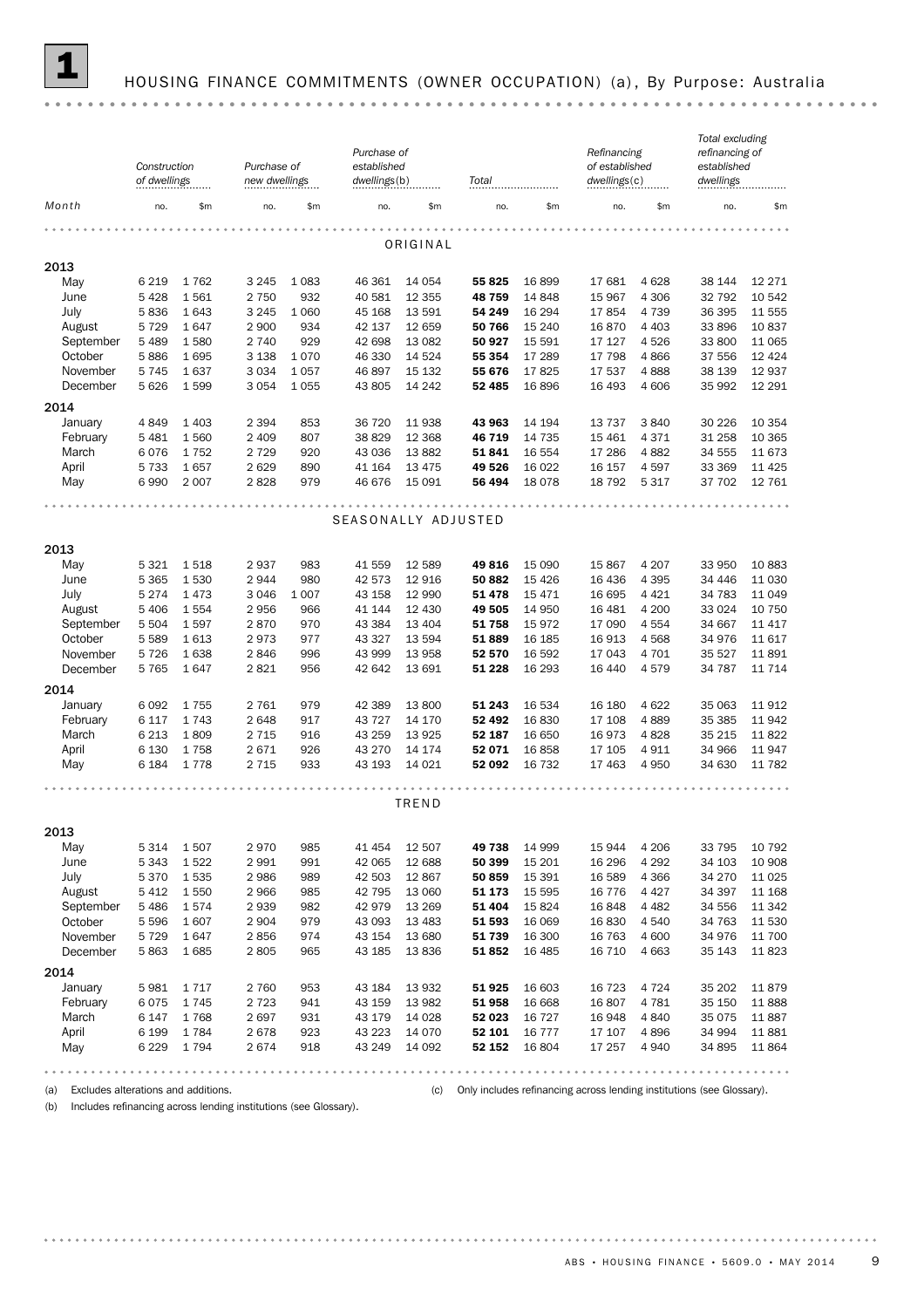

|             | Construction<br>of dwellings |         | Purchase of<br>new dwellings |         | Purchase of<br>established<br>dwellings(b) |         | Total                                              |         | Refinancing<br>of established<br>dwellings(c) |                 | Total excluding<br>refinancing of<br>established<br>dwellings |         |
|-------------|------------------------------|---------|------------------------------|---------|--------------------------------------------|---------|----------------------------------------------------|---------|-----------------------------------------------|-----------------|---------------------------------------------------------------|---------|
| Month       | no.                          | value   | no.                          | value   | no.                                        | value   | no.                                                | value   | no.                                           | value           | no.                                                           | value   |
|             |                              |         |                              |         | $-0.0000$                                  |         |                                                    |         | .                                             |                 |                                                               |         |
|             |                              |         |                              |         |                                            |         | ORIGINAL (% CHANGE FROM PREVIOUS MONTH)            |         |                                               |                 |                                                               |         |
| 2013<br>May | 17.7                         | 15.2    | 7.6                          | 10.1    | 14.5                                       | 15.1    | 14.5                                               | 14.8    | 13.3                                          | 13.6            | 15.0                                                          | 15.3    |
| June        | $-12.7$                      | $-11.4$ | $-15.3$                      | $-14.0$ | $-12.5$                                    | $-12.1$ | $-12.7$                                            | $-12.1$ | $-9.7$                                        | $-7.0$          | $-14.0$                                                       | $-14.1$ |
| July        | 7.5                          | 5.3     | 18.0                         | 13.7    | 11.3                                       | 10.0    | 11.3                                               | 9.7     | 11.8                                          | 10.1            | 11.0                                                          | 9.6     |
| August      | $-1.8$                       | 0.2     | $-10.6$                      | $-11.9$ | $-6.7$                                     | $-6.9$  | $-6.4$                                             | $-6.5$  | $-5.5$                                        | $-7.1$          | $-6.9$                                                        | $-6.2$  |
| September   | $-4.2$                       | $-4.1$  | $-5.5$                       | $-0.5$  | 1.3                                        | 3.3     | 0.3                                                | 2.3     | 1.5                                           | 2.8             | $-0.3$                                                        | 2.1     |
| October     | 7.2                          | 7.3     | 14.5                         | 15.2    | 8.5                                        | 11.0    | 8.7                                                | 10.9    | 3.9                                           | 7.5             | 11.1                                                          | 12.3    |
| November    | $-2.4$                       | $-3.4$  | $-3.3$                       | $-1.3$  | 1.2                                        | 4.2     | 0.6                                                | 3.1     | $-1.5$                                        | 0.5             | 1.6                                                           | 4.1     |
| December    | $-2.1$                       | $-2.3$  | 0.7                          | $-0.1$  | $-6.6$                                     | $-5.9$  | $-5.7$                                             | $-5.2$  | $-6.0$                                        | $-5.8$          | $-5.6$                                                        | $-5.0$  |
| 2014        |                              |         |                              |         |                                            |         |                                                    |         |                                               |                 |                                                               |         |
| January     | $-13.8$                      | $-12.2$ | $-21.6$                      | $-19.2$ | $-16.2$                                    | $-16.2$ | $-16.2$                                            | $-16.0$ | $-16.7$                                       | $-16.6$         | $-16.0$                                                       | $-15.8$ |
| February    | 13.0                         | 11.2    | 0.6                          | $-5.4$  | 5.7                                        | 3.6     | 6.3                                                | 3.8     | 12.6                                          | 13.8            | 3.4                                                           | 0.1     |
| March       | 10.9                         | 12.3    | 13.3                         | 14.0    | 10.8                                       | 12.2    | 11.0                                               | 12.3    | 11.8                                          | 11.7            | 10.5                                                          | 12.6    |
| April       | $-5.6$                       | $-5.4$  | $-3.7$                       | $-3.3$  | $-4.3$                                     | $-2.9$  | $-4.5$                                             | $-3.2$  | $-6.5$                                        | $-5.8$          | $-3.4$                                                        | $-2.1$  |
| May         | 21.9                         | 21.1    | 7.6                          | 10.0    | 13.4                                       | 12.0    | 14.1                                               | 12.8    | 16.3                                          | 15.7            | 13.0                                                          | 11.7    |
|             |                              |         |                              |         |                                            |         | .                                                  |         |                                               | <b>AAAAAAAA</b> |                                                               |         |
|             |                              |         |                              |         |                                            |         | SEASONALLY ADJUSTED (% CHANGE FROM PREVIOUS MONTH) |         |                                               |                 |                                                               |         |
| 2013        |                              |         |                              |         |                                            |         |                                                    |         |                                               |                 |                                                               |         |
| May         | $-0.5$                       | $-1.6$  | $-0.9$                       | $-0.8$  | 2.4                                        | 3.4     | 1.9                                                | 2.6     | 0.9                                           | 2.0             | 2.4                                                           | 2.8     |
| June        | 0.8                          | 0.8     | 0.2                          | $-0.3$  | 2.4                                        | 2.6     | 2.1                                                | 2.2     | 3.6                                           | 4.5             | 1.5                                                           | 1.3     |
| July        | $-1.7$                       | $-3.7$  | 3.5                          | 2.8     | 1.4                                        | 0.6     | $1.2$                                              | 0.3     | 1.6                                           | 0.6             | 1.0                                                           | 0.2     |
| August      | 2.5                          | 5.5     | $-3.0$                       | $-4.1$  | $-4.7$                                     | $-4.3$  | $-3.8$                                             | $-3.4$  | $-1.3$                                        | $-5.0$          | $-5.1$                                                        | $-2.7$  |
| September   | 1.8                          | 2.8     | $-2.9$                       | 0.4     | 5.4                                        | 7.8     | 4.5                                                | 6.8     | 3.7                                           | 8.4             | 5.0                                                           | 6.2     |
| October     | 1.6                          | 1.0     | 3.6                          | 0.8     | $-0.1$                                     | 1.4     | 0.3                                                | 1.3     | $-1.0$                                        | 0.3             | 0.9                                                           | 1.7     |
| November    | 2.4                          | 1.5     | $-4.3$                       | 1.9     | 1.6                                        | 2.7     | 1.3                                                | 2.5     | 0.8                                           | 2.9             | 1.6                                                           | 2.4     |
| December    | 0.7                          | 0.5     | $-0.9$                       | $-4.0$  | $-3.1$                                     | $-1.9$  | $-2.6$                                             | $-1.8$  | $-3.5$                                        | $-2.6$          | $-2.1$                                                        | $-1.5$  |
| 2014        |                              |         |                              |         |                                            |         |                                                    |         |                                               |                 |                                                               |         |
| January     | 5.7                          | 6.5     | $-2.1$                       | 2.4     | $-0.6$                                     | 0.8     | 0.0                                                | 1.5     | $-1.6$                                        | 0.9             | 0.8                                                           | 1.7     |
| February    | 0.4                          | $-0.7$  | $-4.1$                       | $-6.3$  | 3.2                                        | 2.7     | 2.4                                                | 1.8     | 5.7                                           | 5.8             | 0.9                                                           | 0.2     |
| March       | 1.6                          | 3.8     | 2.5                          | $-0.2$  | $-1.1$                                     | $-1.7$  | $-0.6$                                             | $-1.1$  | $-0.8$                                        | $-1.2$          | $-0.5$                                                        | $-1.0$  |
| April       | $-1.3$                       | $-2.8$  | $-1.6$                       | 1.1     | 0.0                                        | 1.8     | $-0.2$                                             | 1.3     | 0.8                                           | 1.7             | $-0.7$                                                        | 1.1     |
| May         | 0.9                          | 1.1     | 1.7                          | 0.8     | $-0.2$                                     | $-1.1$  | 0.0                                                | $-0.7$  | 2.1                                           | 0.8             | $-1.0$                                                        | $-1.4$  |
|             |                              |         |                              |         |                                            |         |                                                    |         |                                               |                 |                                                               |         |
|             |                              |         |                              |         |                                            |         | TREND (% CHANGE FROM PREVIOUS MONTH)               |         |                                               |                 |                                                               |         |
|             |                              |         |                              |         |                                            |         |                                                    |         |                                               |                 |                                                               |         |
| 2013<br>May | 0.8                          | 1.2     | 2.1                          | 1.9     | 2.0                                        | 1.6     | 1.8                                                | 1.6     | 2.4                                           | 2.4             | 1.6                                                           | 1.3     |
| June        | 0.5                          | 1.0     | 0.7                          | 0.6     | 1.5                                        | 1.4     | 1.3                                                | 1.3     | 2.2                                           | 2.0             | 0.9                                                           | $1.1\,$ |
| July        | 0.5                          | 0.9     | $-0.2$                       | $-0.2$  | 1.0                                        | 1.4     | 0.9                                                | 1.3     | 1.8                                           | 1.7             | 0.5                                                           | 1.1     |
| August      | 0.8                          | 1.0     | $-0.7$                       | $-0.4$  | 0.7                                        | 1.5     | 0.6                                                | 1.3     | 1.1                                           | 1.4             | 0.4                                                           | 1.3     |
| September   | 1.4                          | 1.5     | $-0.9$                       | $-0.3$  | 0.4                                        | 1.6     | 0.5                                                | 1.5     | 0.4                                           | $1.3\,$         | 0.5                                                           | 1.6     |
| October     | 2.0                          | 2.1     | $-1.2$                       | $-0.2$  | 0.3                                        | 1.6     | 0.4                                                | 1.5     | $-0.1$                                        | 1.3             | 0.6                                                           | 1.7     |
| November    | 2.4                          | 2.4     | $-1.6$                       | $-0.6$  | 0.1                                        | $1.5\,$ | 0.3                                                | 1.4     | $-0.4$                                        | 1.3             | 0.6                                                           | $1.5\,$ |
| December    | 2.4                          | 2.3     | $-1.8$                       | $-0.9$  | 0.1                                        | $1.1\,$ | 0.2                                                | 1.1     | $-0.3$                                        | 1.4             | 0.5                                                           | 1.0     |
| 2014        |                              |         |                              |         |                                            |         |                                                    |         |                                               |                 |                                                               |         |
| January     | 2.0                          | 2.0     | $-1.6$                       | $-1.2$  | 0.0                                        | 0.7     | 0.1                                                | 0.7     | $0.1\,$                                       | $1.3\,$         | 0.2                                                           | 0.5     |
| February    | 1.6                          | 1.6     | $-1.3$                       | $-1.3$  | $-0.1$                                     | 0.4     | 0.1                                                | 0.4     | 0.5                                           | 1.2             | $-0.1$                                                        | 0.1     |
| March       | 1.2                          | 1.3     | $-1.0$                       | $-1.1$  | 0.0                                        | 0.3     | 0.1                                                | 0.3     | 0.8                                           | $1.2\,$         | $-0.2$                                                        | 0.0     |
| April       | 0.8                          | 0.9     | $-0.7$                       | $-0.8$  | 0.1                                        | 0.3     | 0.1                                                | 0.3     | 0.9                                           | 1.2             | $-0.2$                                                        | 0.0     |
| May         | 0.5                          | 0.6     | $-0.2$                       | $-0.6$  | 0.1                                        | 0.2     | 0.1                                                | 0.2     | 0.9                                           | 0.9             | $-0.3$                                                        | $-0.1$  |
|             |                              |         |                              |         |                                            |         |                                                    |         |                                               |                 |                                                               |         |

(a) Excludes alterations and additions. (c) Only includes refinancing across lending institutions (see Glossary)

(b) Includes refinancing across lending institutions (see Glossary).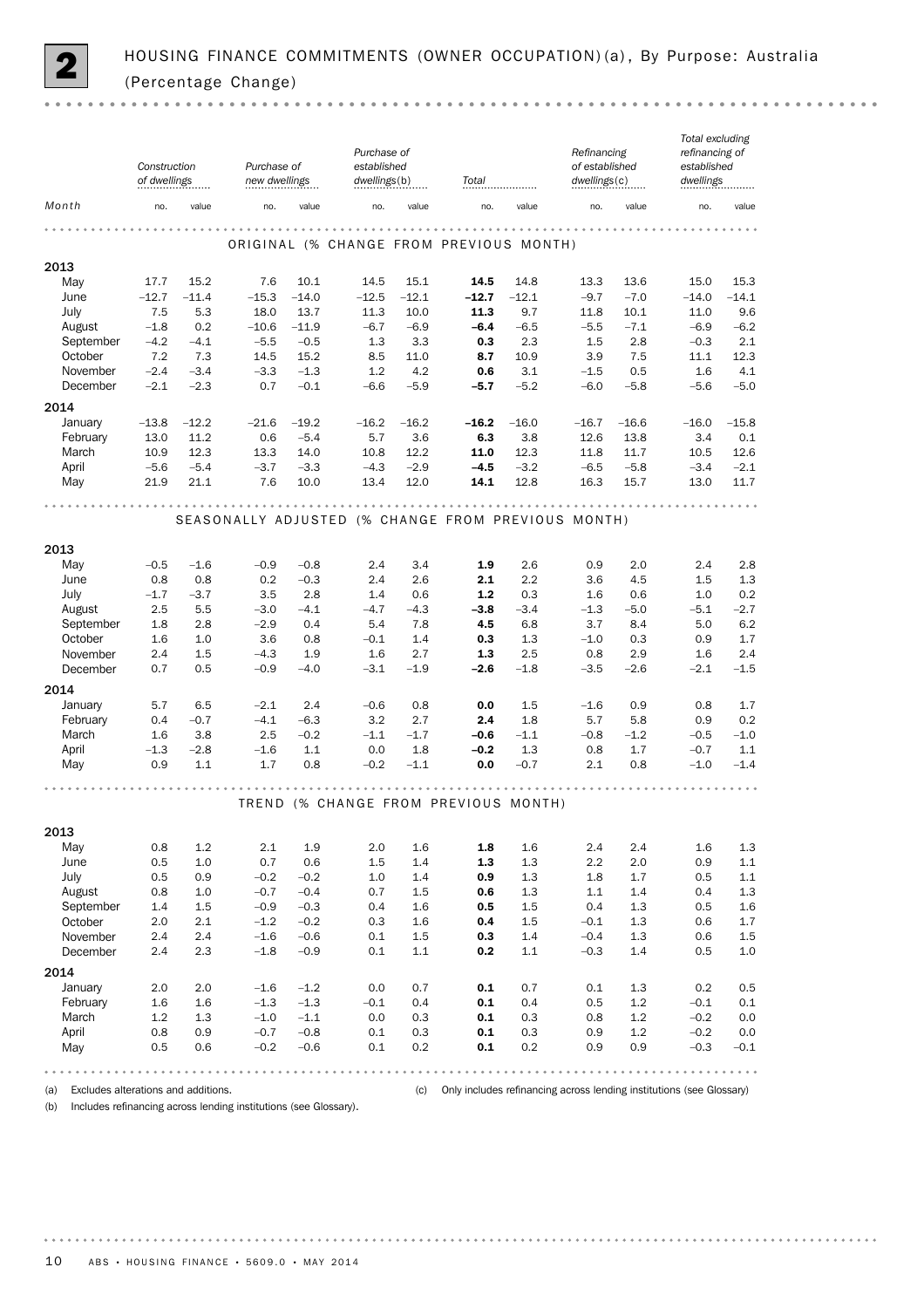| Banks                |                  |                    |              | Non-banks(b)<br>Total |                |                   | Permanent<br>building<br>societies |            | Wholesale<br>lenders n.e.c. |            |
|----------------------|------------------|--------------------|--------------|-----------------------|----------------|-------------------|------------------------------------|------------|-----------------------------|------------|
| Month                | \$m<br>no.       |                    | no.<br>\$m   |                       | no.            | \$m               | no.                                | \$m        | \$m<br>no.                  |            |
|                      |                  |                    |              |                       |                |                   |                                    |            |                             |            |
|                      |                  |                    |              |                       | ORIGINAL       |                   |                                    |            |                             |            |
| 2013                 |                  |                    |              |                       |                |                   |                                    |            |                             |            |
| May                  | 51 834           | 15870              | 3991         | 1029                  | 55 825         | 16899             | 1 0 2 7                            | 241        | 1 2 1 0                     | 340        |
| June                 | 45 435           | 13972              | 3 3 2 4      | 876                   | 48759          | 14 848            | 791                                | 186        | 1 0 5 0                     | 304        |
| July                 | 50 328           | 15 273             | 3921         | 1021                  | 54 249         | 16 294            | 887                                | 206        | 1 2 5 8                     | 355        |
| August               | 47 020           | 14 274             | 3746         | 966                   | 50 766         | 15 240            | 863                                | 214        | 1 2 1 9                     | 327        |
| September            | 47 358           | 14 679             | 3569         | 912                   | 50 927         | 15 591            | 874                                | 210        | 1 1 6 0                     | 322        |
| October              | 51 323           | 16 190             | 4 0 3 1      | 1 0 9 9               | 55 354         | 17 289            | 957                                | 232        | 1 2 7 7                     | 388        |
| November             | 51 643           | 16 7 13            | 4 0 3 3      | 1 1 1 2               | 55 676         | 17825             | 1 0 3 1                            | 253        | 1 1 8 6                     | 373        |
| December             | 48 769           | 15836              | 3716         | 1 0 6 0               | 52 485         | 16896             | 838                                | 199        | 920                         | 299        |
| 2014                 |                  |                    |              |                       |                |                   |                                    |            |                             |            |
| January              | 40 417           | 13 201             | 3546         | 993                   | 43 963         | 14 194            | 771                                | 176        | 1 0 2 2                     | 312        |
| February             | 42 939           | 13 683             | 3780         | 1052                  | 46 719         | 14 735            | 843                                | 201        | 1 0 6 7                     | 305        |
| March                | 47 764           | 15 4 18            | 4077         | 1 1 3 7               | 51841          | 16 554            | 981                                | 245        | 1 2 3 9                     | 375        |
| April                | 45 506           | 14 960             | 4 0 2 0      | 1 0 6 2               | 49 526         | 16 0 22           | 850                                | 205        | 1 2 7 2                     | 369        |
| May                  | 51 623           | 16 788             | 4871         | 1 2 9 0               | 56 494         | 18 0 78           | 915                                | 220        | 1581                        | 456        |
| 2013<br>May          | 46 268           | 14 148             | 3549         | 942                   | 49816          | 15 090            | 860                                | 201        | 1 1 9 1                     | 352        |
|                      | 47 463           | 14 504             | 3418         | 921                   | 50 882         | 15 4 26           | 867                                | 203        | 1 1 6 0                     | 347        |
| June<br>July         | 47 689           | 14 4 8 7           | 3789         | 984                   | 51 478         | 15 471            | 856                                | 200        | 1 1 6 7                     | 339        |
| August               | 45 783           | 13 953             | 3722         | 997                   | 49 505         | 14 950            | 916                                | 226        | 1 1 4 0                     | 317        |
| September            | 48 039           | 15 018             | 3 7 1 9      | 954                   | 51758          | 15972             | 908                                | 220        | 1 1 9 3                     | 327        |
| October              | 48 163           | 15 192             | 3726         | 993                   | 51889          | 16 185            | 905                                | 220        | 1 1 2 2                     | 320        |
| November             | 48 825           | 15 608             | 3745         | 983                   | 52 570         | 16 592            | 920                                | 223        | 1 0 4 6                     | 309        |
| December             | 47 486           | 15 271             | 3741         | 1022                  | 51 228         | 16 293            | 880                                | 209        | 909                         | 283        |
| 2014                 |                  |                    |              |                       |                |                   |                                    |            |                             |            |
| January              | 47 227           | 15 4 25            | 4016         | 1 1 0 9               | 51 243         | 16 534            | 899                                | 209        | 1 0 1 2                     | 304        |
| February             | 48 417           | 15 682             | 4075         | 1 1 4 8               | 52 492         | 16830             | 880                                | 213        | 1 1 7 7                     | 348        |
| March                | 48 089           | 15 504             | 4 0 9 8      | 1 1 4 6               | 52 187         | 16 650            | 909                                | 222        | 1 3 2 6                     | 416        |
|                      | 47 798           | 15 7 11            |              |                       |                |                   |                                    | 216        | 1478                        | 444        |
| April                |                  |                    | 4 2 7 4      | 1 1 4 7               | 52 071         | 16858             | 898                                |            |                             |            |
| May                  | 47 646           | 15 4 97            | 4 4 4 6      | 1 2 3 5               | 52 092         | 16 7 32           | 829                                | 198        | 1664                        |            |
|                      |                  |                    |              |                       |                |                   |                                    |            |                             |            |
|                      |                  |                    |              |                       | TREND          |                   |                                    |            |                             |            |
|                      |                  |                    |              |                       |                |                   |                                    |            |                             |            |
| May                  | 46 169           | 14 050             | 3570         | 948                   | 49 738         | 14 999            | 868                                | 203        | 1 1 2 7                     | 503<br>332 |
| June                 | 46 792           | 14 245             | 3 607        | 956                   | 50 399         | 15 201            | 874                                | 206        | 1 1 7 3                     | 341        |
| July                 | 47 218           | 14 4 30            | 3641         | 961                   | 50 859         | 15 391            | 882                                | 210        | 1 1 8 8                     | 341        |
| August               | 47 500           | 14 6 29            | 3673         | 966                   | 51 173         | 15 5 95           | 892                                | 215        | 1 1 6 9                     | 333        |
| September            | 47 697           | 14 851             | 3707         | 974                   | 51 404         | 15824             | 902                                | 218        | 1 1 2 4                     |            |
| 2013<br>October      | 47851            | 15 080             | 3742         | 989                   | 51 593         | 16 069            | 905                                | 219        | 1074                        | 319<br>307 |
| November<br>December | 47 958<br>48 009 | 15 288<br>15 4 4 1 | 3781<br>3843 | 1013<br>1044          | 51739<br>51852 | 16 300<br>16 4 85 | 906<br>902                         | 218<br>216 | 1 0 3 4<br>1 0 3 5          | 301<br>308 |

May 47 796 15 599 4 356 1 206 52 152 16 804 868 209 1 550 471 

April 47 836 15 596 4 265 1 181 **52 101** 16 777 877 211 1 433 436 March 47 863 15 574 4 160 1 152 **52 023** 16 727 885 213 1 308 398 February 47 909 15 549 4 049 1119 51 958 16 668 892 214 1186 361 January 47 988 15 522 3937 1081 51 925 16 603 897 215 1088 329

(a) Excludes alterations and additions. Includes refinancing (b) Includes Permanent building societies and Wholesale

across lending institutions (see Glossary).

lenders n.e.c..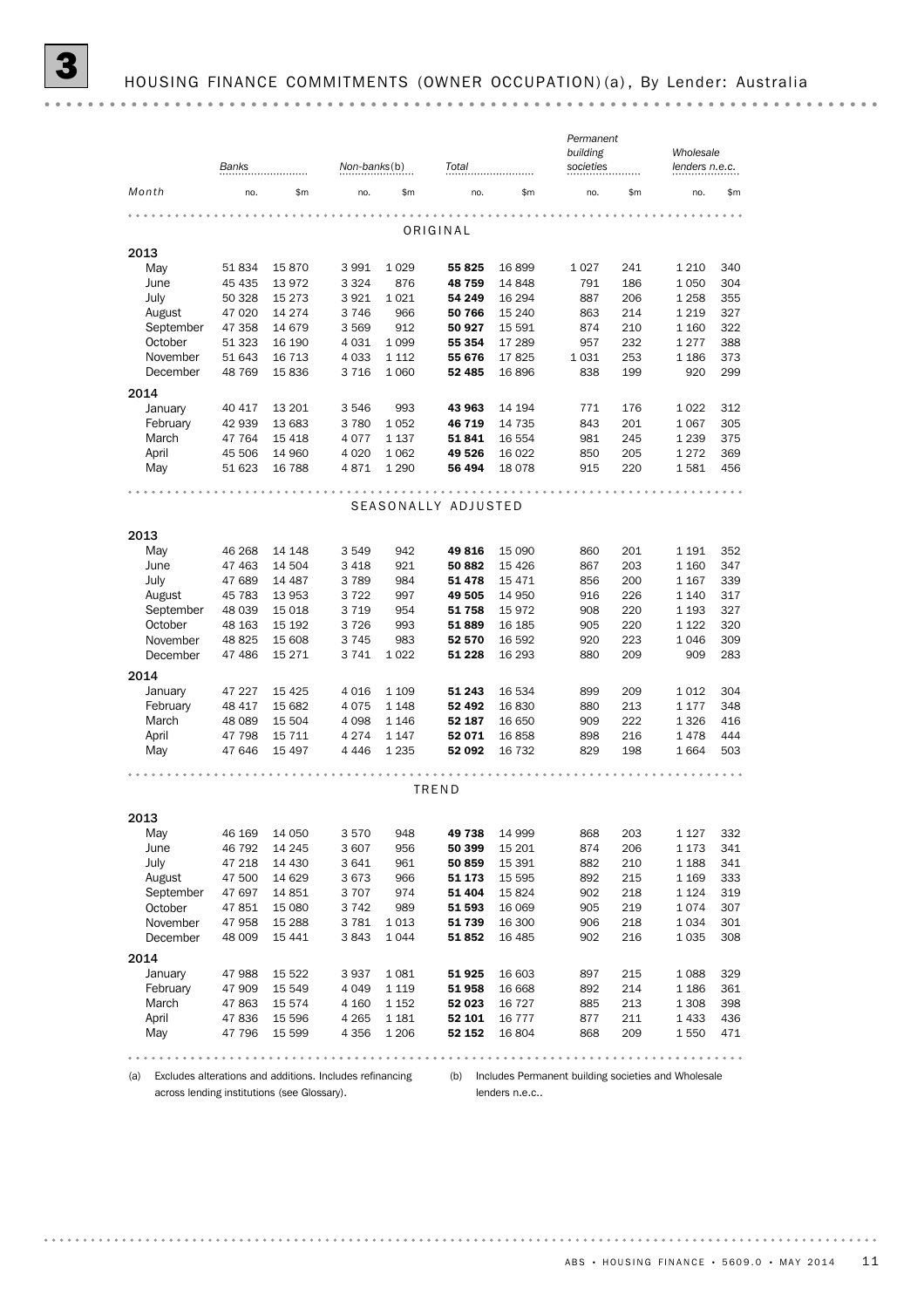

 $0.000$ 

|                     |            |            |                                                          |               |            |            | Permanent     |                  | Wholesale                                               |               |
|---------------------|------------|------------|----------------------------------------------------------|---------------|------------|------------|---------------|------------------|---------------------------------------------------------|---------------|
|                     |            |            |                                                          |               |            |            | building      |                  | lenders                                                 |               |
|                     | Banks      |            | Non-banks(b)                                             |               | Total      |            | societies     |                  | n.e.c.                                                  |               |
|                     |            |            |                                                          |               |            |            |               |                  |                                                         |               |
| Month               | no.        | value      | no.                                                      | value         | no.        | value      | no.           | value            | no.                                                     | value         |
|                     |            |            |                                                          |               |            |            |               |                  |                                                         |               |
|                     |            |            | ORIGINAL (% change from previous month)                  |               |            |            |               |                  |                                                         |               |
| 2013                |            |            |                                                          |               |            |            |               |                  |                                                         |               |
| May                 | 14.5       | 14.8       | 14.2                                                     | 14.7          | 14.5       | 14.8       | 23.3          | 27.8             | 23.6                                                    | 23.9          |
| June                | $-12.3$    | $-12.0$    | $-16.7$                                                  | $-14.9$       | $-12.7$    | $-12.1$    | $-23.0$       | $-22.7$          | $-13.2$                                                 | $-10.6$       |
| July                | 10.8       | 9.3        | 18.0                                                     | 16.6          | 11.3       | 9.7        | 12.1          | 10.7             | 19.8                                                    | 16.8          |
| August              | $-6.6$     | $-6.5$     | $-4.5$                                                   | $-5.4$        | $-6.4$     | $-6.5$     | $-2.7$        | 4.1              | $-3.1$                                                  | $-7.9$        |
| September           | 0.7        | 2.8        | $-4.7$                                                   | $-5.6$        | 0.3        | 2.3        | 1.3           | $-1.9$           | $-4.8$                                                  | $-1.4$        |
| October             | 8.4        | 10.3       | 12.9                                                     | 20.4          | 8.7        | 10.9       | 9.5           | 10.4             | 10.1                                                    | 20.5          |
| November            | 0.6        | 3.2        | 0.0                                                      | 1.2           | 0.6        | 3.1        | 7.7           | 8.8              | $-7.1$                                                  | $-3.9$        |
| December            | $-5.6$     | $-5.2$     | $-7.9$                                                   | $-4.7$        | $-5.7$     | $-5.2$     | $-18.7$       | $-21.3$          | $-22.4$                                                 | $-20.0$       |
| 2014                |            |            |                                                          |               |            |            |               |                  |                                                         |               |
| January             | $-17.1$    | $-16.6$    | $-4.6$                                                   | $-6.3$        | $-16.2$    | $-16.0$    | $-8.0$        | $-11.7$          | 11.1                                                    | 4.6           |
| February            | 6.2        | 3.7        | 6.6                                                      | 5.9           | 6.3        | 3.8        | 9.3           | 14.2             | 4.4                                                     | $-2.5$        |
| March               | 11.2       | 12.7       | 7.9                                                      | 8.0           | 11.0       | 12.3       | 16.4          | 22.4             | 16.1                                                    | 23.0          |
| April               | $-4.7$     | $-3.0$     | $-1.4$                                                   | $-6.6$        | $-4.5$     | $-3.2$     | $-13.4$       | $-16.6$          | 2.7                                                     | $-1.5$        |
| May                 | 13.4       | 12.2       | 21.2                                                     | 21.5          | 14.1       | 12.8       | 7.6           | 7.5              | 24.3                                                    | 23.6          |
|                     |            |            |                                                          |               |            |            |               |                  |                                                         |               |
|                     |            |            |                                                          |               | $- - -$    |            |               |                  |                                                         |               |
|                     |            |            | SEASONALLY ADJUSTED (% change from previous month)       |               |            |            |               |                  |                                                         |               |
|                     |            |            |                                                          |               |            |            |               |                  |                                                         |               |
| 2013                |            |            |                                                          |               |            |            |               |                  |                                                         |               |
| May                 | 1.9        | 2.9        | 1.3                                                      | $-1.5$        | 1.9        | 2.6        | $-0.1$        | 2.6              | 7.2                                                     | 6.9           |
| June                | 2.6        | 2.5        | $-3.7$                                                   | $-2.3$        | 2.1        | 2.2        | 0.9           | 1.3              | $-2.6$                                                  | $-1.3$        |
| July                | 0.5        | $-0.1$     | 10.9                                                     | 6.8           | 1.2        | 0.3        | $-1.3$        | $-1.5$           | 0.6                                                     | $-2.5$        |
| August              | $-4.0$     | $-3.7$     | $-1.8$                                                   | 1.3           | $-3.8$     | $-3.4$     | 6.9           | 12.6             | $-2.3$                                                  | $-6.5$        |
| September           | 4.9        | 7.6<br>1.2 | $-0.1$                                                   | $-4.3$        | 4.5        | 6.8        | $-0.8$        | $-2.3$<br>$-0.1$ | 4.6                                                     | 3.2<br>$-2.2$ |
| October<br>November | 0.3<br>1.4 | 2.7        | 0.2<br>0.5                                               | 4.1           | 0.3<br>1.3 | 1.3<br>2.5 | $-0.3$<br>1.6 | 1.4              | $-5.9$<br>$-6.8$                                        | $-3.4$        |
| December            | $-2.7$     | $-2.2$     | $-0.1$                                                   | $-1.0$<br>3.9 | -2.6       | $-1.8$     | $-4.4$        | $-6.4$           | $-13.1$                                                 | $-8.4$        |
|                     |            |            |                                                          |               |            |            |               |                  |                                                         |               |
| 2014                |            |            |                                                          |               |            |            |               |                  |                                                         |               |
| January             | $-0.5$     | 1.0        | 7.3                                                      | 8.5           | 0.0        | $1.5\,$    | $2.2\,$       | 0.2              | 11.3                                                    | 7.4           |
| February            | 2.5        | 1.7        | 1.5                                                      | 3.5           | 2.4        | 1.8        | $-2.2$        | 1.8              | 16.4                                                    | 14.5          |
| March               | $-0.7$     | $-1.1$     | 0.6                                                      | $-0.1$        | $-0.6$     | $-1.1$     | 3.4           | 4.4              | 12.6                                                    | 19.4          |
| April               | $-0.6$     | 1.3        | 4.3                                                      | 0.0           | $-0.2$     | 1.3        | $-1.3$        | $-2.8$           | 11.4                                                    | 6.9           |
| May                 | $-0.3$     | $-1.4$     | 4.0                                                      | 7.7           | 0.0        | $-0.7$     | $-7.7$        | $-8.4$           | 12.6                                                    | 13.3          |
|                     |            |            |                                                          |               |            |            |               |                  |                                                         |               |
|                     |            |            | TREND (% change from previous month)                     |               |            |            |               |                  |                                                         |               |
|                     |            |            |                                                          |               |            |            |               |                  |                                                         |               |
| 2013                |            |            |                                                          |               |            |            |               |                  |                                                         |               |
| May                 | 1.9        | 1.7        | 1.0                                                      | $1.1\,$       | 1.8        | 1.6        | 0.7           | 0.6              | 6.5                                                     | 6.0           |
| June                | 1.4        | 1.4        | 1.0                                                      | 0.8           | 1.3        | 1.3        | 0.7           | 1.2              | 4.1                                                     | 3.0           |
| <b>July</b>         | 0.9        | 1.3        | 0.9                                                      | 0.5           | 0.9        | 1.3        | 0.9           | 1.9              | 1.3                                                     | 0.0           |
| August              | 0.6        | 1.4        | 0.9                                                      | 0.5           | 0.6        | 1.3        | 1.2           | 2.3              | $-1.6$                                                  | $-2.5$        |
| September           | 0.4        | 1.5        | 0.9                                                      | 0.8           | 0.5        | 1.5        | 1.1           | 1.7              | $-3.8$                                                  | $-4.1$        |
| October             | 0.3        | 1.5        | 0.9                                                      | 1.6           | 0.4        | $1.5\,$    | 0.4           | 0.3              | $-4.5$                                                  | $-3.8$        |
| November            | 0.2        | 1.4        | 1.0                                                      | 2.4           | 0.3        | 1.4        | 0.0           | $-0.4$           | $-3.7$                                                  | $-1.9$        |
| December            | 0.1        | 1.0        | 1.7                                                      | 3.1           | 0.2        | 1.1        | $-0.3$        | $-0.8$           | 0.0                                                     | 2.2           |
| 2014                |            |            |                                                          |               |            |            |               |                  |                                                         |               |
| January             | 0.0        | 0.5        | 2.4                                                      | 3.6           | 0.1        | 0.7        | $-0.6$        | $-0.8$           | 5.1                                                     | 6.8           |
| February            | $-0.2$     | 0.2        | 2.8                                                      | 3.5           | 0.1        | 0.4        | $-0.6$        | $-0.5$           | 9.0                                                     | 9.7           |
| March               | $-0.1$     | 0.2        | 2.8                                                      | 3.0           | 0.1        | 0.3        | $-0.7$        | $-0.5$           | 10.3                                                    | 10.4          |
| April               | $-0.1$     | 0.1        | 2.5                                                      | $2.5\,$       | 0.1        | 0.3        | $-0.9$        | $-0.7$           | 9.5                                                     | 9.5           |
| May                 | $-0.1$     | 0.0        | 2.1                                                      | 2.1           | 0.1        | 0.2        | $-1.0$        | $-0.8$           | 8.2                                                     | 8.0           |
|                     |            |            |                                                          |               |            |            |               |                  |                                                         |               |
|                     |            |            |                                                          |               |            |            |               |                  |                                                         | .             |
| (a)                 |            |            | Excludes alterations and additions. Includes refinancing |               |            |            |               |                  | (b) Includes Permanent building societies and Wholesale |               |

across lending institutions (see Glossary).

lenders n.e.c..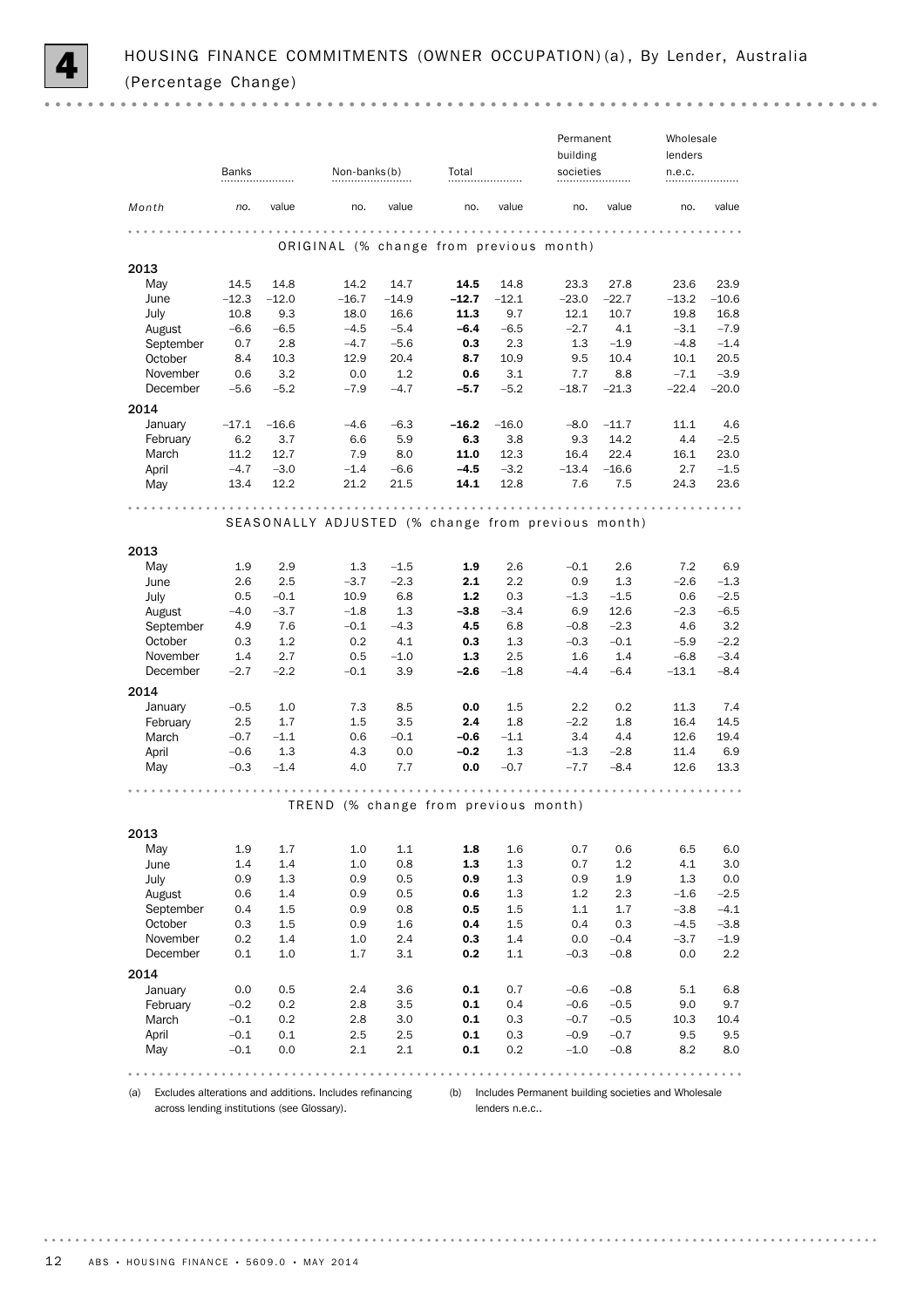|           | New<br>South<br>Wales | Victoria | Queensland | South<br>Australia      | Western<br>Australia | Tasmania | Northern<br>Territory | Australian<br>Capital<br>Territory | <b>Australia</b> |
|-----------|-----------------------|----------|------------|-------------------------|----------------------|----------|-----------------------|------------------------------------|------------------|
| Month     | no.                   | no.      | no.        | no.                     | no.                  | no.      | no.                   | no.                                | no.              |
|           |                       |          |            | ORIGINAL                |                      |          |                       |                                    |                  |
| 2013      |                       |          |            |                         |                      |          |                       |                                    |                  |
| May       | 15 962                | 14 977   | 10 163     | 3 7 8 4                 | 8828                 | 871      | 382                   | 858                                | 55 825           |
| June      | 13 690                | 13 259   | 9 1 7 6    | 3 4 0 3                 | 7 4 0 7              | 710      | 328                   | 786                                | 48759            |
| July      | 15 4 37               | 15 083   | 10 084     | 3526                    | 8070                 | 785      | 369                   | 895                                | 54 249           |
| August    | 14 3 5 5              | 14 208   | 9 4 1 0    | 3 3 2 3                 | 7 4 6 5              | 771      | 358                   | 876                                | 50 766           |
| September | 14 642                | 14 359   | 9 4 6 2    | 3 3 4 2                 | 7 1 2 9              | 812      | 330                   | 851                                | 50 927           |
| October   | 16 513                | 14 670   | 10 433     | 3 4 5 9                 | 8 1 8 5              | 961      | 383                   | 750                                | 55 354           |
| November  | 17 398                | 13896    | 10 560     | 3 5 5 4                 | 8047                 | 957      | 382                   | 882                                | 55 676           |
| December  | 15 6 64               | 14 214   | 9 7 3 2    | 3 4 9 2                 | 7 3 2 3              | 898      | 321                   | 841                                | 52 485           |
| 2014      |                       |          |            |                         |                      |          |                       |                                    |                  |
| January   | 12 193                | 11 766   | 8 4 7 5    | 2 9 9 0                 | 6844                 | 767      | 295                   | 633                                | 43 963           |
| February  | 13 122                | 11 905   | 9449       | 3 0 5 7                 | 7 2 5 9              | 824      | 362                   | 741                                | 46 719           |
| March     | 15 2 28               | 13 193   | 10 187     | 3 4 0 2                 | 7 7 3 8              | 900      | 352                   | 841                                | 51841            |
| April     | 14 457                | 12 986   | 9479       | 3 2 6 5                 | 7 3 6 3              | 906      | 313                   | 757                                | 49 526           |
| May       | 16 3 84               | 14 8 66  | 10 774     | 3852                    | 8 4 6 1              | 881      | 405                   | 871                                | 56 494           |
|           |                       |          |            |                         |                      |          |                       |                                    |                  |
|           |                       |          |            | SEASONALLY ADJUSTED (b) |                      |          |                       |                                    |                  |
| 2013      |                       |          |            |                         |                      |          |                       |                                    |                  |
| May       | 14 288                | 13 178   | 9 3 6 2    | 3 3 2 9                 | 7773                 | 773      | 352                   | 779                                | 49816            |
| June      | 14 3 7 5              | 13 4 69  | 9807       | 3 4 2 7                 | 7664                 | 775      | 350                   | 817                                | 50 882           |
| July      | 14 573                | 13858    | 9688       | 3 4 0 7                 | 7 7 1 5              | 794      | 372                   | 842                                | 51 478           |
| August    | 14 196                | 13 7 53  | 9 2 7 9    | 3 3 2 9                 | 7 3 5 4              | 796      | 358                   | 863                                | 49 505           |
| September | 14 8 54               | 14 585   | 9587       | 3 4 3 4                 | 7 3 4 0              | 851      | 335                   | 867                                | 51758            |
| October   | 15 317                | 13 7 28  | 9657       | 3 3 8 4                 | 7741                 | 920      | 353                   | 719                                | 51889            |
| November  | 15 4 64               | 13 682   | 9875       | 3 4 2 9                 | 7742                 | 889      | 354                   | 808                                | 52 570           |
| December  | 15 2 7 1              | 13 692   | 9767       | 3 4 0 8                 | 7423                 | 863      | 307                   | 821                                | 51 228           |
| 2014      |                       |          |            |                         |                      |          |                       |                                    |                  |
| January   | 14 936                | 13 643   | 9 9 0 3    | 3 3 7 3                 | 7 5 9 6              | 864      | 341                   | 786                                | 51 243           |
| February  | 15 346                | 13 647   | 10 10 1    | 3 3 1 4                 | 7947                 | 868      | 383                   | 804                                | 52 492           |
| March     | 15 1 23               | 13 707   | 9 9 0 5    | 3 3 8 7                 | 7 7 1 0              | 878      | 335                   | 843                                | 52 187           |
| April     | 15 0 29               | 13 703   | 9948       | 3 4 5 6                 | 7710                 | 889      | 346                   | 788                                | 52 071           |
| May       | 15 2 2 1              | 13 550   | 10 274     | 3 5 0 8                 | 7725                 | 821      | 380                   | 810                                | 52 092           |
|           |                       |          |            |                         |                      |          |                       |                                    |                  |
|           |                       |          |            | TRED(b)                 |                      |          |                       |                                    |                  |
| 2013      |                       |          |            |                         |                      |          |                       |                                    |                  |
| May       | 14 184                | 13 259   | 9 3 6 2    | 3 3 3 4                 | 7606                 | 756      | 349                   | 806                                | 49 738           |
| June      | 14 3 69               | 13 508   | 9498       | 3 3 7 7                 | 7636                 | 776      | 352                   | 824                                | 50 399           |
| July      | 14 5 24               | 13 7 38  | 9569       | 3 4 0 0                 | 7617                 | 801      | 355                   | 831                                | 50 859           |
| August    | 14 689                | 13 903   | 9597       | 3 4 0 7                 | 7571                 | 827      | 354                   | 830                                | 51 173           |
| September | 14877                 | 13 973   | 9624       | 3 4 0 6                 | 7 5 3 9              | 851      | 349                   | 822                                | 51 404           |
| October   | 15 0 66               | 13 941   | 9674       | 3 4 0 1                 | 7 5 4 4              | 869      | 345                   | 811                                | 51 593           |
| November  | 15 202                | 13 841   | 9745       | 3 3 9 3                 | 7 5 8 4              | 880      | 341                   | 801                                | 51739            |
| December  | 15 25 6               | 13 742   | 9830       | 3 3 8 4                 | 7638                 | 882      | 340                   | 798                                | 51 852           |
| 2014      |                       |          |            |                         |                      |          |                       |                                    |                  |
| January   | 15 2 38               | 13 677   | 9906       | 3 3 8 2                 | 7685                 | 878      | 343                   | 801                                | 51 925           |
| February  | 15 185                | 13 650   | 9961       | 3 3 8 7                 | 7713                 | 872      | 348                   | 807                                | 51 958           |
| March     | 15 148                | 13 644   | 10 013     | 3 4 0 3                 | 7 7 3 2              | 866      | 353                   | 810                                | 52 023           |
| April     | 15 1 26               | 13 646   | 10 066     | 3 4 2 6                 | 7743                 | 860      | 358                   | 813                                | 52 101           |
| May       | 15 116                | 13 634   | 10 110     | 3 4 4 8                 | 7 7 5 7              | 857      | 364                   | 809                                | 52 152           |
|           |                       |          |            |                         |                      |          |                       |                                    |                  |

(a) Excludes alterations and additions. Includes refinancing across (b) Sum of states and territories may not equal Australian total (see lending institutions (see Glossary).

paragraph 26 in Explanatory Notes).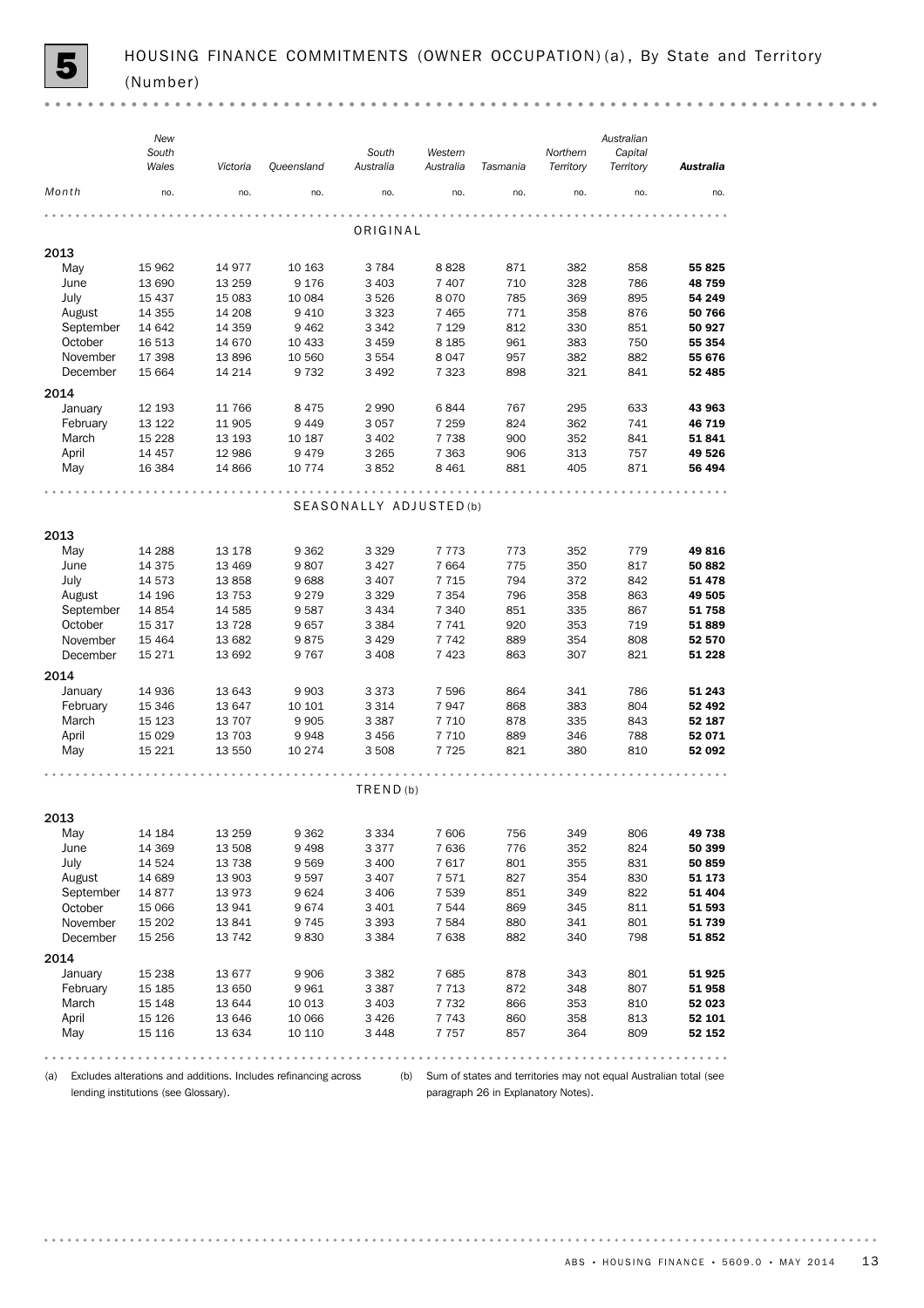

 $\sim$   $\sim$ 

|              | New<br>South<br>Wales | Victoria       | Queensland     | South<br>Australia | Western<br>Australia | Tasmania                                           | Northern<br>Territory | Australian<br>Capital<br>Territory | <b>Australia</b> |
|--------------|-----------------------|----------------|----------------|--------------------|----------------------|----------------------------------------------------|-----------------------|------------------------------------|------------------|
| Month        | no.                   | no.            | no.            | no.                | no.                  | no.                                                | no.                   | no.                                | no.              |
|              |                       |                |                |                    |                      | ORIGINAL (% change from previous month)            |                       |                                    |                  |
| 2013         |                       |                |                |                    |                      |                                                    |                       |                                    |                  |
| May          | 12.5                  | 17.4           | 12.7           | 15.1               | 15.5                 | 15.4                                               | 23.2                  | 6.7                                | 14.5             |
| June         | $-14.2$               | $-11.5$        | $-9.7$         | $-10.1$            | $-16.1$              | $-18.5$                                            | $-14.1$               | $-8.4$                             | $-12.7$          |
| July         | 12.8                  | 13.8           | 9.9            | 3.6                | 9.0                  | 10.6                                               | 12.5                  | 13.9                               | 11.3             |
| August       | $-7.0$                | $-5.8$         | $-6.7$         | $-5.8$             | $-7.5$               | $-1.8$                                             | $-3.0$                | $-2.1$                             | $-6.4$           |
| September    | 2.0                   | 1.1            | 0.6            | 0.6                | $-4.5$               | 5.3                                                | $-7.8$                | $-2.9$                             | 0.3              |
| October      | 12.8                  | 2.2            | 10.3           | 3.5                | 14.8                 | 18.3                                               | 16.1                  | $-11.9$                            | 8.7              |
| November     | 5.4                   | $-5.3$         | 1.2            | 2.7                | $-1.7$               | $-0.4$                                             | $-0.3$                | 17.6                               | 0.6              |
| December     | $-10.0$               | 2.3            | $-7.8$         | $-1.7$             | $-9.0$               | $-6.2$                                             | $-16.0$               | $-4.6$                             | $-5.7$           |
| 2014         |                       |                |                |                    |                      |                                                    |                       |                                    |                  |
| January      | $-22.2$               | $-17.2$        | $-12.9$        | $-14.4$            | $-6.5$               | $-14.6$                                            | $-8.1$                | $-24.7$                            | $-16.2$          |
| February     | 7.6                   | 1.2            | 11.5           | 2.2                | 6.1                  | 7.4                                                | 22.7                  | 17.1                               | 6.3              |
| March        | 16.0                  | 10.8           | 7.8            | 11.3               | 6.6                  | 9.2                                                | $-2.8$                | 13.5                               | 11.0             |
| April<br>May | $-5.1$<br>13.3        | $-1.6$<br>14.5 | $-7.0$<br>13.7 | $-4.0$<br>18.0     | $-4.8$<br>14.9       | 0.7<br>$-2.8$                                      | $-11.1$<br>29.4       | $-10.0$<br>15.1                    | $-4.5$<br>14.1   |
|              |                       |                |                |                    |                      |                                                    |                       |                                    |                  |
|              |                       |                |                | .                  |                      | .                                                  |                       |                                    |                  |
|              |                       |                |                |                    |                      | SEASONALLY ADJUSTED (% change from previous month) |                       |                                    |                  |
|              |                       |                |                |                    |                      |                                                    |                       |                                    |                  |
| 2013         |                       |                |                |                    |                      |                                                    |                       |                                    |                  |
| May          | 1.2                   | 4.3            | 2.7            | $-0.2$             | 2.9                  | 4.1                                                | 4.6                   | $-0.4$                             | 1.9              |
| June<br>July | 0.6<br>1.4            | 2.2<br>2.9     | 4.8<br>$-1.2$  | 2.9<br>$-0.6$      | $-1.4$<br>0.7        | 0.3<br>2.5                                         | $-0.7$<br>6.5         | 5.0<br>3.1                         | 2.1<br>$1.2\,$   |
| August       | $-2.6$                | $-0.8$         | $-4.2$         | $-2.3$             | $-4.7$               | 0.2                                                | $-3.9$                | 2.4                                | $-3.8$           |
| September    | 4.6                   | 6.1            | 3.3            | 3.1                | $-0.2$               | 6.9                                                | $-6.5$                | 0.5                                | 4.5              |
| October      | 3.1                   | $-5.9$         | 0.7            | $-1.5$             | 5.5                  | 8.1                                                | 5.4                   | $-17.1$                            | 0.3              |
| November     | 1.0                   | $-0.3$         | 2.3            | 1.3                | 0.0                  | $-3.3$                                             | 0.3                   | 12.4                               | 1.3              |
| December     | $-1.2$                | 0.1            | $-1.1$         | $-0.6$             | $-4.1$               | $-3.0$                                             | $-13.2$               | 1.7                                | $-2.6$           |
| 2014         |                       |                |                |                    |                      |                                                    |                       |                                    |                  |
| January      | $-2.2$                | $-0.4$         | 1.4            | $-1.0$             | 2.3                  | 0.1                                                | 11.2                  | $-4.2$                             | 0.0              |
| February     | 2.7                   | 0.0            | 2.0            | $-1.8$             | 4.6                  | 0.5                                                | 12.1                  | 2.2                                | 2.4              |
| March        | $-1.4$                | 0.4            | $-1.9$         | 2.2                | $-3.0$               | 1.2                                                | $-12.4$               | 4.9                                | $-0.6$           |
| April        | $-0.6$                | 0.0            | 0.4            | 2.0                | 0.0                  | 1.2                                                | 3.3                   | $-6.6$                             | $-0.2$           |
| May          | 1.3                   | $-1.1$         | 3.3            | 1.5                | 0.2                  | $-7.6$                                             | 9.6                   | 2.8                                | 0.0              |
|              |                       |                |                |                    |                      |                                                    |                       |                                    |                  |
|              |                       |                |                |                    |                      |                                                    |                       |                                    |                  |
|              |                       |                |                |                    |                      | TREND (% change from previous month)               |                       |                                    |                  |
| 2013         |                       |                |                |                    |                      |                                                    |                       |                                    |                  |
| May          | 1.9                   | 1.7            | 2.2            | 2.1                | $1.3\,$              | 2.0                                                | 0.3                   | 3.3                                | $1.8\,$          |
| June         | 1.3                   | 1.9            | 1.4            | $1.3\,$            | 0.4                  | 2.7                                                | $1.0\,$               | 2.2                                | $1.3\,$          |
| July         | 1.1                   | 1.7            | 0.7            | 0.7                | $-0.3$               | $3.2\,$                                            | 0.8                   | 0.9                                | 0.9              |
| August       | 1.1                   | 1.2            | 0.3            | 0.2                | $-0.6$               | 3.3                                                | $-0.2$                | $-0.2$                             | 0.6              |
| September    | 1.3                   | 0.5            | 0.3            | 0.0                | $-0.4$               | 2.9                                                | $-1.3$                | $-0.9$                             | 0.5              |
| October      | 1.3                   | $-0.2$         | 0.5            | $-0.1$             | 0.1                  | 2.1                                                | $-1.4$                | $-1.4$                             | 0.4              |
| November     | 0.9                   | $-0.7$         | 0.7            | $-0.3$             | 0.5                  | $1.2\,$                                            | $-1.1$                | $-1.2$                             | 0.3              |
| December     | 0.4                   | $-0.7$         | 0.9            | $-0.3$             | 0.7                  | 0.3                                                | $-0.2$                | $-0.4$                             | 0.2              |
| 2014         |                       |                |                |                    |                      |                                                    |                       |                                    |                  |
| January      | $-0.1$                | $-0.5$         | 0.8            | $-0.1$             | 0.6                  | $-0.5$                                             | $0.8\,$               | 0.4                                | $0.1\,$          |
| February     | $-0.3$                | $-0.2$         | 0.5            | 0.2                | 0.4                  | $-0.7$                                             | 1.4                   | 0.7                                | $0.1\,$          |
| March        | $-0.2$                | 0.0            | 0.5            | 0.5                | 0.3                  | $-0.6$                                             | 1.5                   | 0.4                                | $0.1\,$          |
| April        | $-0.1$                | 0.0            | 0.5            | 0.7                | $0.1\,$              | $-0.7$                                             | 1.4                   | 0.3                                | $0.1\,$          |
| May          | $-0.1$                | $-0.1$         | 0.4            | 0.7                | 0.2                  | $-0.4$                                             | $1.5\,$               | $-0.5$                             | $0.1\,$          |
|              |                       |                |                |                    |                      |                                                    |                       |                                    |                  |

(a) Excludes alterations and additions. Includes refinancing across lending institutions (see Glossary).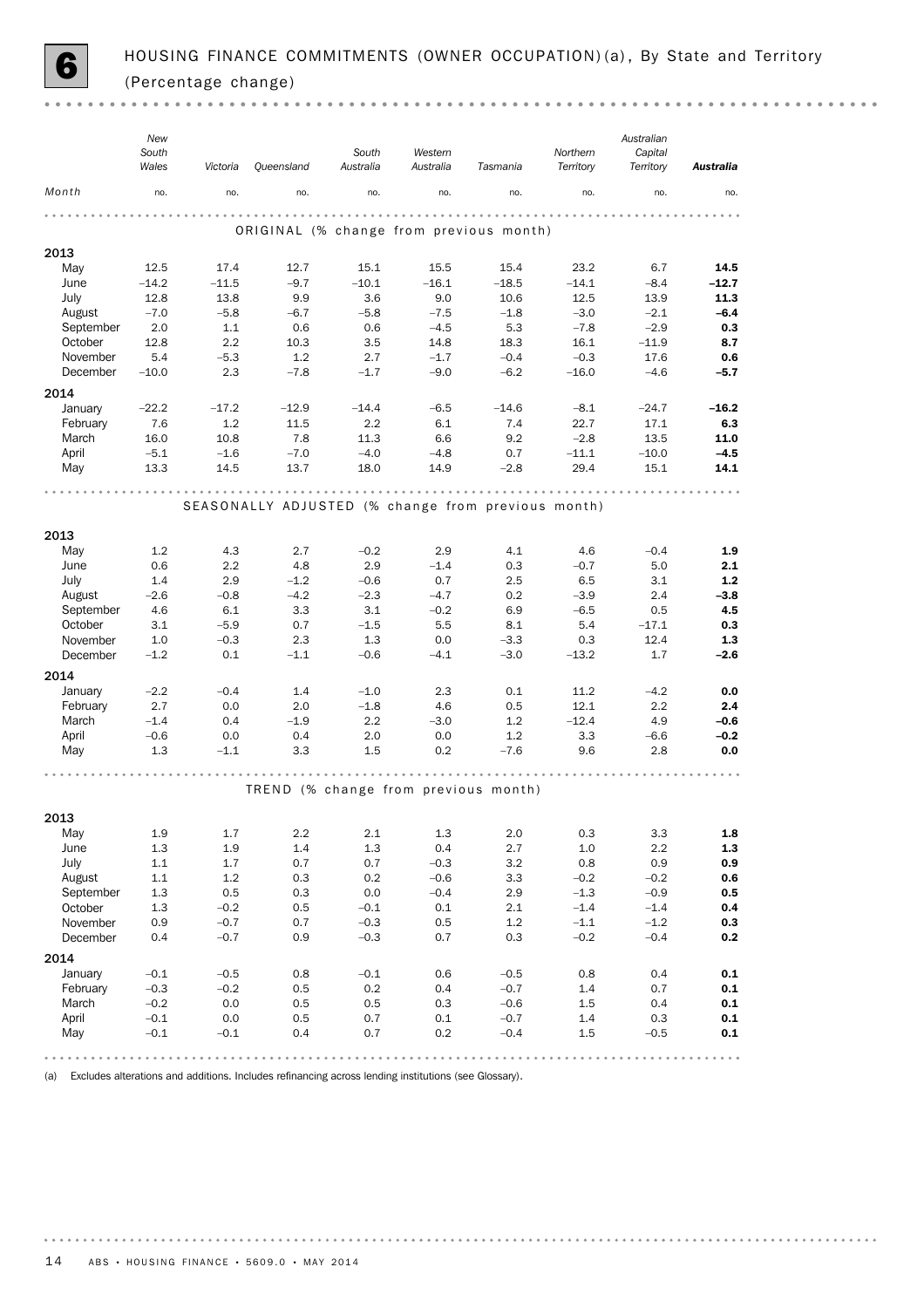|           | New<br>South<br>Wales | Victoria | Queensland | South<br>Australia      | Western<br>Australia | Tasmania | Northern<br>Territory | Australian<br>Capital<br>Territory | Australia |
|-----------|-----------------------|----------|------------|-------------------------|----------------------|----------|-----------------------|------------------------------------|-----------|
| Month     | \$m\$                 | \$m\$    | \$m\$      | \$m\$                   | \$m\$                | \$m      | \$m                   | \$m                                | \$m       |
|           |                       |          |            | ORIGINAL                |                      |          |                       |                                    |           |
| 2013      |                       |          |            |                         |                      |          |                       |                                    |           |
| May       | 5370                  | 4 4 6 1  | 2882       | 922                     | 2652                 | 195      | 132                   | 285                                | 16899     |
| June      | 4679                  | 3977     | 2598       | 840                     | 2 2 2 8              | 145      | 111                   | 268                                | 14 848    |
| July      | 5 1 8 8               | 4 4 2 3  | 2846       | 865                     | 2 3 9 2              | 164      | 122                   | 295                                | 16 294    |
| August    | 4766                  | 4 2 4 1  | 2664       | 796                     | 2 2 1 7              | 164      | 116                   | 276                                | 15 240    |
| September | 5 0 3 4               | 4 2 5 9  | 2 7 2 2    | 817                     | 2 1 9 1              | 173      | 117                   | 278                                | 15 591    |
| October   | 5787                  | 4 4 5 0  | 3 0 4 6    | 880                     | 2 5 3 8              | 206      | 132                   | 250                                | 17 289    |
| November  | 6 2 5 6               | 4 4 0 5  | 3 1 0 1    | 914                     | 2 5 2 0              | 204      | 134                   | 292                                | 17825     |
| December  | 5699                  | 4 600    | 2870       | 902                     | 2 2 3 9              | 193      | 104                   | 289                                | 16896     |
| 2014      |                       |          |            |                         |                      |          |                       |                                    |           |
| January   | 4 3 6 1               | 3870     | 2 5 2 6    | 768                     | 2 1 9 2              | 166      | 95                    | 216                                | 14 194    |
| February  | 4 5 4 2               | 3804     | 2 7 9 8    | 777                     | 2 2 5 4              | 186      | 125                   | 249                                | 14 735    |
| March     | 5413                  | 4 1 4 6  | 3 0 4 6    | 888                     | 2 4 5 0              | 201      | 129                   | 281                                | 16 554    |
| April     | 5 2 4 3               | 4 2 1 4  | 2822       | 855                     | 2 3 2 6              | 198      | 115                   | 251                                | 16 022    |
| May       | 5859                  | 4 7 3 8  | 3 1 5 1    | 980                     | 2 7 2 5              | 195      | 143                   | 286                                | 18 078    |
|           |                       |          |            |                         |                      |          |                       |                                    |           |
|           |                       |          |            | SEASONALLY ADJUSTED (b) |                      |          |                       |                                    |           |
| 2013      |                       |          |            |                         |                      |          |                       |                                    |           |
| May       | 4818                  | 3957     | 2635       | 822                     | 2 3 3 1              | 168      | 119                   | 264                                | 15 090    |
| June      | 4849                  | 4 0 25   | 2 7 9 6    | 862                     | 2 3 2 0              | 161      | 119                   | 278                                | 15 4 26   |
| July      | 4926                  | 4 0 9 8  | 2 7 1 9    | 831                     | 2 3 0 4              | 167      | 126                   | 275                                | 15 4 7 1  |
| August    | 4687                  | 4 1 1 0  | 2 6 6 0    | 797                     | 2 1 7 1              | 170      | 116                   | 280                                | 14 950    |
| September | 5 1 2 3               | 4 3 4 5  | 2 7 7 1    | 852                     | 2 3 0 1              | 179      | 119                   | 281                                | 15972     |
| October   | 5 3 3 6               | 4 1 9 1  | 2825       | 851                     | 2447                 | 203      | 120                   | 238                                | 16 185    |
| November  | 5 5 3 3               | 4 2 8 3  | 2875       | 865                     | 2 4 1 1              | 189      | 128                   | 263                                | 16 592    |
| December  | 5 4 0 9               | 4 3 3 7  | 2853       | 865                     | 2 2 6 8              | 187      | 99                    | 276                                | 16 293    |
| 2014      |                       |          |            |                         |                      |          |                       |                                    |           |
| January   | 5415                  | 4 3 6 6  | 2949       | 862                     | 2 3 9 4              | 179      | 115                   | 272                                | 16 534    |
| February  | 5 5 0 6               | 4 4 1 2  | 3017       | 858                     | 2 4 3 0              | 193      | 135                   | 273                                | 16830     |
| March     | 5415                  | 4 3 7 3  | 2 9 6 0    | 882                     | 2 4 3 3              | 196      | 116                   | 277                                | 16 650    |
| April     | 5444                  | 4 4 6 5  | 2945       | 900                     | 2 4 2 3              | 197      | 127                   | 266                                | 16858     |
| May       | 5 4 0 0               | 4372     | 2998       | 904                     | 2473                 | 176      | 128                   | 270                                | 16 732    |
|           |                       |          |            |                         |                      |          |                       |                                    |           |
|           |                       |          |            | TRED(b)                 |                      |          |                       |                                    |           |
| 2013      |                       |          |            |                         |                      |          |                       |                                    |           |
| May       | 4 7 4 9               | 3948     | 2644       | 822                     | 2 2 8 0              | 161      | 116                   | 269                                | 14 999    |
| June      | 4815                  | 4014     | 2687       | 830                     | 2 2 9 5              | 165      | 118                   | 274                                | 15 201    |
| July      | 4887                  | 4 0 8 6  | 2 7 1 9    | 834                     | 2 3 0 2              | 170      | 120                   | 275                                | 15 391    |
| August    | 4987                  | 4 1 5 5  | 2 7 4 4    | 838                     | 2 3 0 6              | 176      | 121                   | 272                                | 15 595    |
| September | 5 1 1 3               | 4 2 1 5  | 2 7 7 3    | 842                     | 2 3 1 6              | 182      | 120                   | 269                                | 15824     |
| October   | 5 2 4 9               | 4 2 6 3  | 2809       | 847                     | 2 3 3 5              | 186      | 118                   | 266                                | 16 069    |
| November  | 5 3 6 7               | 4 300    | 2853       | 854                     | 2 3 5 8              | 189      | 117                   | 266                                | 16 300    |
| December  | 5442                  | 4 3 3 3  | 2897       | 861                     | 2 3 7 8              | 190      | 117                   | 267                                | 16 4 85   |
| 2014      |                       |          |            |                         |                      |          |                       |                                    |           |
| January   | 5 4 6 7               | 4 3 6 0  | 2932       | 867                     | 2 3 9 2              | 190      | 118                   | 270                                | 16 603    |
| February  | 5458                  | 4 3 8 3  | 2955       | 873                     | 2 4 0 4              | 190      | 120                   | 272                                | 16 668    |
| March     | 5445                  | 4 4 0 2  | 2972       | 881                     | 2421                 | 190      | 123                   | 273                                | 16 727    |
| April     | 5 4 3 4               | 4 4 1 7  | 2984       | 890                     | 2 4 3 7              | 189      | 125                   | 273                                | 16 777    |
| May       | 5419                  | 4 4 2 0  | 2991       | 897                     | 2457                 | 189      | 127                   | 271                                | 16 804    |
|           |                       |          |            |                         |                      |          |                       |                                    |           |

across lending institutions (see Glossary).

(a) Excludes alterations and additions. Includes refinancing (b) Sum of states and territories may not equal Australian total (see paragraph 26 in Explanatory Notes).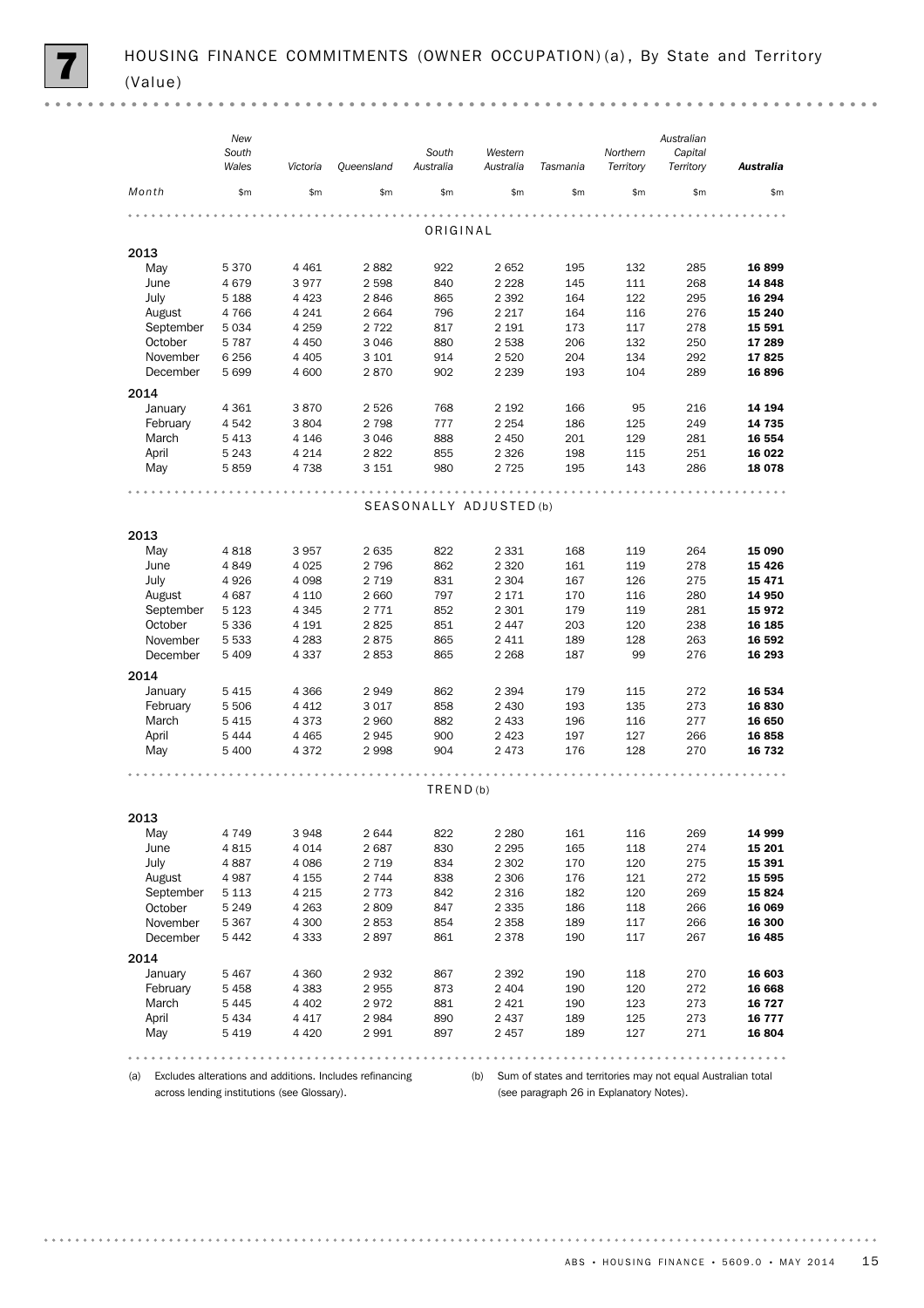|           | Commitments    |              |             |              |              |             |              |
|-----------|----------------|--------------|-------------|--------------|--------------|-------------|--------------|
|           | excluding      | Refinancing  |             |              |              | Commitments | Commitments  |
|           | refinancing of | <b>of</b>    | Alterations |              | Commitments  | cancelled   | not advanced |
|           | established    | established  | and         |              | advanced     | during      | at end of    |
|           | dwellings(a)   | dwellings(b) | additions   | <b>Total</b> | during month | month(c)    | month(c)     |
| Month     | \$m            | \$m\$        | \$m         | \$m\$        | \$m          | \$m\$       | \$m          |
|           |                |              |             |              |              |             |              |
| 2013      |                |              |             |              |              |             |              |
| May       | 12 2 7 1       | 4628         | 403         | 17 302       | 15 790       | 447         | 19 274       |
| June      | 10 542         | 4 3 0 6      | 336         | 15 184       | 14 685       | 375         | 19 357       |
| July      | 11 555         | 4 7 3 9      | 343         | 16 638       | 16 086       | 515         | 19 303       |
| August    | 10837          | 4 4 0 3      | 349         | 15 589       | 15 3 5 3     | 443         | 18 941       |
| September | 11 065         | 4526         | 326         | 15917        | 14 8 65      | 428         | 19 515       |
| October   | 12 4 24        | 4866         | 349         | 17 638       | 16 057       | 539         | 20 491       |
| November  | 12 937         | 4888         | 355         | 18 180       | 16 618       | 482         | 21 4 7 6     |
| December  | 12 291         | 4 60 6       | 341         | 17 238       | 17 501       | 466         | 19 997       |
| 2014      |                |              |             |              |              |             |              |
| January   | 10 354         | 3840         | 288         | 14 4 82      | 15 402       | 465         | 18 609       |
| February  | 10 365         | 4371         | 349         | 15 084       | 13 636       | 504         | 19 515       |
| March     | 11 673         | 4882         | 353         | 16 908       | 15 244       | 448         | 20 718       |
| April     | 11 4 25        | 4597         | 326         | 16 348       | 15 5 26      | 518         | 21 0 28      |
| May       | 12 761         | 5 3 1 7      | 382         | 18 459       | 17 322       | 556         | 21 603       |
|           |                |              |             |              |              |             |              |

(a) Excludes alterations and additions.

(b) Only includes refinancing across lending institutions. (see Glossary)

(c) These figures sometimes reflect a rebasing of the data by one or more lenders, without adjustment to earlier periods' commitments advanced or cancelled.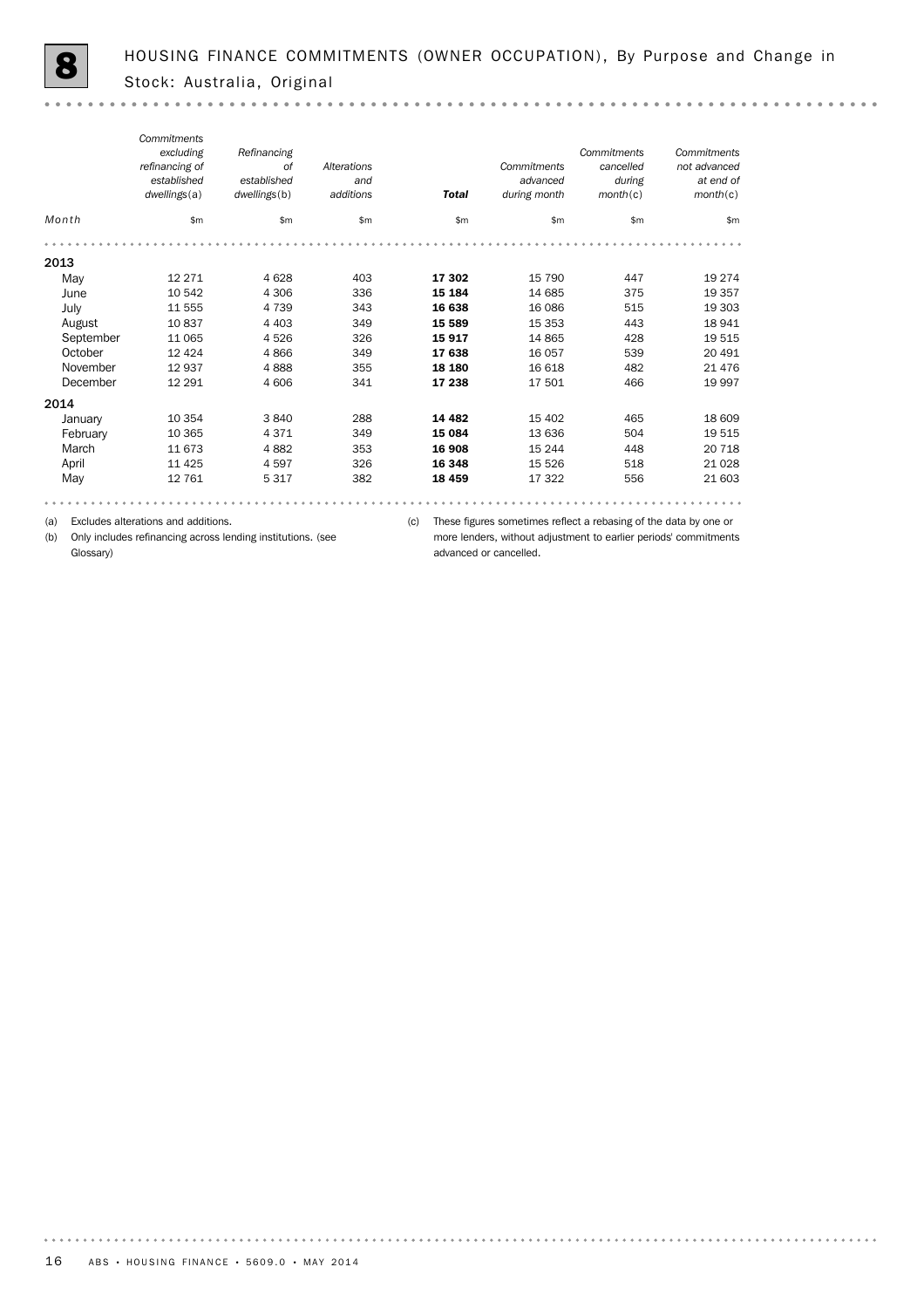HOUSING FINANCE COMMITMENTS (OWNER OCCUPATION) (a), First Home Buyers and Fixed Rate Loans: Australia, Original

|           | FIRST HOME BUYERS (b) |           |           | <b>FIXED RATE LOANS</b> | $(2$ YEARS OR LONGER $)(b)(c)$ | ALL DWELLINGS<br>FINANCED(b) |           |
|-----------|-----------------------|-----------|-----------|-------------------------|--------------------------------|------------------------------|-----------|
|           |                       | % of all  |           |                         | % of all                       |                              |           |
|           | Dwellings             | dwellings | Average   | Dwellings               | dwellings                      | Average                      | Average   |
|           | financed              | financed  | loan size | financed                | financed                       | loan size                    | loan size |
| Month     | no.                   | %         | \$'000    | no.                     | %                              | \$'000                       | \$'000    |
|           |                       |           |           |                         |                                |                              |           |
| 2013      |                       |           |           |                         |                                |                              |           |
| May       | 8 1 6 4               | 14.6      | 290.3     | 10 733                  | 19.2                           | 317.0                        | 302.7     |
| June      | 7 3 2 4               | 15.0      | 288.1     | 8 7 2 1                 | 17.9                           | 309.8                        | 304.5     |
| July      | 7965                  | 14.7      | 287.2     | 9 9 0 2                 | 18.3                           | 307.7                        | 300.4     |
| August    | 6955                  | 13.7      | 285.9     | 8 3 3 7                 | 16.4                           | 311.1                        | 300.2     |
| September | 6 3 5 3               | 12.5      | 291.2     | 8506                    | 16.7                           | 309.7                        | 306.1     |
| October   | 6958                  | 12.6      | 297.0     | 9 2 1 1                 | 16.6                           | 317.0                        | 312.3     |
| November  | 6875                  | 12.3      | 298.8     | 9 7 0 4                 | 17.4                           | 324.3                        | 320.2     |
| December  | 6647                  | 12.7      | 305.5     | 8816                    | 16.8                           | 330.2                        | 321.9     |
| 2014      |                       |           |           |                         |                                |                              |           |
| January   | 5798                  | 13.2      | 301.8     | 6 7 1 7                 | 15.3                           | 327.6                        | 322.9     |
| February  | 5837                  | 12.5      | 302.1     | 7 0 4 8                 | 15.1                           | 322.5                        | 315.4     |
| March     | 6 5 5 0               | 12.6      | 302.8     | 7 7 1 5                 | 14.9                           | 322.8                        | 319.3     |
| April     | 6083                  | 12.3      | 301.0     | 7 5 1 9                 | 15.2                           | 327.2                        | 323.5     |
| May       | 7 1 2 6               | 12.6      | 303.8     | 8 3 9 0                 | 14.9                           | 324.4                        | 320.0     |
|           |                       |           |           |                         |                                |                              |           |

(a) Excludes alterations and additions.

(b) The average loan series does not necessarily represent the average loan size per dwelling (see glossary).

(c) Includes refinancing across lending institutions (see glossary).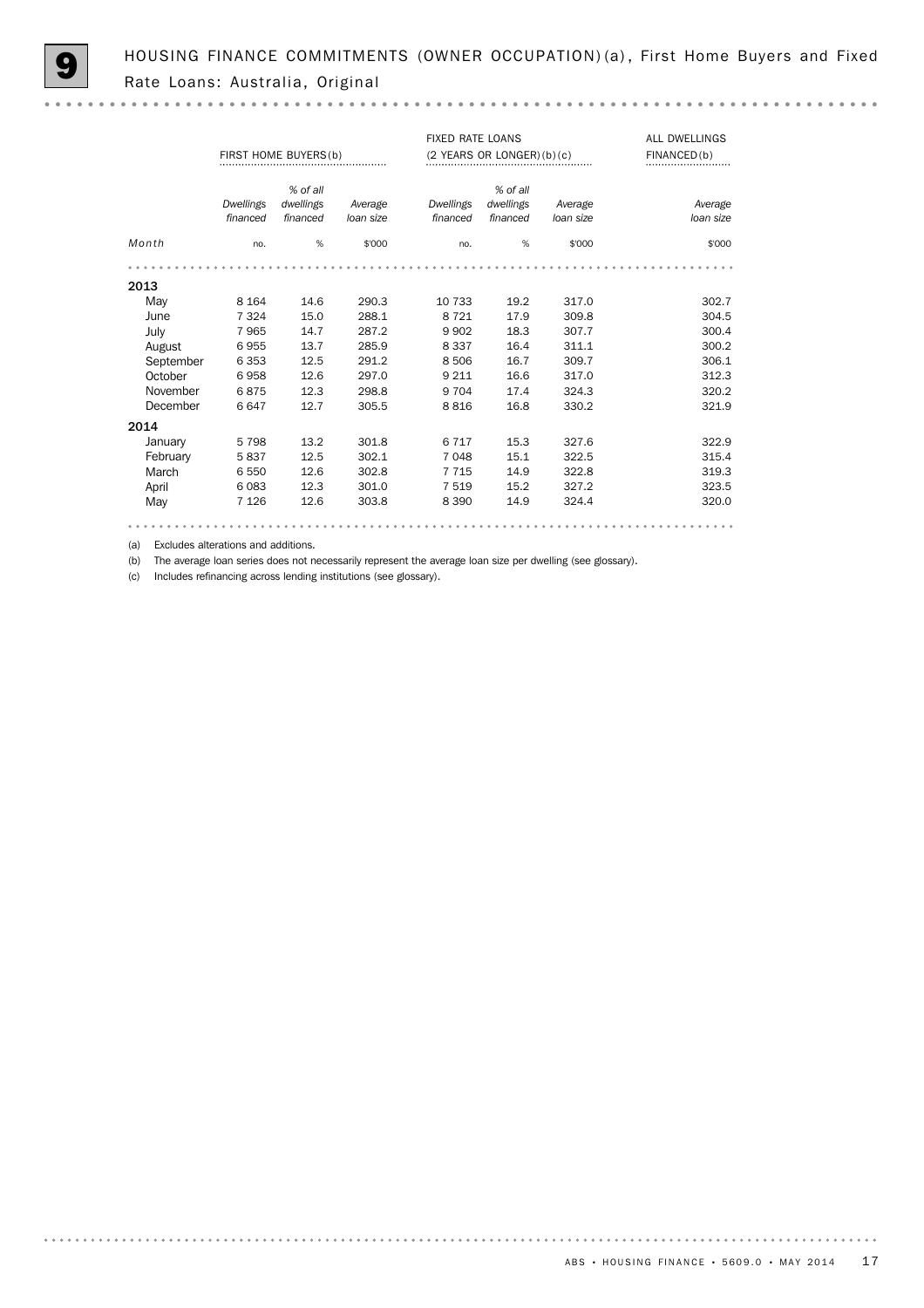

HOUSING FINANCE COMMITMENTS (OWNER OCCUPATION) (a), By Purpose: State and Territory, Original - May 2014

|                                                                                            |                                          |                                                      | Purchase                   | Purchase of                 |                                                        | Refinancing                          | Total                    |
|--------------------------------------------------------------------------------------------|------------------------------------------|------------------------------------------------------|----------------------------|-----------------------------|--------------------------------------------------------|--------------------------------------|--------------------------|
|                                                                                            |                                          | Construction<br>of dwellings                         | of new<br>dwellings        | established<br>dwellings(b) |                                                        | Total of established<br>dwellings(c) | excluding<br>refinancing |
|                                                                                            |                                          |                                                      |                            |                             |                                                        |                                      |                          |
|                                                                                            |                                          |                                                      |                            |                             |                                                        |                                      |                          |
|                                                                                            |                                          |                                                      |                            | NUMBER                      |                                                        |                                      |                          |
|                                                                                            | <b>New South Wales</b>                   | 1 2 5 9                                              | 897                        | 14 228                      | 16 384                                                 | 6 0 67                               | 10 317                   |
| Victoria                                                                                   |                                          | 1708                                                 | 856                        | 12 302                      | 14 866                                                 | 5 3 1 2                              | 9554                     |
|                                                                                            | Queensland                               | 1 3 3 0                                              | 561                        | 8883                        | 10 774                                                 | 2959                                 | 7815                     |
|                                                                                            | South Australia                          | 473                                                  | 95                         | 3 2 8 4                     | 3852                                                   | 1 1 8 6                              | 2666                     |
|                                                                                            | Western Australia                        | 1945                                                 | 307                        | 6 209                       | 8461                                                   | 2 7 2 6                              | 5 7 3 5                  |
|                                                                                            | Tasmania                                 | 100                                                  | 34                         |                             | 747<br>881                                             | 203                                  | 678                      |
|                                                                                            | Northern Territory                       | np                                                   | np                         |                             | 405<br>348                                             | 102                                  | 303                      |
|                                                                                            | Australian Capital                       |                                                      |                            |                             |                                                        |                                      |                          |
|                                                                                            | Territory                                | np                                                   | np                         |                             | 871<br>675                                             | 237                                  | 634                      |
| Total                                                                                      |                                          | 6990                                                 | 2828                       | 46 676                      | 56 494                                                 | 18 7 9 2                             | 37 702                   |
|                                                                                            |                                          |                                                      |                            |                             |                                                        |                                      |                          |
|                                                                                            |                                          |                                                      |                            | VALUE (\$M)                 |                                                        |                                      |                          |
|                                                                                            | <b>New South Wales</b>                   | 389                                                  | 344                        | 5 1 2 5                     | 5859                                                   | 1939                                 | 3920                     |
| Victoria                                                                                   |                                          | 463                                                  | 279                        | 3 9 9 6                     | 4 7 3 8                                                | 1471                                 | 3 2 6 7                  |
|                                                                                            | Queensland                               | 377                                                  | 171                        | 2 603                       | 3 1 5 1                                                | 784                                  | 2 3 6 7                  |
|                                                                                            | South Australia                          | 122                                                  | 27                         |                             | 831<br>980                                             | 276                                  | 704                      |
|                                                                                            | Western Australia                        | 570                                                  | 121                        | 2 0 3 5                     | 2725                                                   | 708                                  | 2018                     |
|                                                                                            | Tasmania                                 | 22                                                   | 10                         |                             | 163<br>195                                             | 42                                   | 153                      |
|                                                                                            | Northern Territory<br>Australian Capital | np                                                   | np                         |                             | 143<br>119                                             | 34                                   | 109                      |
|                                                                                            | Territory                                | np                                                   | np                         |                             | 220<br>286                                             | 63                                   | 223                      |
| Total                                                                                      |                                          | 2 0 0 7                                              | 979                        | 15 091                      | 18 078                                                 | 5 3 1 7                              | 12 761                   |
|                                                                                            |                                          |                                                      |                            |                             |                                                        |                                      |                          |
|                                                                                            |                                          |                                                      | AVERAGE LOAN SIZE (\$'000) |                             |                                                        |                                      |                          |
|                                                                                            | <b>New South Wales</b>                   | 309.2                                                | 384.0                      | 360.2                       | 357.6                                                  | 319.6                                | 380.0                    |
| Victoria                                                                                   |                                          | 271.1                                                | 325.8                      | 324.8                       | 318.7                                                  | 276.8                                | 342.0                    |
|                                                                                            | Queensland                               | 283.4                                                | 305.1                      | 293.0                       | 292.5                                                  | 264.9                                | 302.9                    |
|                                                                                            | South Australia                          | 257.8                                                | 283.8                      | 253.0                       | 254.4                                                  | 232.7                                | 264.0                    |
|                                                                                            | Western Australia                        | 292.8                                                | 394.7                      | 327.7                       | 322.1                                                  | 259.6                                | 351.8                    |
|                                                                                            | Tasmania                                 | 221.8                                                | 302.3                      | 217.7                       | 221.4                                                  | 206.4                                | 225.9                    |
|                                                                                            | Northern Territory                       | 448.0                                                | 371.6                      | 341.4                       | 353.4                                                  | 337.7                                | 358.7                    |
|                                                                                            | Australian Capital                       |                                                      |                            |                             |                                                        |                                      |                          |
|                                                                                            | Territory                                | 340.0                                                | 326.3                      | 326.6                       | 328.7                                                  | 267.3                                | 351.6                    |
| Total                                                                                      |                                          | 287.1                                                | 346.2                      | 323.3                       | 320.0                                                  | 282.9                                | 338.5                    |
|                                                                                            |                                          |                                                      |                            |                             |                                                        |                                      |                          |
| np                                                                                         |                                          | not available for publication but included in totals |                            | (b)                         | Includes refinancing across lending institutions. (see |                                      |                          |
|                                                                                            |                                          |                                                      |                            |                             | Glossary).                                             |                                      |                          |
| where applicable, unless otherwise indicated<br>Excludes alterations and additions.<br>(a) |                                          |                                                      |                            | (c)                         | Only includes refinancing across lending institutions. |                                      |                          |

(c) Only includes refinancing across lending institutions. (see Glossary)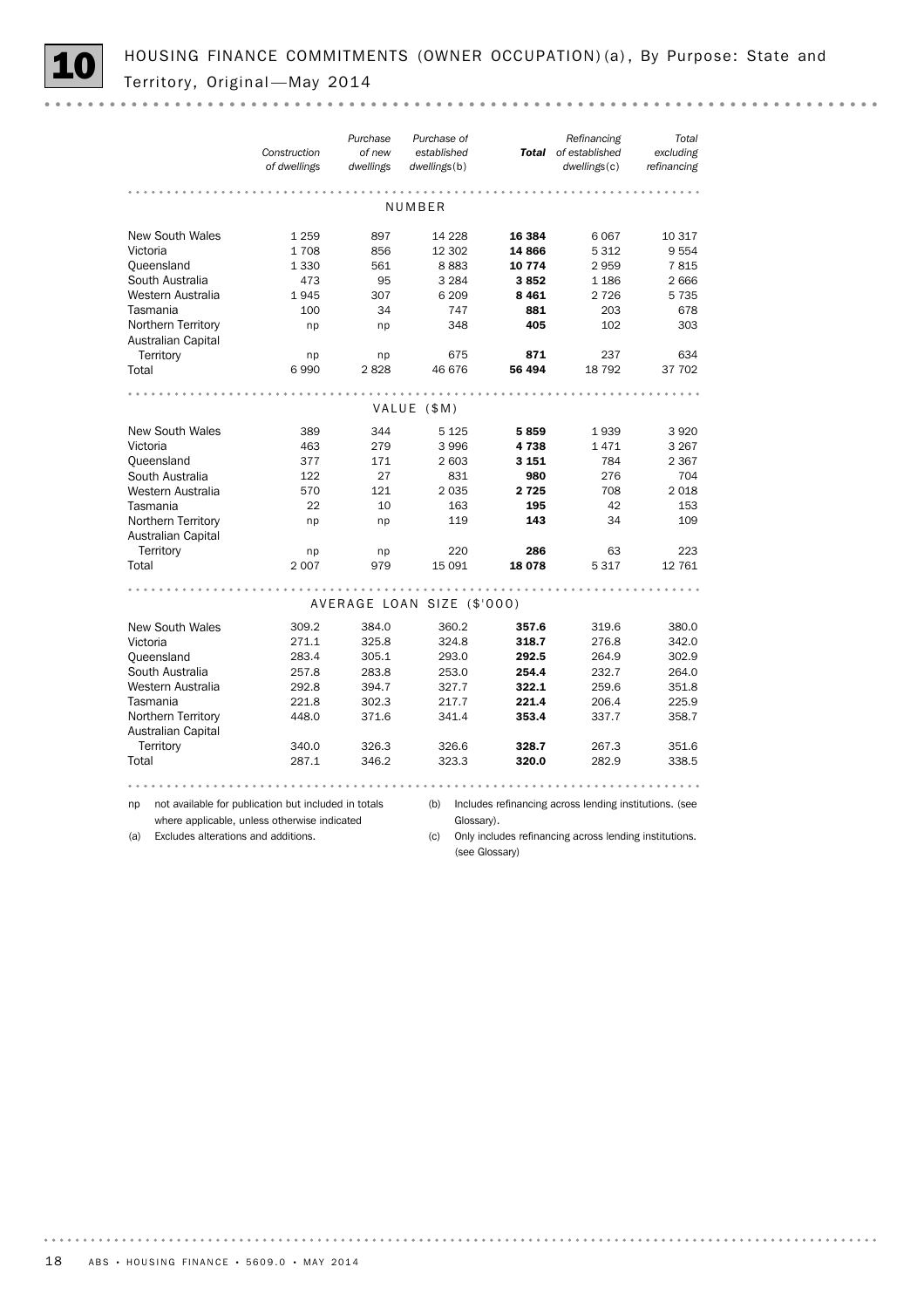

HOUSING FINANCE COMMITMENTS (OWNER OCCUPATION AND INVESTMENT HOUSING)(a), By Purpose: Australia

|             | OWNER OCCUPATION (SECURED FINANCE) |                    |                               | INVESTMENT HOUSING(b)               | <b>TOTAL</b>                             |                                                |                                           |                 |
|-------------|------------------------------------|--------------------|-------------------------------|-------------------------------------|------------------------------------------|------------------------------------------------|-------------------------------------------|-----------------|
|             | Construction                       | Purchase<br>of new | Refinancing of<br>established | Purchase of<br>other<br>established | Construction<br>of dwellings<br>for rent | Purchase of<br>dwellings by<br>individuals for | Purchase of<br>dwellings by<br>others for | All<br>dwelling |
|             | of dwellings                       | dwellings          | dwellings(c)                  | dwellings                           | or resale                                | rent or resale(d)                              | rent or resale                            | finance         |
| Month       | \$m\$                              | \$m                | \$m                           | \$m\$                               | \$m                                      | \$m\$                                          | \$m                                       | \$m\$           |
|             |                                    |                    |                               |                                     |                                          |                                                |                                           |                 |
|             |                                    |                    |                               | ORIGINAL                            |                                          |                                                |                                           |                 |
| 2013        |                                    |                    |                               |                                     |                                          |                                                |                                           |                 |
| May         | 1762                               | 1 0 8 3            | 4628                          | 9426                                | 602                                      | 8699                                           | 816                                       | 27 017          |
| June        | 1561                               | 932                | 4 3 0 6                       | 8 0 5 0                             | 627                                      | 8014                                           | 719                                       | 24 208          |
| July        | 1643                               | 1 0 6 0            | 4 7 3 9                       | 8852                                | 502                                      | 8085                                           | 694                                       | 25 575          |
| August      | 1647                               | 934                | 4 4 0 3                       | 8 2 5 6                             | 572                                      | 7 5 6 5                                        | 800                                       | 24 177          |
| September   | 1580                               | 929                | 4526                          | 8556                                | 728                                      | 7632                                           | 908                                       | 24 859          |
| October     | 1695                               | 1070               | 4866                          | 9659                                | 634                                      | 8884                                           | 876                                       | 27 683          |
| November    | 1637                               | 1057               | 4888                          | 10 244                              | 600                                      | 9344                                           | 933                                       | 28 702          |
| December    | 1599                               | 1055               | 4 6 0 6                       | 9636                                | 737                                      | 9 1 7 5                                        | 1 0 9 1                                   | 27899           |
| 2014        |                                    |                    |                               |                                     |                                          |                                                |                                           |                 |
| January     | 1 4 0 3                            | 853                | 3840                          | 8098                                | 315                                      | 7 5 3 0                                        | 637                                       | 22 676          |
| February    | 1560                               | 807                | 4371                          | 7997                                | 898                                      | 7537                                           | 904                                       | 24 074          |
| March       | 1752                               | 920                | 4882                          | 9 0 0 0                             | 586                                      | 8903                                           | 1061                                      | 27 105          |
| April       | 1657                               | 890                | 4597                          | 8878                                | 643                                      | 9 0 0 5                                        | 864                                       | 26 534          |
| May         | 2 0 0 7                            | 979                | 5 3 1 7                       | 9775                                | 558                                      | 10 255                                         | 1 1 0 3                                   | 29 993          |
|             |                                    |                    |                               |                                     |                                          |                                                |                                           |                 |
|             |                                    |                    |                               | SEASONALLY ADJUSTED                 |                                          |                                                |                                           |                 |
|             |                                    |                    |                               |                                     |                                          |                                                |                                           |                 |
| 2013<br>May | 1518                               | 983                | 4 2 0 7                       | 8 3 8 2                             | 530                                      | 7 4 3 1                                        | 730                                       | 23 781          |
| June        | 1530                               | 980                | 4 3 9 5                       | 8520                                | 449                                      | 7 4 9 9                                        | 616                                       | 23 990          |
| July        | 1473                               | 1 0 0 7            | 4 4 2 1                       | 8569                                | 496                                      | 7718                                           | 710                                       | 24 395          |
| August      | 1554                               | 966                | 4 200                         | 8 2 3 0                             | 588                                      | 7589                                           | 796                                       | 23 9 24         |
| September   | 1597                               | 970                | 4 5 5 4                       | 8850                                | 626                                      | 8034                                           | 867                                       | 25 4 99         |
| October     | 1613                               | 977                | 4568                          | 9026                                | 654                                      | 8741                                           | 836                                       | 26 415          |
| November    | 1638                               | 996                | 4 701                         | 9 2 5 7                             | 664                                      | 8821                                           | 919                                       | 26 996          |
| December    | 1647                               | 956                | 4579                          | 9 1 1 2                             | 700                                      | 9025                                           | 955                                       | 26 973          |
| 2014        |                                    |                    |                               |                                     |                                          |                                                |                                           |                 |
| January     | 1755                               | 979                | 4622                          | 9 1 7 8                             | 475                                      | 8946                                           | 883                                       | 26 838          |
| February    | 1743                               | 917                | 4889                          | 9 2 8 1                             | 1028                                     | 8765                                           | 997                                       | 27 620          |
| March       | 1809                               | 916                | 4828                          | 9097                                | 586                                      | 9029                                           | 1 1 0 6                                   | 27 371          |
| April       | 1758                               | 926                | 4911                          | 9 2 6 3                             | 711                                      | 9 1 7 9                                        | 966                                       | 27 715          |
| May         | 1778                               | 933                | 4 9 5 0                       | 9071                                | 528                                      | 9 1 9 3                                        | 1036                                      | 27 489          |
|             |                                    |                    |                               |                                     |                                          |                                                |                                           |                 |
|             |                                    |                    |                               | TREND                               |                                          |                                                |                                           |                 |
| 2013        |                                    |                    |                               |                                     |                                          |                                                |                                           |                 |
| May         | 1507                               | 985                | 4 2 0 6                       | 8 3 0 1                             | 456                                      | 7378                                           | 714                                       | 23 547          |
| June        | 1522                               | 991                | 4 2 9 2                       | 8 3 9 6                             | 480                                      | 7 5 0 7                                        | 711                                       | 23899           |
| July        | 1535                               | 989                | 4 3 6 6                       | 8 5 0 2                             | 523                                      | 7674                                           | 731                                       | 24 319          |
| August      | 1550                               | 985                | 4 4 2 7                       | 8633                                | 567                                      | 7 9 0 6                                        | 771                                       | 24 838          |
| September   | 1574                               | 982                | 4 4 8 2                       | 8787                                | 604                                      | 8 1 8 7                                        | 817                                       | 25 4 32         |
| October     | 1607                               | 979                | 4 5 4 0                       | 8943                                | 636                                      | 8472                                           | 861                                       | 26 039          |
| November    | 1647                               | 974                | 4 600                         | 9080                                | 665                                      | 8712                                           | 901                                       | 26 579          |
| December    | 1685                               | 965                | 4 6 63                        | 9 1 7 3                             | 688                                      | 8871                                           | 933                                       | 26 978          |
| 2014        |                                    |                    |                               |                                     |                                          |                                                |                                           |                 |
| January     | 1717                               | 953                | 4 7 2 4                       | 9 2 0 8                             | 699                                      | 8953                                           | 959                                       | 27 214          |
| February    | 1745                               | 941                | 4781                          | 9 2 0 1                             | 699                                      | 8994                                           | 985                                       | 27 347          |
| March       | 1768                               | 931                | 4 8 4 0                       | 9 1 8 8                             | 689                                      | 9038                                           | 1 0 0 9                                   | 27 462          |
| April       | 1784                               | 923                | 4896                          | 9 1 7 4                             | 669                                      | 9086                                           | 1027                                      | 27 560          |
| May         | 1794                               | 918                | 4 9 4 0                       | 9 1 5 2                             | 644                                      | 9 1 38                                         | 1037                                      | 27 623          |
|             |                                    |                    |                               |                                     |                                          |                                                |                                           |                 |

(a) Excludes alterations and additions.

(b) Excludes revolving credit.

(c) Only includes refinancing across lending institutions (see Glossary).

(d) Includes refinancing (see Glossary).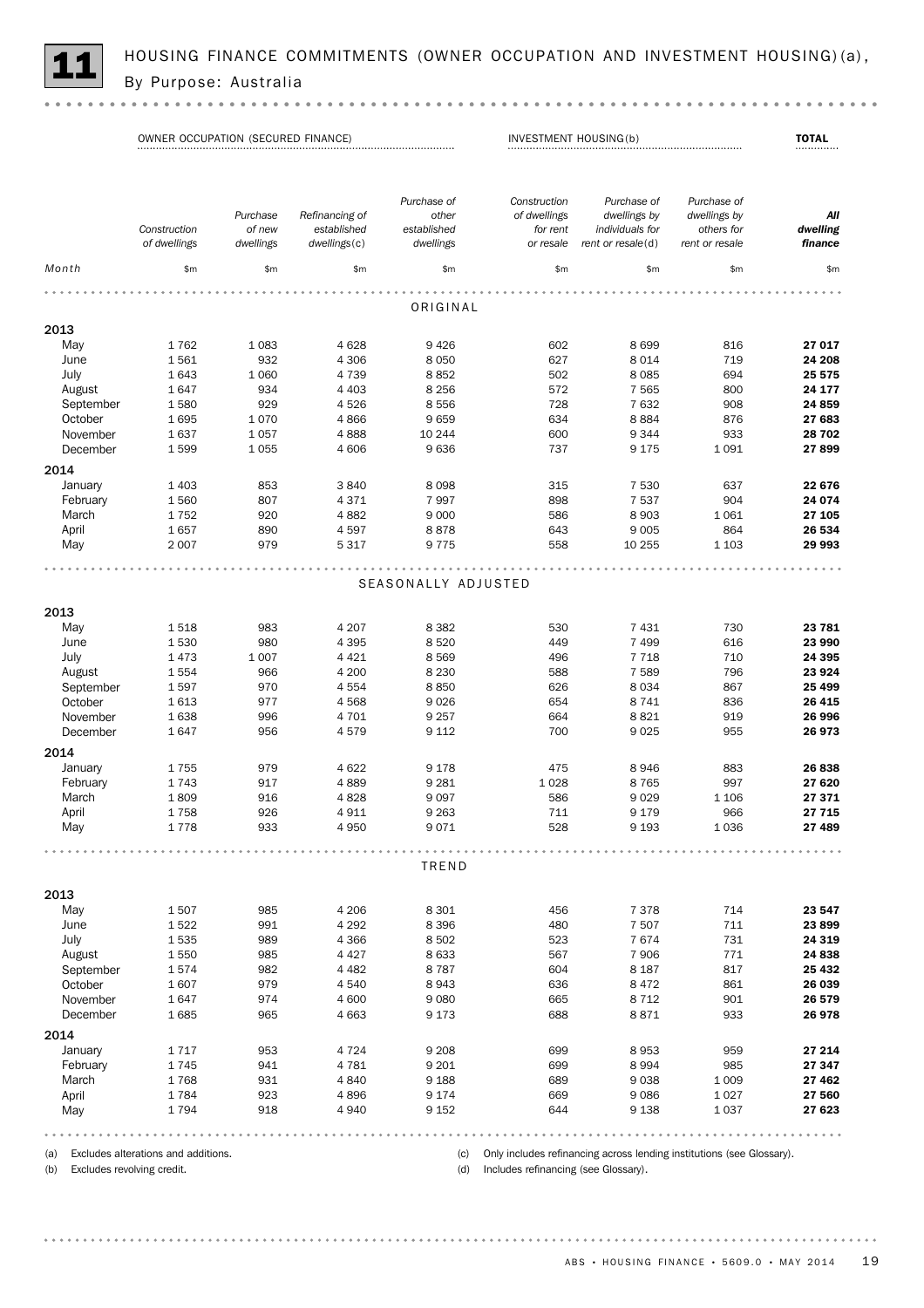HOUSING LOAN OUTSTANDINGS TO HOUSEHOLDS (OWNER OCCUPATION AND INVESTMENT<br>HOUSING), By Lender: Australia

|                      | Banks(a)               | Permanent<br><b>Building</b><br>Societies(a) | Credit<br>$Co$ -operatives $(a)$ | <b>Total Authorised</b><br>Deposit-taking<br>Institutions (ADIs)(a) | Securitisation<br>Vehicles(b)     | Other<br>Lenders(b) | Total     |
|----------------------|------------------------|----------------------------------------------|----------------------------------|---------------------------------------------------------------------|-----------------------------------|---------------------|-----------|
| Month                | \$m\$                  | \$m                                          | \$m                              | \$m\$                                                               | \$m\$                             | \$m\$               | \$m\$     |
|                      |                        |                                              |                                  |                                                                     |                                   |                     |           |
|                      |                        |                                              |                                  | OWNER-OCCUPIED HOUSING                                              |                                   |                     |           |
| 2013                 |                        |                                              |                                  |                                                                     |                                   |                     |           |
| May                  | 781 048                | 13 0 33                                      | 26 4 25                          | 820 506                                                             | na                                | na                  | na        |
| June                 | 779 528                | 13 091                                       | 25 636                           | 818 255                                                             | na                                | na                  | na        |
| July                 | 782 765                | 13 162                                       | 25 698                           | 821 625                                                             | na                                | na                  | na        |
| August               | 788 067                | 13 2 29                                      | 23 2 28                          | 824 524                                                             | na                                | na                  | na        |
| September            | 791 205                | 13 277                                       | 23 340                           | 827 822                                                             | na                                | na                  | na        |
| October              | 793 789                | 13 3 3 4                                     | 23 4 63                          | 830 586                                                             | na                                | na                  | na        |
| November<br>December | 798 456<br>803 371     | 13 4 12<br>13 4 98                           | 23 499<br>23 4 83                | 835 367<br>840 352                                                  | na                                | na                  | na        |
|                      |                        |                                              |                                  |                                                                     | na                                | na                  | na        |
| 2014                 |                        |                                              |                                  |                                                                     |                                   |                     |           |
| January              | 807 341                | 13 556                                       | 21 547                           | 842 444                                                             | na                                | na                  | na        |
| February             | 811 260                | 13 5 94                                      | 21 685                           | 846 539                                                             | na                                | na                  | na        |
| March                | 813 966                | 13 640                                       | 23 902                           | 851 508                                                             | na                                | na                  | na        |
| April                | 818 981                | 13 705                                       | 23 843                           | 856 529                                                             | na                                | na                  | na        |
| May                  | 823 865                | 13 7 32                                      | 23 931                           | 861 528                                                             | na                                | na                  | na        |
|                      |                        |                                              |                                  |                                                                     |                                   |                     |           |
|                      |                        |                                              |                                  | INVESTMENT HOUSING                                                  |                                   |                     |           |
|                      |                        |                                              |                                  |                                                                     |                                   |                     |           |
| 2013                 |                        |                                              |                                  |                                                                     |                                   |                     |           |
| May                  | 385 680                | 3 5 3 4                                      | 5965                             | 395 179                                                             | na                                | na                  | na        |
| June                 | 396 574                | 3 5 5 3                                      | 5831                             | 405 958                                                             | na                                | na                  | na        |
| July                 | 398 751                | 3 5 5 3                                      | 5869                             | 408 173                                                             | na                                | na                  | na        |
| August               | 401 597                | 3 5 6 2                                      | 5 2 3 5                          | 410 394                                                             | na                                | na                  | na        |
| September            | 403 866                | 3 5 6 8                                      | 5 2 6 8                          | 412 702                                                             | na                                | na                  | na        |
| October              | 407 109                | 3579                                         | 5 2 9 9                          | 415 987                                                             | na                                | na                  | na        |
| November             | 410 624                | 3 6 0 2                                      | 5 3 2 1                          | 419 547                                                             | na                                | na                  | na        |
| December             | 414 128                | 3622                                         | 5 3 5 2                          | 423 102                                                             | na                                | na                  | na        |
| 2014                 |                        |                                              |                                  |                                                                     |                                   |                     |           |
| January              | 417 336                | 3648                                         | 5 0 0 9                          | 425 993                                                             | na                                | na                  | na        |
| February             | 420 128                | 3646                                         | 5019                             | 428 793                                                             | na                                | na                  | na        |
| March                | 422 643                | 3656                                         | 5476                             | 431 775                                                             | na                                | na                  | na        |
| April                | 426 333                | 3 6 6 3                                      | 5 4 6 5                          | 435 461                                                             | na                                | na                  | na        |
| May                  | 430 484                | 3674                                         | 5474                             | 439 632                                                             | na                                | na                  | na        |
|                      |                        |                                              |                                  |                                                                     |                                   |                     |           |
|                      |                        |                                              |                                  | ALL RESIDENTIAL HOUSING                                             |                                   |                     |           |
|                      |                        |                                              |                                  |                                                                     |                                   |                     |           |
| 2013                 |                        |                                              |                                  |                                                                     |                                   |                     |           |
| May                  | 1 166 728              | 16 567                                       | 32 390                           | 1 2 1 5 6 8 5                                                       | na                                | na                  | na        |
| June                 | 1 176 102              | 16 644                                       | 31 467                           | 1 2 2 4 2 1 3                                                       | 104 975                           | 7991                | 1 337 179 |
| July                 | 1 181 516              | 16 7 15                                      | 31 567                           | 1 2 2 7 9 8                                                         | na                                | na                  | na        |
| August               | 1 189 664              | 16 791                                       | 28 4 63                          | 1 2 3 4 9 1 8                                                       | na                                | na                  | na        |
| September            | 1 195 071              | 16845                                        | 28 608                           | 1 240 524                                                           | 102 085                           | 7 5 8 4             | 1 350 193 |
| October              | 1 200 898<br>1 209 080 | 16913<br>17 014                              | 28 7 62                          | 1 246 573                                                           | na                                | na                  | na        |
| November<br>December |                        |                                              | 28 8 20                          | 1 254 914                                                           | na                                | na                  | na        |
|                      | 1 217 499              | 17 120                                       | 28 8 35                          | 1 263 454                                                           | 103 940                           | 7441                | 1 374 835 |
| 2014                 |                        |                                              |                                  |                                                                     |                                   |                     |           |
| January              | 1 2 2 4 6 7 7          | 17 204                                       | 26 556                           | 1 268 437                                                           | na                                | na                  | na        |
| February             | 1 231 388              | 17 240                                       | 26 704                           | 1 275 332                                                           | na                                | na                  | na        |
| March                | 1 236 609              | 17 29 6                                      | 29 378                           | 1 283 283                                                           | 103 197                           | 7 311               | 1 393 791 |
| April                | 1 245 314              | 17 368                                       | 29 308                           | 1 291 990                                                           | na                                | na                  | na        |
| May                  | 1 254 349              | 17 406                                       | 29 4 05                          | 1 301 160                                                           | na                                | na                  | na        |
|                      |                        |                                              |                                  |                                                                     |                                   |                     |           |
| not available<br>na  |                        |                                              |                                  | (b)                                                                 | Source ABS quarterly collections. |                     |           |

(a) Source APRA.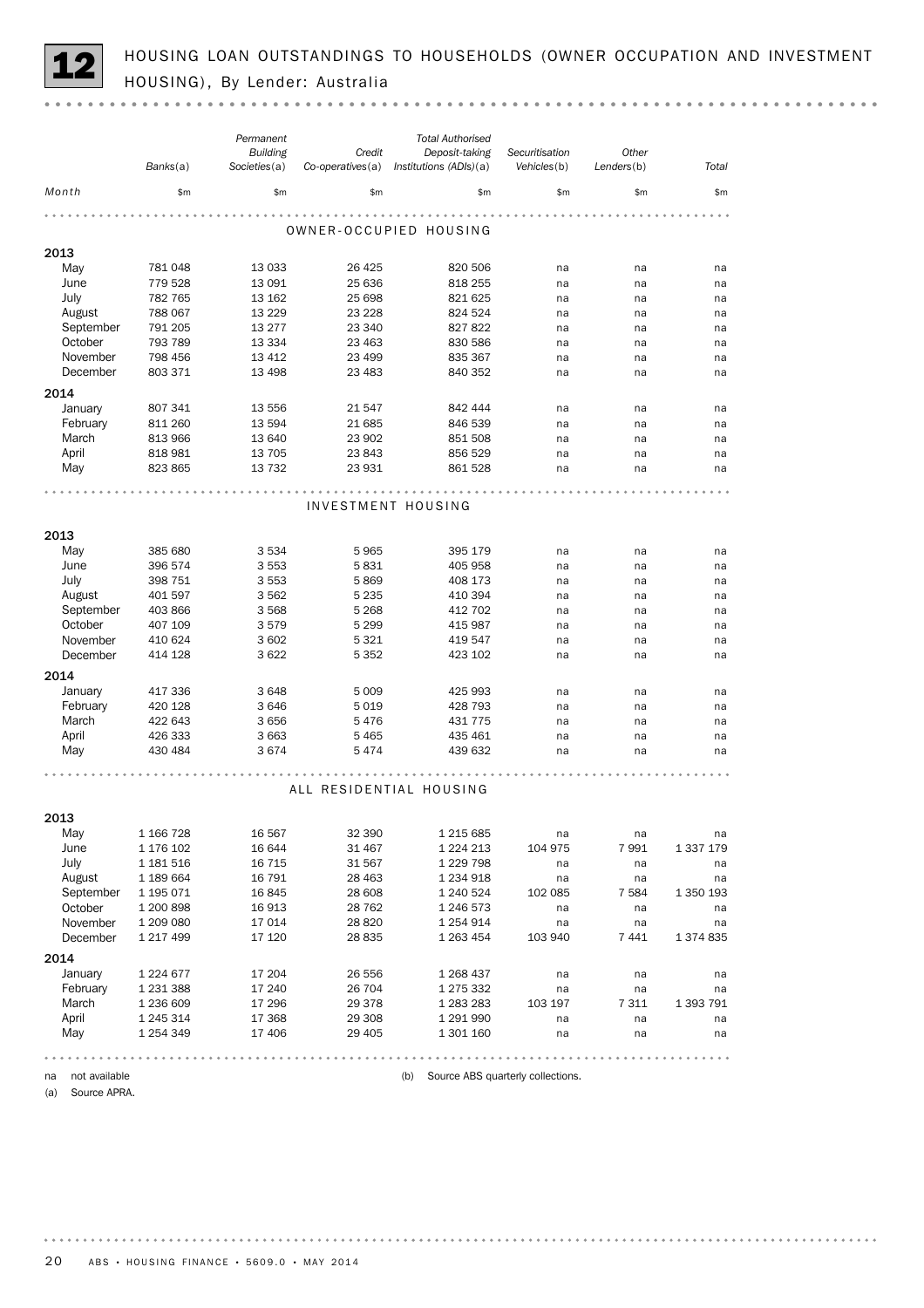### EFFECT OF NEW SEASONALLY ADJUSTED ESTIMATES ON TREND ESTIMATES

SENSITIVITY ANALYSIS

Readers should exercise care when interpreting the trend estimates of recent months because they will be revised when next month's seasonally adjusted estimates become available. For further information, see paragraphs 30 and 31 in the Explanatory Notes.

The graph below presents the effect of two possible scenarios on the trend estimates:

1 The June 2014 seasonally adjusted estimate of the number of dwelling commitments is higher than the May 2014 seasonally adjusted estimate by 2.1%.

2 The June 2014 seasonally adjusted estimate of the number of dwelling commitments is lower than the May 2014 seasonally adjusted estimate by 2.1%.

The percentage change chosen is the average absolute percentage change of the seasonally adjusted series, based on the last 10 years of data.

### NUMBER OF OWNER OCCUPIED DWELLING FINANCE COMMITMENTS



|               | Trend as<br>published |        | $(1)$ rises by 2.1%<br>on this month | WHAT IF NEXT MONTH'S | SEASONALLY ADJUSTED ESTIMATE:<br>$(2)$ falls by 2.1%<br>on this month |        |
|---------------|-----------------------|--------|--------------------------------------|----------------------|-----------------------------------------------------------------------|--------|
|               |                       | %      |                                      | %                    |                                                                       | %      |
|               | no.                   | change | no.                                  | change               | no.                                                                   | change |
|               |                       |        |                                      |                      |                                                                       |        |
| November 2013 | 51 739                | 0.3    | 51 739                               | 0.3                  | 51 739                                                                | 0.3    |
| December 2013 | 51852                 | 0.2    | 51838                                | 0.2                  | 51 880                                                                | 0.3    |
| January 2014  | 51 925                | 0.1    | 51899                                | 0.1                  | 51 973                                                                | 0.2    |
| February 2014 | 51 958                | 0.1    | 51 946                               | 0.1                  | 51 983                                                                | 0.0    |
| March 2014    | 52 023                | 0.1    | 52 071                               | 0.2                  | 51 973                                                                | 0.0    |
| April 2014    | 52 101                | 0.1    | 52 261                               | 0.4                  | 51 937                                                                | $-0.1$ |
| May 2014      | 52 152                | 0.1    | 52 452                               | 0.4                  | 51 842                                                                | $-0.2$ |
|               |                       |        |                                      |                      |                                                                       |        |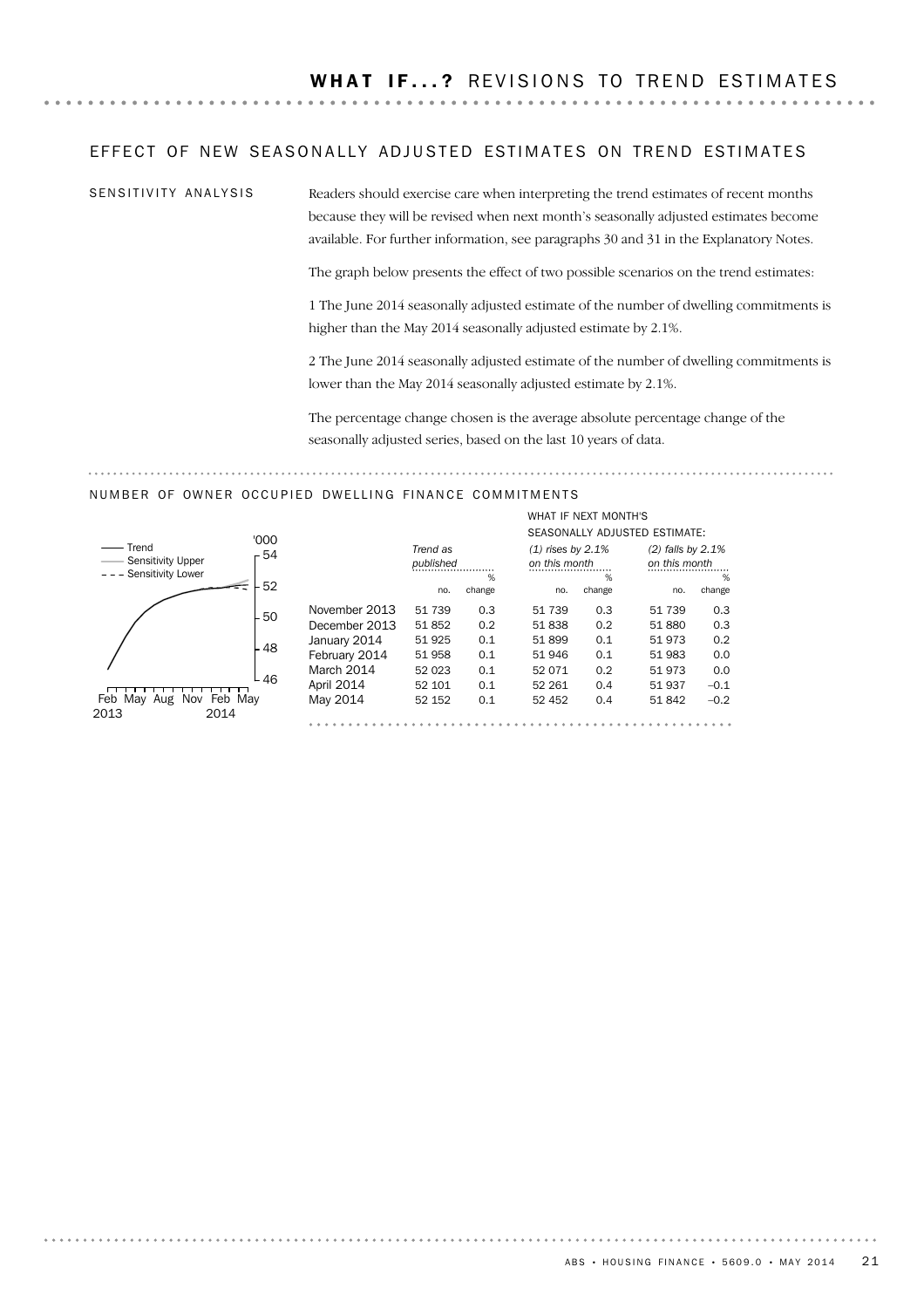### EXPLANATORY NOTES

| <b>INTRODUCTION</b> | This publication presents statistics on housing finance commitments made by<br>1<br>significant lenders. This includes secured finance commitments for the construction or<br>purchase of owner occupied dwellings and finance commitments for the construction or<br>purchase of dwellings for rent or resale (investment housing). Also included are the<br>outstanding values of housing loan assets to individuals held by lenders at the end of<br>each reference month.                                                                                                                                                                                                                                                                                                                                                                                         |
|---------------------|-----------------------------------------------------------------------------------------------------------------------------------------------------------------------------------------------------------------------------------------------------------------------------------------------------------------------------------------------------------------------------------------------------------------------------------------------------------------------------------------------------------------------------------------------------------------------------------------------------------------------------------------------------------------------------------------------------------------------------------------------------------------------------------------------------------------------------------------------------------------------|
| SCOPE               | Finance commitments made by the following types of lenders are included:<br>2<br>Banks<br>٠<br>Permanent building societies<br>Credit unions/cooperative credit societies<br>Life or general insurance companies<br>General government enterprises<br>Superannuation funds<br>Securitisers of mortgage assets (wholesale lenders) which provide funds to<br>ш<br>borrowers through a retail intermediary (e.g. mortgage originators)<br>Registered Financial Corporations (RFCs).                                                                                                                                                                                                                                                                                                                                                                                     |
|                     | 3 All lending commitments are classified to the lender type which is (or will be) the<br>legal lender on the corresponding loan contract. Commitments are published for two<br>broad groupings of lender type, Banks and Non-Banks. The Non-Bank grouping also has<br>the components Permanent Building Societies and Wholesale Lenders n.e.c. published.                                                                                                                                                                                                                                                                                                                                                                                                                                                                                                             |
|                     | 4 Housing loan outstandings are classified to the following lender types: Banks;<br>Permanent Building societies; Credit unions/cooperative credit societies; Securitisation<br>vehicles; and Other lenders n.e.c The first three of these types are components of the<br>grouping Authorised Deposit-taking Institutions (ADIs). Loan outstandings for the ADI<br>lender types are published monthly, and are classified by purpose (owner occupied<br>housing or investment housing). All other institutions, including securitisation vehicles,<br>are only available on a quarterly basis. The release of loan outstandings data for those<br>lenders reporting on a quarterly basis will be lagged by one month - for example March<br>outstandings for securitisation vehicles and other lenders n.e.c. will be released from the<br>April publication onwards. |
| COVERAGE            | The statistics of housing finance commitments cover all banks and permanent<br>5<br>building societies. The largest of the remaining lenders of secured housing finance for<br>owner occupation are included so that, together with banks and building societies, at<br>least 95% of the Australian total of finance commitments is covered, and at least 90% of<br>each state total is covered. While many smaller contributors to the Non-Banks series are<br>excluded under these coverage criteria, at least 70% of finance commitments by<br>wholesale contributors are covered.                                                                                                                                                                                                                                                                                 |
|                     | The survey coverage of housing finance commitments is maintained and updated by<br>6<br>including new lenders as their lending for housing becomes sufficiently large.                                                                                                                                                                                                                                                                                                                                                                                                                                                                                                                                                                                                                                                                                                |
|                     | 7 From June 2001, the collection of housing finance commitments covers all<br>commitments by banks and permanent building societies, all other lenders providing<br>funds of more than \$50m in 2000, and some additional smaller other lenders where<br>necessary to maintain collection coverage (as specified in paragraph 5).                                                                                                                                                                                                                                                                                                                                                                                                                                                                                                                                     |
|                     | The statistics of housing loan outstandings cover all lenders included in the scope of<br>8<br>paragraph 2 that have been identified as holding residential loan assets on their balance<br>sheet as at the end of a particular reference month.                                                                                                                                                                                                                                                                                                                                                                                                                                                                                                                                                                                                                      |
| SOURCES             | For banks, credit cooperatives, building societies and RFCs, the statistics in this<br>9<br>publication are currently derived from returns submitted to the Australian Prudential<br>Regulation Authority (APRA). The Financial Sector (Collection of Data) Act 2001<br>facilitates the collection of statistical data from the financial sector, with APRA established                                                                                                                                                                                                                                                                                                                                                                                                                                                                                               |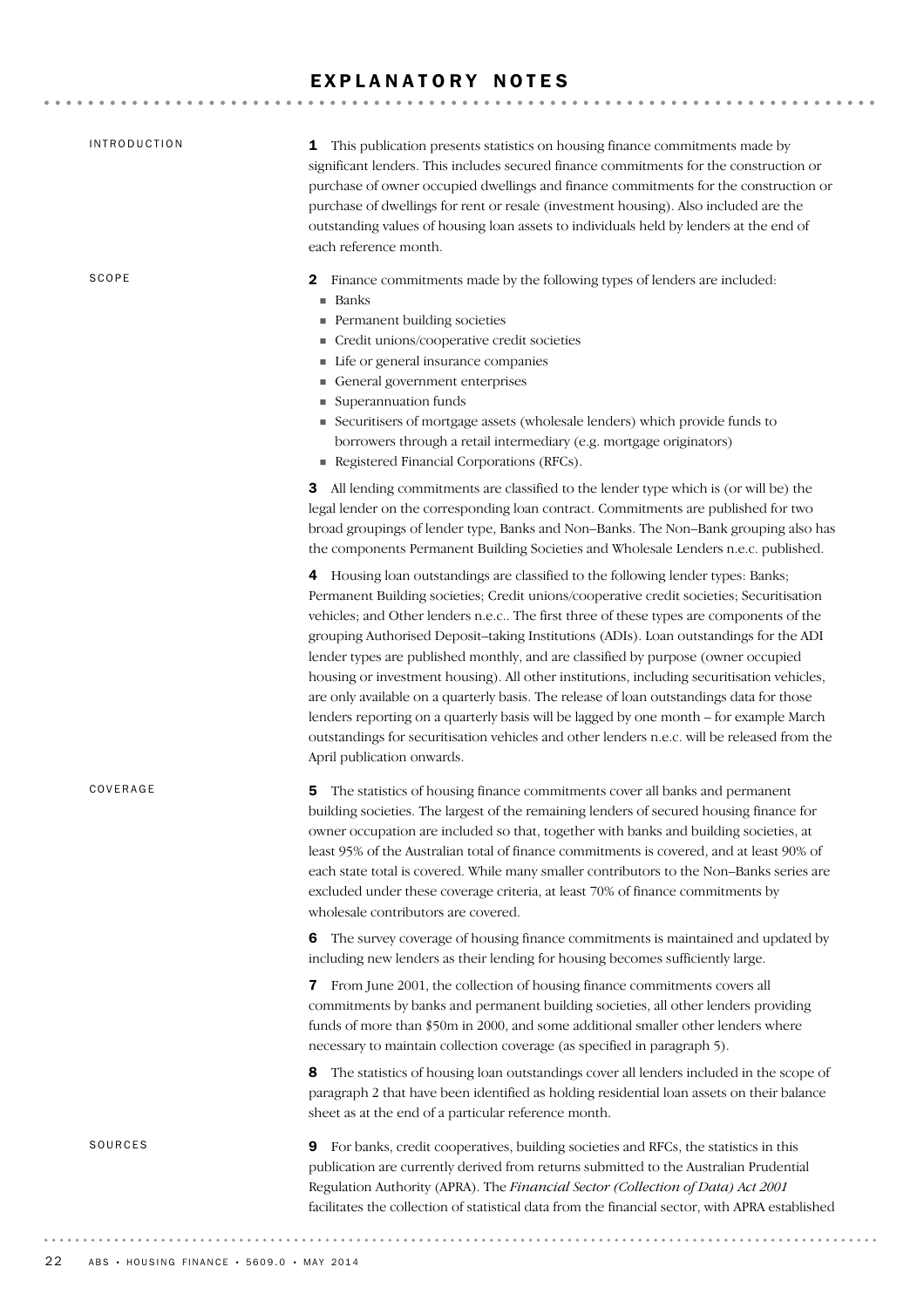| SOURCES <i>continued</i> |
|--------------------------|
|                          |

WHOLESALE LENDERS

REVISIONS

as the central point for collection of both prudential and statistical data. In October 2001, APRA implemented new reporting forms for building societies and credit cooperatives. New reporting forms were implemented for banks in March 2002, and for RFCs in March 2003. APRA commenced collecting loan commitments data from banks, credit cooperatives and building societies in July 2002, and from RFCs in March 2003.

10 Housing finance commitments for owner occupied housing from banks, building societies and credit cooperatives are derived from the *ARF 392.0 Housing Finance* form collected by APRA. Housing finance commitments for investor housing from these lenders are sourced from the *ARF 394.0 Personal Finance* form and the *ARF 391.0 Commercial Finance* form. Owner occupied housing finance commitments for RFCs are collected on the *RRF 392.0 Housing Finance* form. Investor housing commitments are collected on the *RRF 394.0 Personal Finance* form and the *RRF 391.0 Commercial Finance* form.

11 Statistics on loan outstandings in table 12 are sourced from banks on form *ARF 320.0 Statement of Financial Position (Domestic Books)* with lending by building societies and credit cooperatives derived from form *ARF 323.0: Statement of Financial Position (Licensed ADI)*. While building societies and credit cooperatives with total assets greater than or equal to \$50 million are required to report to APRA on a monthly basis, those institutions with total assets less than this threshold are only required to submit this return on a quarterly basis. An undercoverage adjustment is made in deriving table 12 in the two months between the last month in the quarter to derive estimates for the complete population on a monthly basis.

12 Electronic versions of the forms and instructions for ADIs are available on the APRA website at *http://www.apra.gov.au/Statistics/Reporting-forms-and-instructions-ADIs.cfm.* For RFCs, these are available at: *http://www.apra.gov.au/nonreg/Pages/default.aspx*.

13 All other institutions, including securitisation vehicles, are collected directly by the Australian Bureau of Statistics (ABS). Data on loan outstandings of households for housing purposes for these lender types are only available on a quarterly basis. The data for Other lenders n.e.c. is compiled from a range of other data sources collected by the ABS.

14 Revisions to previously published statistics are included in the publication as they occur.

**15** Changes in the classification of lenders (e.g. the conversion of a permanent building society to a bank) are reflected in the Lender series from the month of such change. Data for earlier periods for such lenders are not reclassified. Details of the establishment of new banks are published in the Reserve Bank of Australia's monthly *Bulletin* in the section on Technical Notes to Tables.

16 A wholesale lender provides funds to borrowers through a retail intermediary which may then also be responsible for the ongoing relationship with the borrower.

> 17 The Wholesale Lenders n.e.c. series almost exclusively comprises securitisation vehicles (typically special purpose trusts), established to issue mortgage backed securities. It excludes commitments where a bank or permanent building society, acting as a wholesale provider of funds, is the lender on the loan contract. Those commitments are published as bank or permanent building society commitments.

> 18 From July 1995 to July 2000, mortgage managers reported housing finance commitments on behalf of wholesale lenders. The introduction of wholesale lenders as the reporting unit does not change the scope of the collection, but has increased its coverage. This, along with the reclassification of some lending activity, increased the level of the Wholesale Lenders n.e.c. series for owner occupied housing by \$249m in July 2000.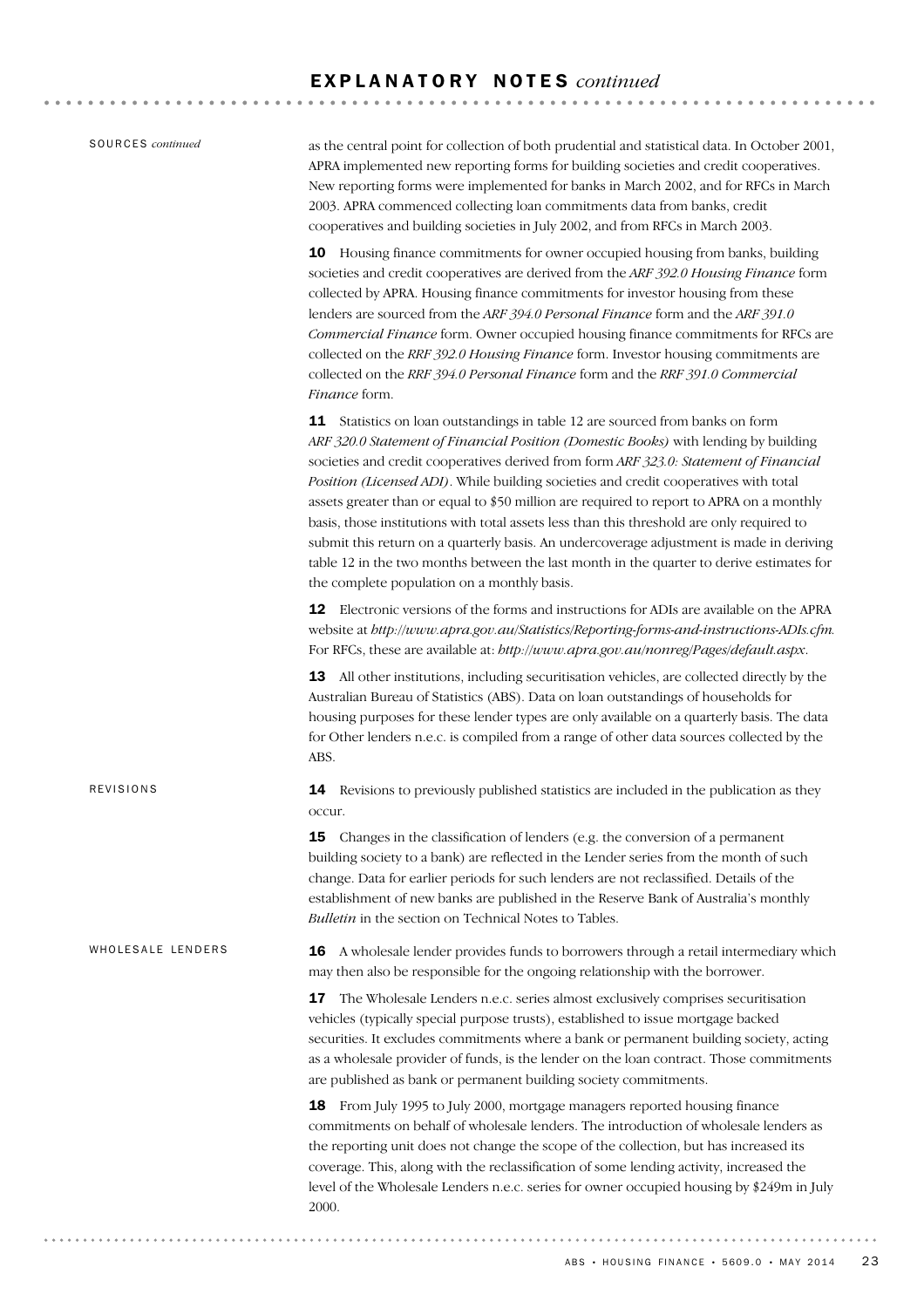### E X P L A N A T O R Y N O T E S *continued*

### WHOLESALE LENDERS *continued*

19 Wholesale lenders contribute to the Non–Banks series for owner occupied housing, which is seasonally adjusted in table 3. A trend break was added to the Non–Banks series, shifting the trend up by 1,579 commitments and \$178m in July 2000. Revisions related to the introduction of wholesale lenders also resulted in a downward shift in the Banks' trend for owner occupied housing of 1,256 commitments and \$167m. Consequential breaks in the finance purpose trend series for owner occupied housing at July 2000 were:

- $\blacksquare$  construction finance trend shifted down 16 commitments (\$3m)
- $\blacksquare$  new dwelling finance trend shifted up 26 commitments (\$1m)
- ! established dwelling finance trend shifted up 313 commitments (\$13m)  $\blacksquare$  refinancing trend shifted up 177 commitments (\$17m)
- total finance trend shifted up  $323$  commitments (\$11m).
- 

20 Because of difficulties experienced by Wholesale Lenders n.e.c. in accurately identifying first home buyers in their commitments, these data are not used in estimating first home buyer commitments (table 9). Instead, from July 2000, the percentage of first home buyer commitments made by all banks and permanent building societies is applied to total Wholesale Lenders n.e.c. commitments to calculate their contribution to the First Home Buyers series. As a result, first home buyer commitments were revised upwards by 0.8 percentage points in July 2000.

21 An article on the introduction of the Wholesale Lenders n.e.c. series (including implications for the First Home Buyers series) featured in the October 2000 issue of this publication. A copy of the article is available from the ABS web site.

### 22 Seasonal adjustment is a means of removing the estimated effects of normal seasonal variation and 'trading day effects'. A 'trading day effect' reflects the varying amounts of activity on different days of the week and the different number of days of the week in any month (i.e. the number of Sundays, Mondays, etc.). This effect may be partly caused by the reporting practices of the lenders. Adjustment is also made for Easter which may affect the March and April estimates differently. Trading day effects are removed from the original estimates prior to the seasonal adjustment process. Seasonal adjustment does not remove the effect of irregular or non–seasonal influences (e.g. a change in interest rates) from the series. SEASONAL ADJUSTMENT

23 Over the period from early 1990 to April 1995, four of the major banks changed from reporting for the four or five weeks ending on the last Wednesday of each month to reporting on a calendar month basis. The published seasonally adjusted data take account of this change in pattern.

24 Rapid change in the financial sector, and particularly developments in the provision of housing finance, may cause changes in the seasonal and trading day patterns of the housing finance data. Examples include changes in the classification of financial institutions (particularly the reclassification of non–bank financial institutions to banks) and the increased use of mortgage securitisation.

25 Estimation of seasonal adjustment and trading day factors that reflect the full effect of recent developments is not possible until a sufficient number of years of data have been collected. When changes are occurring in the seasonal patterns, larger revisions to the seasonally adjusted series can be expected at the time of the biennial (once every two years) seasonal reanalysis. Accordingly, the trend estimate data provide a more reliable indicator of underlying movement in housing finance commitments. See paragraphs 30 and 31 for further information on trend estimates.

26 State component series have been seasonally adjusted independently of the Australian series. The sum of the state components in seasonally adjusted and trend series are therefore unlikely to equal the corresponding Australian totals. State component series are also affected by the changes mentioned in paragraphs 22 to 25.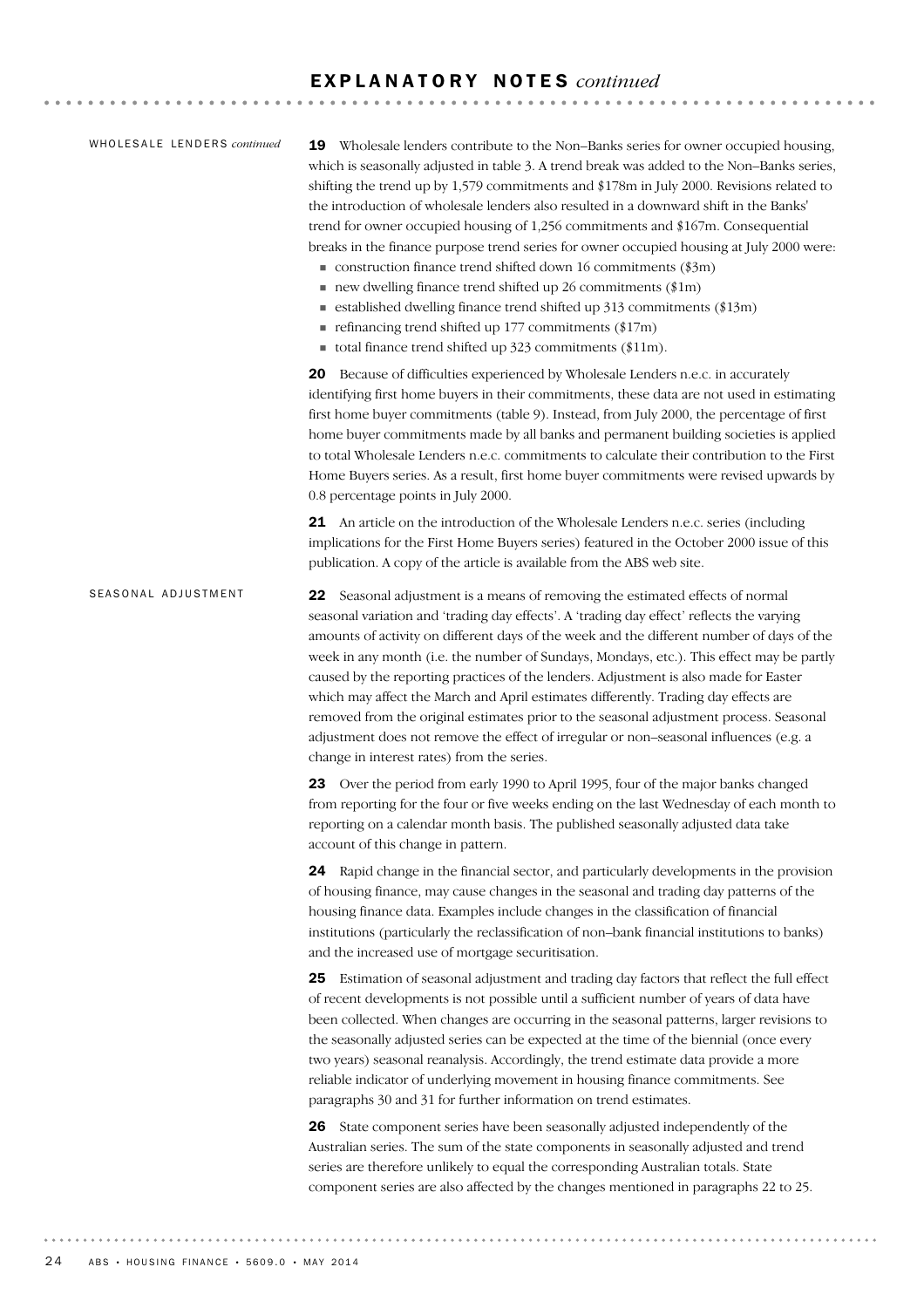### E X P L A N A T O R Y N O T E S *continued*

SEASONAL ADJUSTMENT *continued*

27 The housing finance series uses a concurrent seasonal adjustment methodology to derive the seasonal adjustment factors. This means that original estimates available at the current reference month are used to estimate seasonal factors for the current and previous months. As a result of this methodology, the seasonally adjusted and trend estimates for earlier periods can be revised each month. However, in most instances, the only noticeable revisions will be to the previous month and the same month a year ago.

28 Autoregressive integrated moving average (ARIMA) modelling can improve the revision properties of the seasonally adjusted and trend estimates. ARIMA modelling relies on the characteristics of the series being analysed to project future period data. The projected values are temporary, intermediate values, that are only used internally to improve the estimation of the seasonal factors. The projected data do not affect the original estimates and are discarded at the end of the seasonal adjustment process. The lending finance collections use an individual ARIMA model for the majority of the series in this publication. The ARIMA model is assessed as part of the biennial reanalysis. The next reanalysis is scheduled for December 2014. For more information on ARIMA modelling see Feature article: Use of ARIMA modelling to reduce revisions in the October 2004 issue of *Australian Economic Indicators* (cat. no. 1350.0).

29 The best seasonally adjusted estimates are achieved only some years after corresponding original estimates have been released. However, this does not satisfy the demand for timely seasonally adjusted estimates. The ABS advises users that while every effort is made to achieve the highest possible quality of seasonally adjusted estimates, given the available original estimates and preset publication deadlines, revisions to these seasonally adjusted estimates are inevitable and generally indicate improvements to those estimates. The use of the concurrent seasonal adjustment approach means that revisions, and therefore quality improvements, are identified earlier than under the previously used forward factor method. Under the concurrent approach, revisions are made up to one year earlier than under the forward factor approach.

30 Smoothing seasonally adjusted series reduces the impact of the irregular component of the seasonally adjusted series and creates trend estimates. These trend estimates are derived by applying a 13–term Henderson–weighted moving average to all but the last six months of the respective seasonally adjusted series. Trend series are created for the last six months by applying surrogates of the Henderson moving average to the seasonally adjusted series. For further information, refer to *Information Paper: A Guide to Interpreting Time Series–Monitoring Trends: An Overview* (cat. no. 1349.0) or contact the Assistant Director, Time Series Analysis on Canberra (02) 6252 6345 or by email at time.series.analysis@abs.gov.au. TREND ESTIMATES

> **31** While the smoothing technique described in paragraph 30 enables trend estimates to be produced for the latest few months, it does result in revisions to the trend estimates as new data become available. Generally, revisions become smaller over time and, after three months, usually have a negligible impact on the series. Changes in the original data and re–estimation of seasonal factors may also lead to revisions to the trend.

32 Where figures have been rounded, discrepancies may occur between sums of the component items and totals. Published changes in dollar value and percentage terms are calculated using unrounded data and may differ slightly from, but are more accurate than, changes calculated from the rounded data presented in this publication. EFFECTS OF ROUNDING

33 Estimates for months prior to those shown in this publication and more detailed series are available in spreadsheet format from the ABS website – see the listing on pages 3 and 4. For more information, contact the ABS National Information and Referral Service on 1300 135 070. ABS DATA AVAILABLE ON REQUEST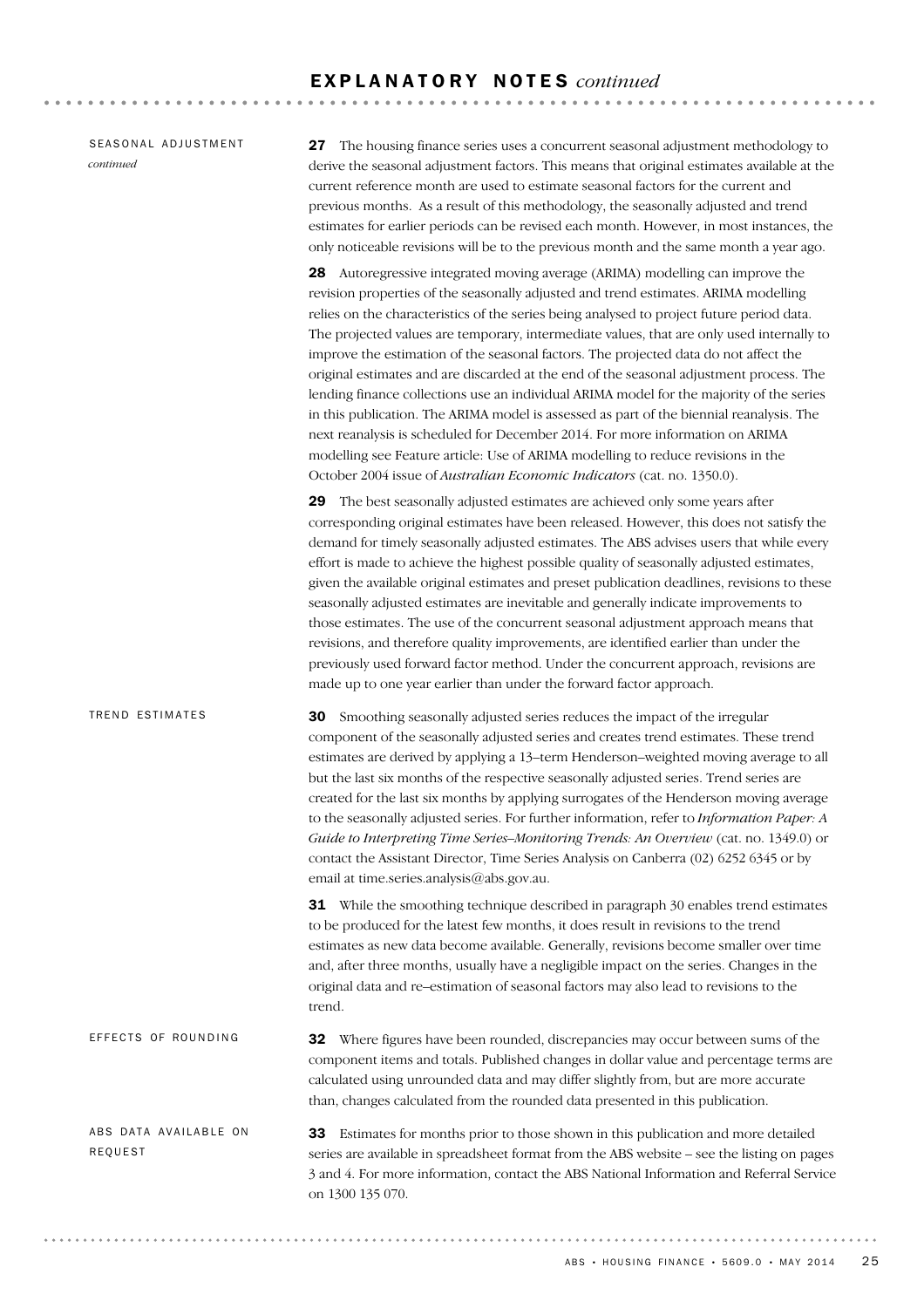### E X P L A N A T O R Y N O T E S *continued*

RELATED PRODUCTS

34 Other ABS publications which may be of interest are outlined below. All publications released from 1998 onwards are available on the ABS website: *http://www.abs.gov.au*:

! *Lending Finance, Australia* (cat. no. 5671.0) – issued monthly

- ! *Assets and Liabilities of Australian Securitisers* (cat. no. 5232.0.55.001) issued quarterly
- ! *Buildings Approvals, Australia* (cat. no. 8731.0) issued monthly
- ! *Dwelling Unit Commencements, Australia, Preliminary* ( cat. no. 8750.0) issued quarterly.

35 Quarterly data prior to March 2002 for housing loan outstandings by type of lending institution are available as a priced special data report related to the *Australian National Accounts: Financial Accounts* (cat. no. 5232.0). Inquiries regarding this special data report should be made to the contact on the front cover of this publication.

36 In addition, the Reserve Bank of Australia produces the monthly *Reserve Bank of Australia Bulletin* as well as data on its website. *Bulletin* tables D1 and D2 contain statistics on lending and credit aggregates (including the housing credit aggregate), which contain lending and credit to the private non–financial sector. Table D5 Bank Lending Classified by Sector contains statistics on lending to persons for the purpose of housing, also classified by owner occupiers and investors, with statistics available from January 1990.

37 Residential lending by building societies and credit cooperatives is also published in *Bulletin* tables B7 and B8. These statistics are also sourced from APRA collected data, although this will differ from statistics in table 12 of this publication since the *Bulletin* tables only include data for building societies and credit cooperatives with total assets greater than or equal to \$50 million. *Bulletin* table B19 Securitisation Vehicles contains outstandings information for mortgages held, which includes both residential and non–residential mortgages.

38 Current publications and other products released by the ABS are available from the Statistics View. The ABS also issues a daily Release Advice on the ABS website *http://www.abs.gov.au* which details products to be released in the week ahead.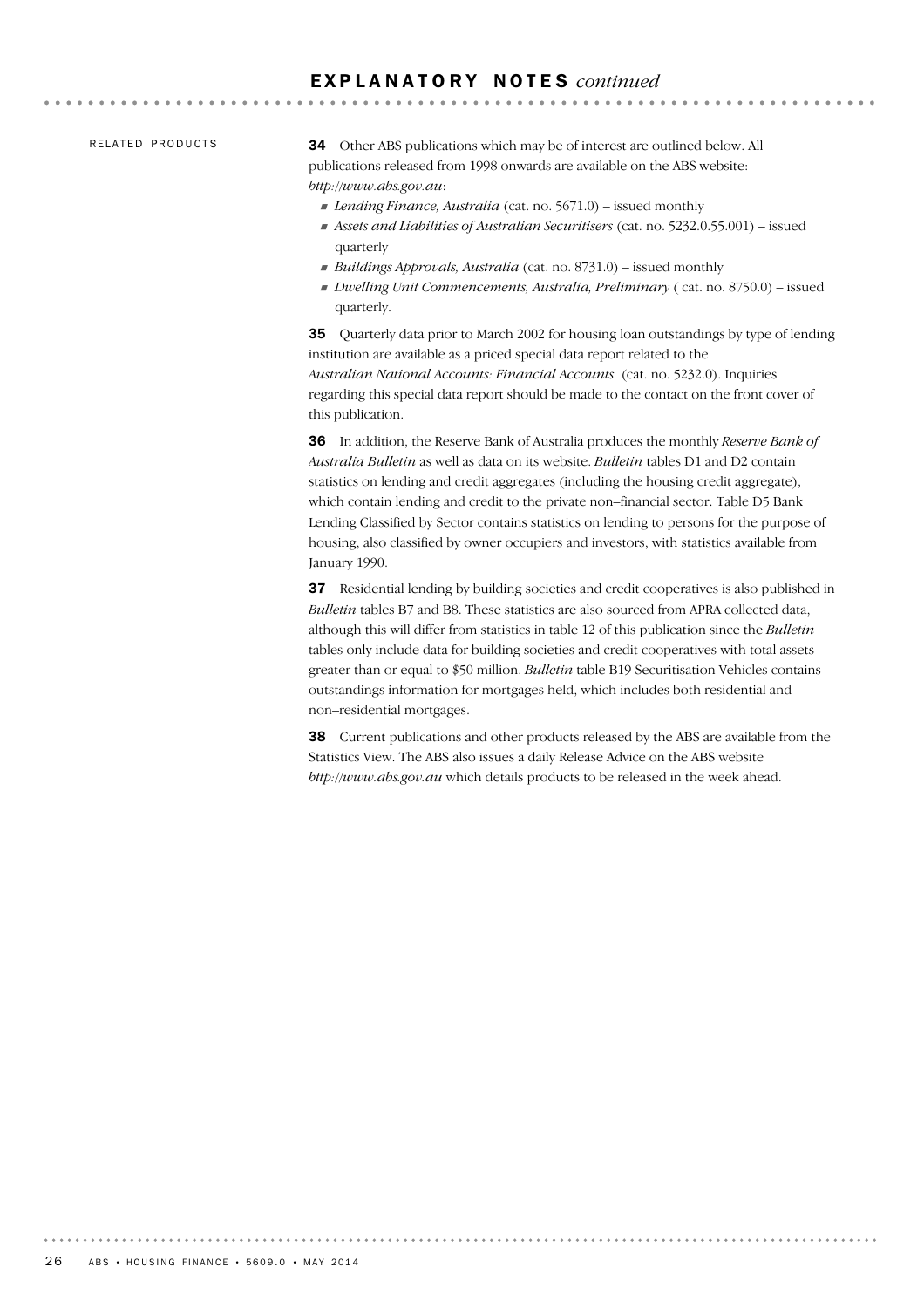### GLOSSARY

| Alterations and additions   | Alterations and additions cover all structural and non-structural changes which are<br>integral to the functional and structural design of a dwelling. Examples are garages,<br>carports, pergolas, reroofing, recladding, etc. Alterations and additions do not include<br>swimming pools, ongoing repairs, or maintenance and home improvements which do<br>not involve building work.     |
|-----------------------------|----------------------------------------------------------------------------------------------------------------------------------------------------------------------------------------------------------------------------------------------------------------------------------------------------------------------------------------------------------------------------------------------|
| Average loan                | The Average Loan series is calculated as follows:<br>Total value of lending commitments per month<br>Total number of dwellings financed per month                                                                                                                                                                                                                                            |
|                             | The Average Loan series does not necessarily represent the average loan size per<br>dwelling. For instance, the average separately reflects first and second mortgages,<br>committed in separate months, which apply to the same dwelling. For example, when a<br>fixed rate and a variable rate loan are provided in separate months, two commitments<br>are created for the same dwelling. |
| Commitment                  | A lending commitment is a firm offer of housing finance. It either has been, or is<br>normally expected to be, accepted. Included are commitments to provide housing<br>finance to employees and commitments accepted and cancelled in the same month.                                                                                                                                       |
| Commitments not advanced    | Commitments not advanced at the end of the month are calculated as follows:                                                                                                                                                                                                                                                                                                                  |
|                             | Balance of unadvanced commitments at the end of the previous month                                                                                                                                                                                                                                                                                                                           |
|                             | + Total new housing commitments (including refinancing)                                                                                                                                                                                                                                                                                                                                      |
|                             | + Alterations and additions                                                                                                                                                                                                                                                                                                                                                                  |
|                             | $=$ Total commitments                                                                                                                                                                                                                                                                                                                                                                        |
|                             | - Cancellations of commitments                                                                                                                                                                                                                                                                                                                                                               |
|                             | - Commitments advanced during the month                                                                                                                                                                                                                                                                                                                                                      |
|                             | = Commitments not advanced at the end of the month                                                                                                                                                                                                                                                                                                                                           |
| Commitment value            | The commitment value for a contract of sale is the dwelling's sale value less any deposit.                                                                                                                                                                                                                                                                                                   |
| Construction of dwellings   | Construction of dwellings represents commitments made to individuals to finance, by<br>way of progress payments, the construction of owner occupied dwellings.                                                                                                                                                                                                                               |
| Dwelling                    | A dwelling is a single self-contained place of residence such as a detached or<br>semidetached house, a terrace house, a flat, home unit, town house, etc.                                                                                                                                                                                                                                   |
| Dwelling units              | Dwelling units refer to the number of single self-contained residences for which<br>commitments have been made, either on the security of first mortgage or on contract of<br>sale.                                                                                                                                                                                                          |
| <b>Established dwelling</b> | An established dwelling is one which has been completed for 12 months or more prior<br>to the lodgement of a loan application, or which has been previously occupied.                                                                                                                                                                                                                        |
| First home buyers           | First home buyers are persons entering the home ownership market for the first time.                                                                                                                                                                                                                                                                                                         |
| Fixed loans                 | Generally involve:<br>• a commitment for a fixed amount for a fixed period for a specific purpose<br>a schedule of repayments over a fixed period<br>per repayments which reduce the liability of the borrower but do not act to make further<br>finance available.                                                                                                                          |
| Fixed rate loan             | Fixed rate loans have a set interest rate which cannot be varied, either upward or<br>downward, for a minimum period of two years. Capped loans are not categorised as fixed<br>rate loans because their interest rate can vary within a two year period.                                                                                                                                    |
| Housing Loan Outstandings   | The value of outstanding housing loans to Australian households as at a particular point<br>in time (for statistics in this publication this refers to the end of the reference month). A<br>loan is defined as an asset of a lending institution, which is not evidenced by the issuing<br>of a security by the borrower.                                                                   |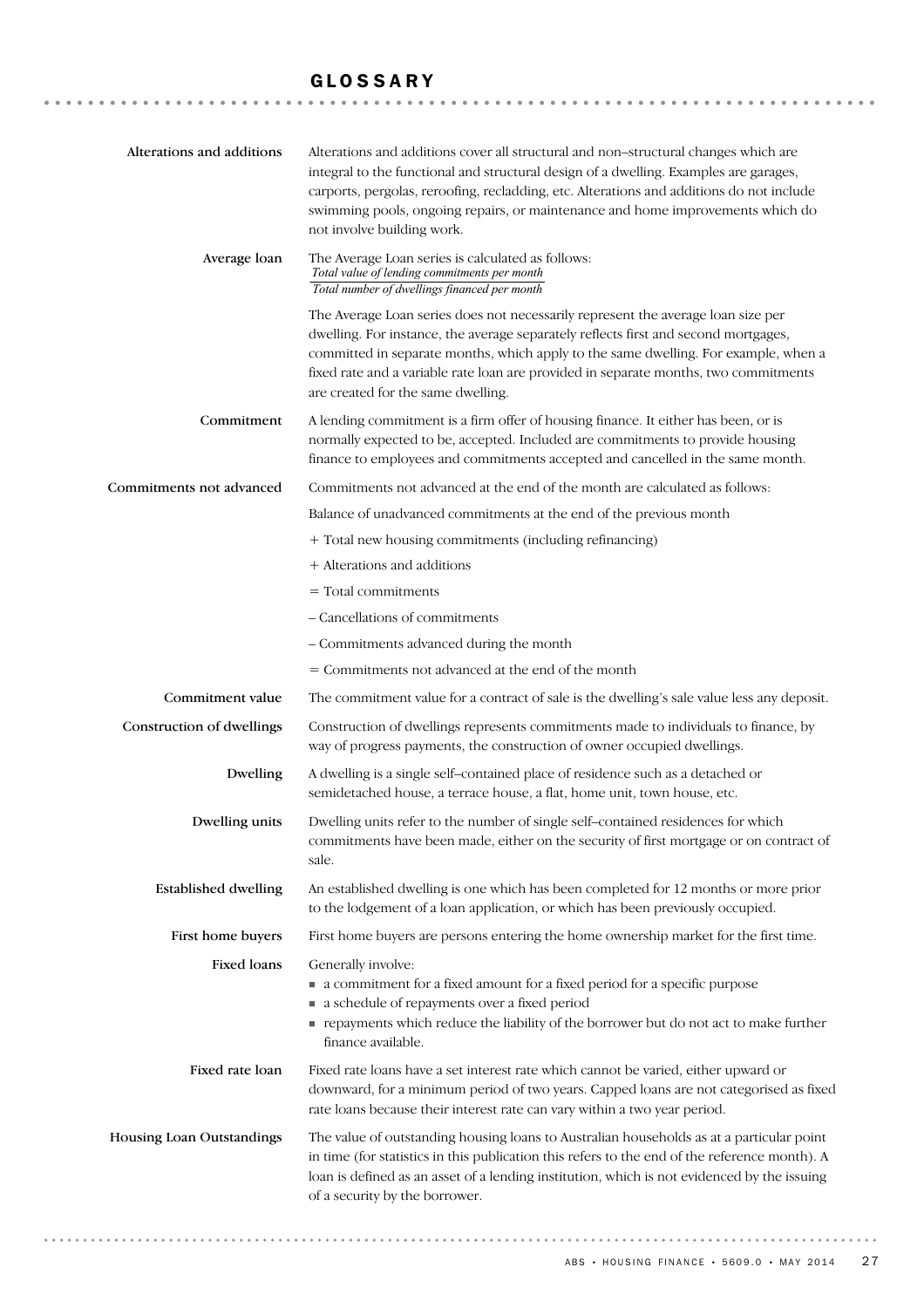# GLOSSARY *continued*

| New dwelling            | A new dwelling is one that has been completed within 12 months of the lodgement of a<br>loan application, and the borrower will be the first occupant.                                                                                                                                                                                                                                                                                                                                                                                                                                                |
|-------------------------|-------------------------------------------------------------------------------------------------------------------------------------------------------------------------------------------------------------------------------------------------------------------------------------------------------------------------------------------------------------------------------------------------------------------------------------------------------------------------------------------------------------------------------------------------------------------------------------------------------|
| Other lenders n.e.c.    | Comprises all lenders that are not banks, permanent building societies, credit<br>cooperatives or securitisation vehicles. Includes life or general insurance companies,<br>superannuation funds, government housing schemes, housing cooperatives, registered<br>financial corporations and other financial institutions.                                                                                                                                                                                                                                                                            |
| Refinancing             | For investment housing finance, it represents a commitment to refinance an existing<br>loan. For secured housing finance for owner occupation, included are those loans where<br>the refinancing lender is a different lender and the security is unchanged. The<br>refinancing of a loan to fund a change of residence is treated as a new lending<br>commitment.                                                                                                                                                                                                                                    |
| Revolving credit        | Generally has the following characteristics:<br>• a commitment for a credit or borrowing limit is given for a specific period after which<br>the commitment is reviewed<br>• the extent of the borrowing used at any time during the period may be for any amount<br>up to the authorised limit<br>repayments (other than of charges and interest) made during the period reduce the<br>extent of the borrowing used and thereby increase the amount of unused credit<br>available up to the authorised limit. Examples include credit cards, lines of credit and<br>approved overdrafts.             |
| Secured housing finance | This is all secured commitments to individuals for the construction or purchase of<br>dwellings for owner occupation, regardless of type of security. Commitments for<br>dwellings that will be occupied by persons other than the owner(s) are excluded.                                                                                                                                                                                                                                                                                                                                             |
| Securitisation vehicle  | Special purpose vehicles (generally trusts) that issue mortgage backed securities, which<br>are debt securities secured by specific pools of mortgages and repaid from the cash flows<br>(principal and interest payments) of the specific mortgage pool.                                                                                                                                                                                                                                                                                                                                             |
| Self-contained          | The dwelling includes bathing and cooking facilities.                                                                                                                                                                                                                                                                                                                                                                                                                                                                                                                                                 |
| Wholesale lenders       | A wholesale lender provides funds to borrowers through a retail intermediary which may<br>then also be responsible for the ongoing relationship with the borrower. The Wholesale<br>Lenders n.e.c. series almost exclusively comprises securitisation vehicles (typically special<br>purpose trusts) established to issue mortgage backed securities. It excludes funds<br>provided where a bank or permanent building society, acting as a wholesale provider of<br>funds, remains the lender on the contract. Those commitments are published as bank or<br>permanent building society commitments. |